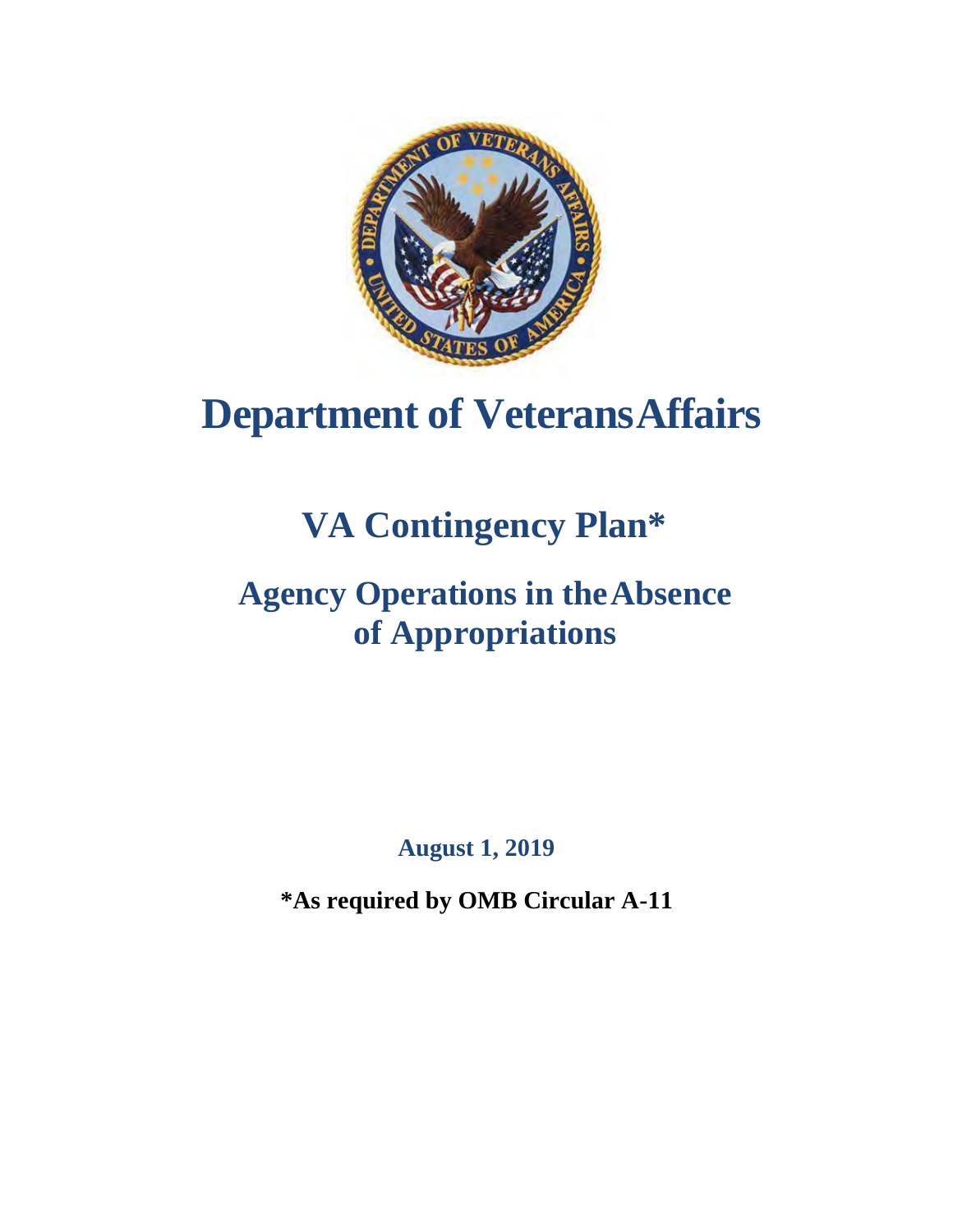## **Table of Contents**

| Appendix D: VA Memorandum for Lapse of Appropriation Implementation Procedures 30 |  |
|-----------------------------------------------------------------------------------|--|
|                                                                                   |  |
|                                                                                   |  |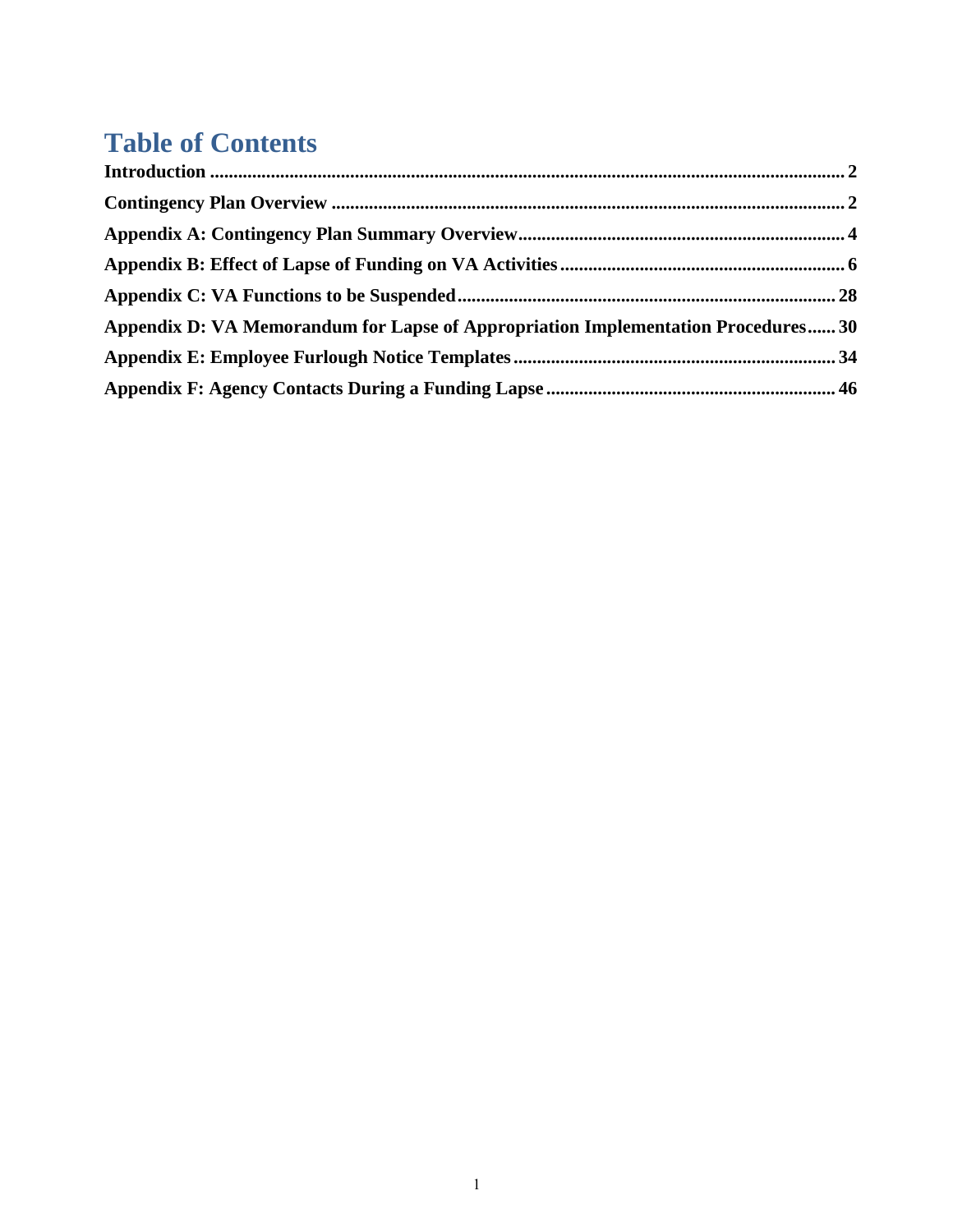## **Introduction**

The Department of Veterans Affairs (VA) is committed to providing premier, consistent care and services to Veterans and their families at all times. VA's mission provides no exception to this standard even when operations are limited by the absence of appropriations (commonly known as a "government shutdown"). This document outlines which employees would be necessary for the Agency's continued performance of activities that are "excepted" pursuant to applicable legal requirements or a separate funding source; and the activities that would be subject to furlough.

VA revised its biennial contingency plan for FY 2019 through FY 2020 in accordance with Office of Management and Budget (OMB) Circular A–11, Section 124, dated June 28, 2019, and OMB Memorandum, M-18-05, dated January 19, 2018. Based on the instructions contained in Circular A-11, the Anti- Deficiency Act, and the advice of VA's Office of General Counsel, this document details VA's lapse determinations to be implemented if appropriations are not passed by Congress or if appropriations are passed by Congress, but not signed by the President before the beginning of the workday immediately following the lapse. It applies to all personnel and contractors assigned to or performing services for VA.

## **Contingency Plan Overview**

The Department pursued a comprehensive approach to diminish the impact of a potential shutdown on Veterans and their family members. In doing so, VA identified functions and programs for which there is a legal basis to designate exceptions, including those required by "necessary implication" and "for protection of life and property". VA Administrations and Staff Offices were asked to review their organizations and identify these specific functions and programs, (and the positions required to support them). Their decisions were based on long-standing OMB and Department of Justice guidance, and the legal opinions of VA's Office of General Counsel (OGC). VA's OGC has reviewed this document to ensure compliance with these criteria.

Federal activities that are authorized to continue, during a funding lapse, are excepted activities. The two main categories of excepted activities are those authorized by law, and those involving the safety of human life or the protection of property. In the Department's shutdown contingency deliberations, VA identified those functions and programs that are legally excepted to facilitate services the Agency must provide to the nation's Veterans and their families. These essential services include providing: consistent, high quality medical care; compensation and pension benefits; housing; and burial services.

VA further designated services provided by the Office of Information Technology (OI&T) as excepted functions related to the Department's need to protect life and property, since these functions provide the enterprise-wide infrastructure and support that facilitates healthcare services at Veterans Health Administration (VHA)'s facilities throughoutVA.

An analysis of VA functions that were impacted during the previous government shutdowns revealed the following:

➢ Beginning with FY 2011, VHA was authorized to request advance appropriations under PL 111-81. VHA received the FY 2013 advanced appropriation under PL 112- 74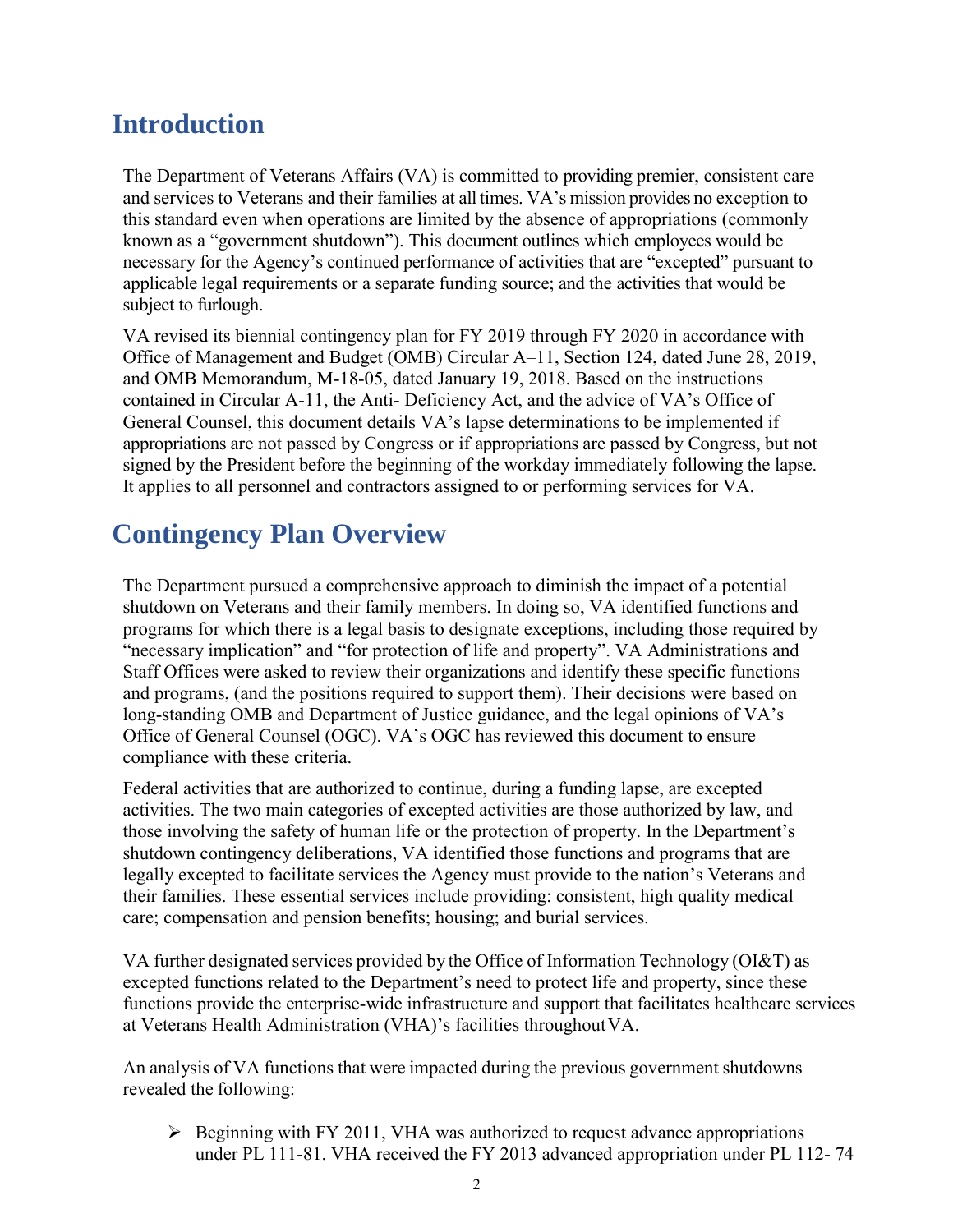thus medical services, support and compliance, and facilities were minimally impacted during more recent government shutdowns since 2013.

- $\triangleright$  Some benefit activities and payments, such as benefit adjustments and insurance, were delayed.
- ➢ Loan Guaranty certificates of eligibility and certificates of reasonable value were also delayed.
- ➢ VBA has received advance appropriations for its entitlement programs since FY 2017.

In anticipation of a potential FY 2019 or FY 2020 shutdown, VA considered several factors (see below) that differed from the 1990s experience. VHA believes that key functions that support VHA's research operations are justifiable exceptions for the protection of life and property due to Medical and Prosthetics Research appropriation multi-year availability, as well as those operations covered under the Medical Services advanced appropriation. The Department believes these factors provide ample justification to support a significant increase in the number of excepted VA employees and functions in the event of a presentday shutdown.

- ➢ Advance appropriations and two-year appropriations prior year balances are available for VHA. VA believes that certain key functions that support VHA's research operations are justifiable exceptions for the protection of life and property.
- ➢ Benefits appeals processing is excepted by necessary implication to ensure that benefits are accurately and timely paid. A number of VA benefit programs are entitlements because the authorizing statutes(in title 38, United States Code) for the programs unconditionally obligate the United States Government to make payments. VBA receives advance appropriations in the annual appropriations act (appropriated entitlements) to fund these programs.
- ➢ Review by OGC and VA program offices determined that any potential carryover balances in discretionary accounts from the prior year should be allocated to sustain continued operations until those account balances are depleted.

As a result, the Department's current projection is that 95.4 percent of VA employees would be either fully funded or required to perform excepted functions during a shutdown. Approximately 357,964 (out of a pre-shutdown total of 398,300) VA employees are VHA employees funded by advance appropriations. Therefore, the projected number of employees to be retained under this plan who meet A-11, Section 124.2 criteria, is 380,165, of which, 370,823 are funded. The number of employees, not otherwise exempt is 18,135\*.

Appendix A provides an overview table identifying the impact of a lapse on the workforce and the activities that would continue or cease during a lapse.

Appendix B provides additional details concerning VA's excepted functions along with the Department's current projected shutdown staffing totals.

Appendix C provides a summary of suspended functions within VA by Administration or Staff Office.

\*\* All data is as of July 7, 2019 unless otherwise noted.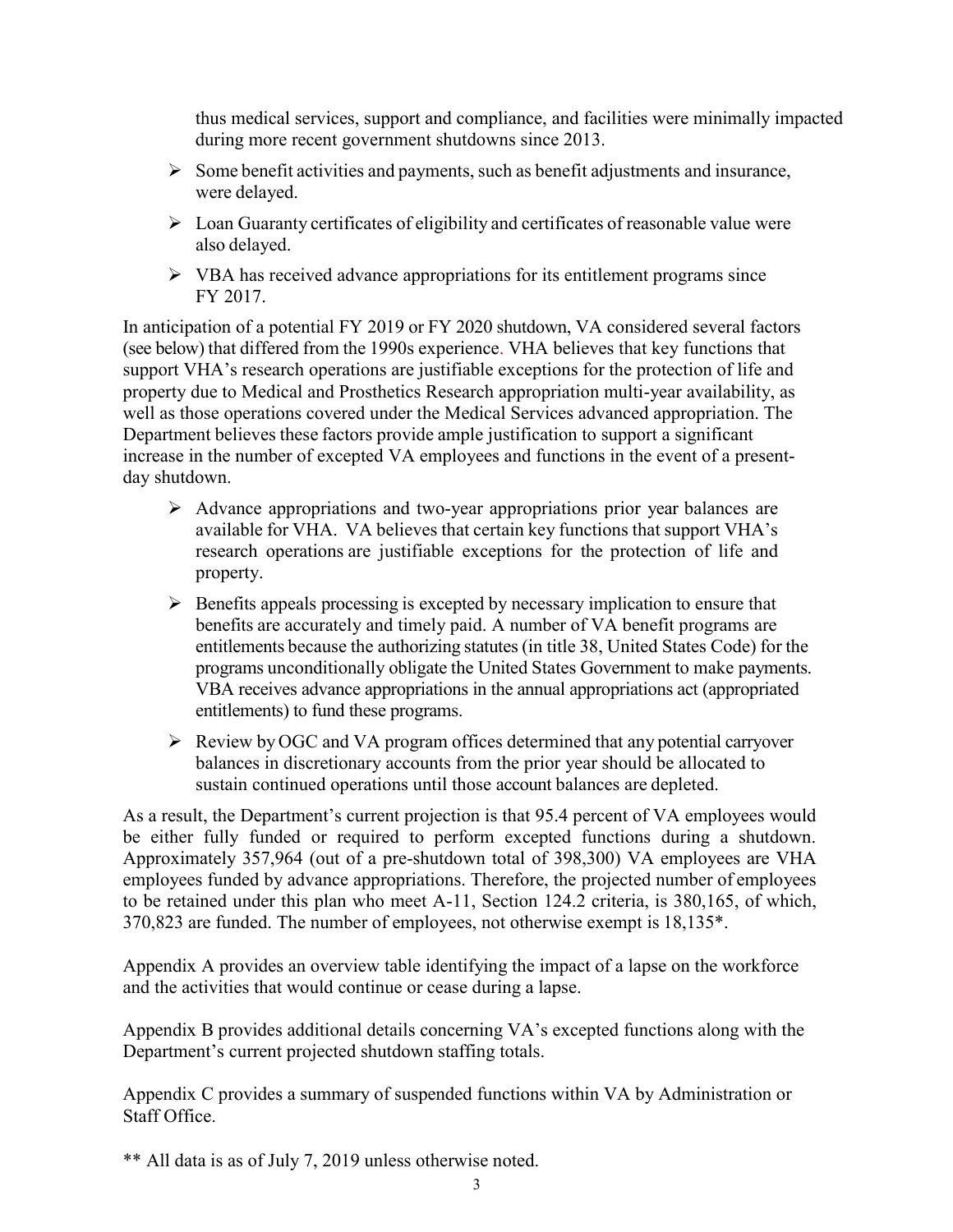## **Appendix A: Contingency Plan Summary Overview**

| <b>Contingency Plan Summary Overview</b>                                                       |                        |  |  |  |  |  |  |  |
|------------------------------------------------------------------------------------------------|------------------------|--|--|--|--|--|--|--|
| Estimated time (to nearest half day) required to complete shutdown activities:                 |                        |  |  |  |  |  |  |  |
| Total number of agency employees expected to be on board before implementation of the<br>plan: |                        |  |  |  |  |  |  |  |
| Total number of employees to be retained under the plan for each of the following categories:  |                        |  |  |  |  |  |  |  |
| Compensation is financed by a resource other than annual appropriations:                       | 370,823<br><b>FTEs</b> |  |  |  |  |  |  |  |
| Necessary to perform activities expressly authorized by law:                                   | 0 FTEs                 |  |  |  |  |  |  |  |
| Necessary to perform activities necessarily implied by law:                                    | 1.507<br><i>FTEs</i>   |  |  |  |  |  |  |  |
| Necessary to the discharge of the President's constitutional duties and powers:                | 4 FTEs                 |  |  |  |  |  |  |  |
| Necessary to protect life and property:                                                        | 7.831<br><i>FTEs</i>   |  |  |  |  |  |  |  |

#### **Summary of significant agency activities that will continue during a lapse:**

The following agency activities will continue during a lapse: All functions within the Veterans Health Administration; Various benefit functions under the Veterans Benefits Administration such asEducation Benefit Claims processing and payments, insurance processing, loan guaranty programs, Vocational Rehabilitation payment processing, VBA Call Centers (except for Education), Compensation and Pension Claims processing and payments, appeals teams and management; The National Cemetery Administration's burial, scheduling of burials, first notice of death, and headstone and marker processing functions; Direct and indirect Information Technology (IT) support to VA Administrations and Staff Offices as needed to maintain their excepted functions, network maintenance and protection, information security, Data Center operations, and Enterprise Infrastructure Operations; There is not a single category of OIT employees exclusively dedicated to the direct support of patient safety. Many OIT roles support and have critical impacts to patient services and safety at several different levels. For example the area IT support for hospitals and clinics service the medical providers, but also maintain the security and operations of the local information systems; however, they rely on IT personnel who assure the uninterrupted operations, security, and maintenance of the network and data centers at the regional and national levels as well as those IT specialists who maintain the 120 clinical care and hospital administration applications that connect people with critical data. Processing of claims and benefits appeals processing; Processing of personnel actions, central office campus facilities oversight (including security); Maintaining the Integrated Operations Center, providing executive protection, maintaining National security communications; Protection of property interests, acquisition operations, policy and logistics, lease build-out activities, and management of VA's major construction; Legal advice for funded programs, and court support for funded programs; Confidential policy support to senior VA leadership; Oversight and management of the White House VA Hotline; Budget execution/controls, Office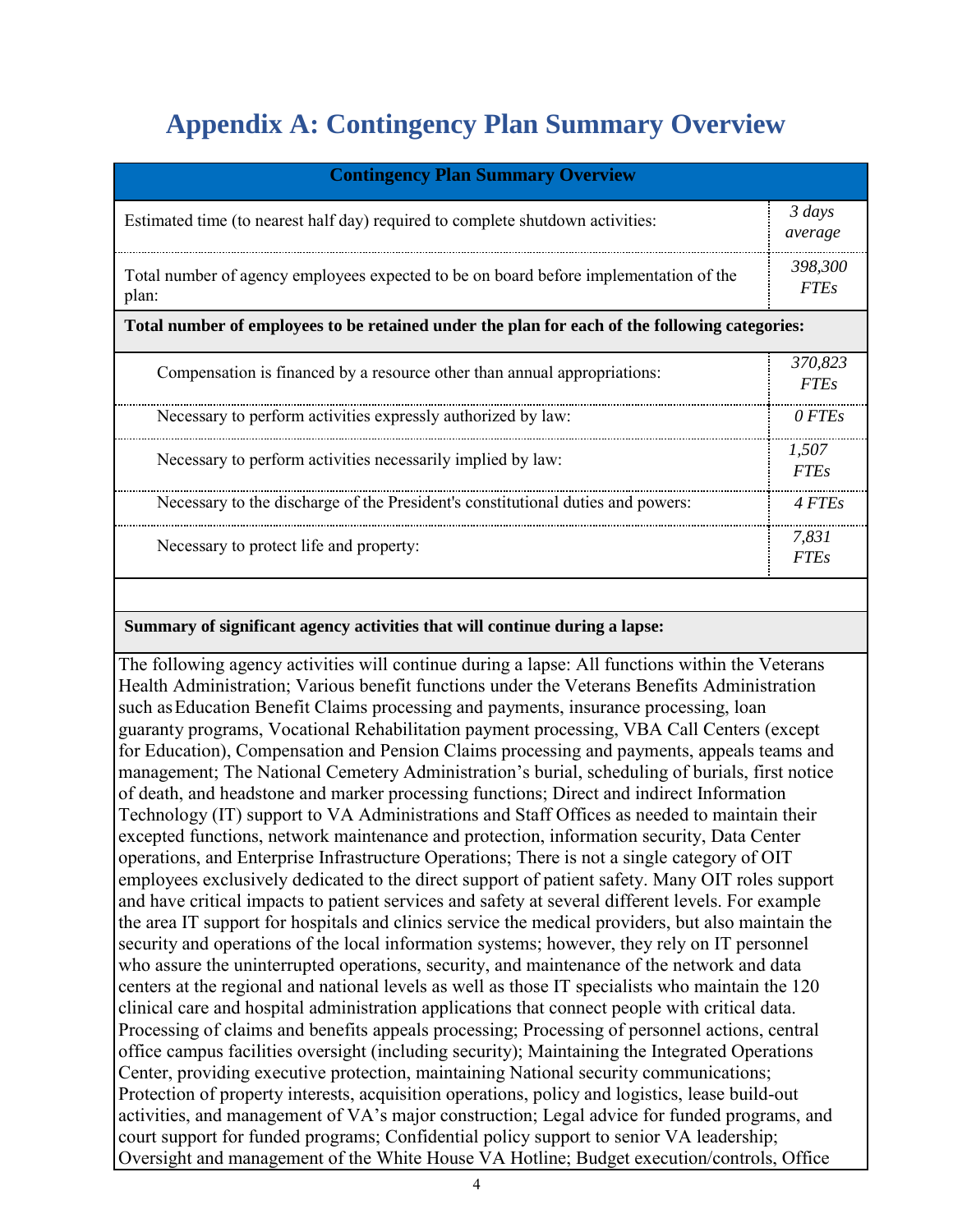of Finance senior management duties, Debt Management Center and Financial Service Center operations; Ongoing IG criminal cases, investigations, and prosecutions; Electronic Health Record Modernization strategy, oversight, and all activities required to plan for and deploy the Cerner HER Millennium Solution; Existing duties for Employment Discrimination Complaint Adjudication, Small and Disadvantaged Business Utilization.

#### **Summary of significant agency activities that will cease during a lapse:**

The following agency activities will cease during a lapse: Veterans Benefits Administration Education Call Center, quality review teams, and training teams; Oversight and direct administration of the National Cemetery Administration program offices (Veterans Cemetery Grants Program, Engagement and Memorial Innovations, Cemetery Development and Improvement Service, Finance, Legislative and Regulatory Service, etc.); All IT functions that do not fall under "necessary implication" and related to one of the specific functions permitted, IT application management, enterprise portfolio management, demand management (business needs, architecture, engineering, cloud solutions, modernization applications), and Financial Management Business Transformation (financial and acquisition management); Veterans' Appeals FOIA/Privacy, quality review, policy and research; Human Resources (HR) Information Systems support, HR policy, resolution management, recruiting/staffing, training, labor-management relations, classification, and Veteran employment outreach, HR oversight and Congressional, GAO, IG, OMB inquiries (except for those functions for VHA); Land actions, lease execution actions, development of design standards, criteria, and guides, technical architectural and engineering, consulting support for leasing and constructions, cost estimating, facilities planning efforts, major construction; Representation for the VA Secretary before the courts including the US Court of Appeals for Veterans Claims and other tribunal, routine legal services regarding personnel law, ethics, torts, and other legal matters; All Public and Intergovernmental affairs functions including national programs, special events, Tribal government relations, and interaction with state and local government and international visitors; Receiving, reviewing, and investigating allegations of misconduct, retaliation, or poor performance involving a VA senior executive, receiving, reviewing, and investigating allegations of whistleblower retaliation, advising the Secretary of Veterans Affairs on all matters relating to accountability; All Congressional relation functions (responding to requests, processing testimony and questions for the record, GAO coordination, and advisory committee management); Veterans Experience Office insight and design, data and statistical analysis, advisory committee oversight, and community engagement activities; Enterprise strategic planning and performance management, interagency collaboration, and governance functions; Finance policy operations, contractor oversight, strategic capital investment planning, fraud waste and abuse support services; Inspector General non law enforcement audits and evaluations, health care inspections, contract reviews, special reviews, and non-essential administrative support.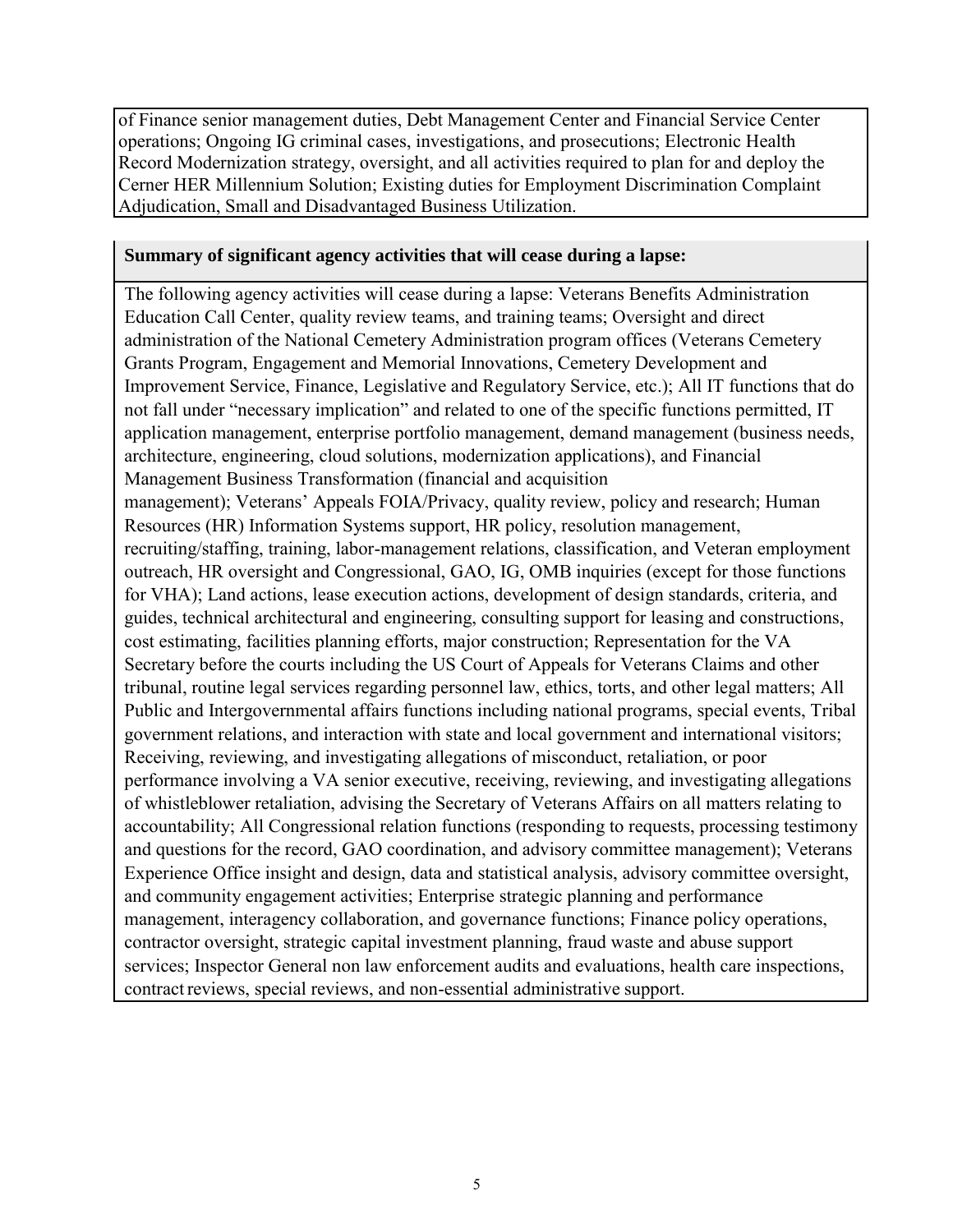**Appendix B: Effect of Lapse of Funding on VA Activities**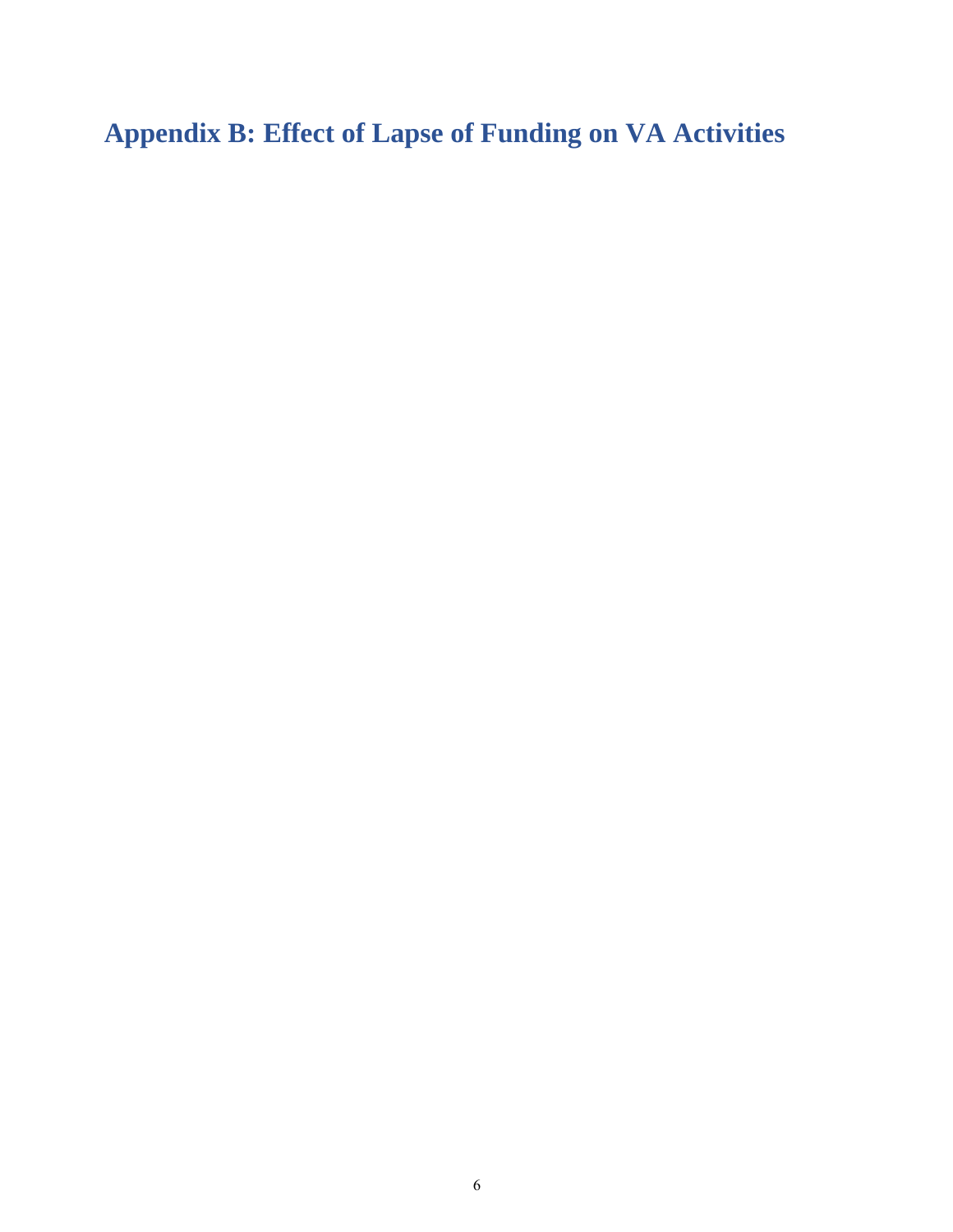| <b>Effect of Lapse of Funding on VA Activities</b>                                                                                                                                                                    |                                                 |                                                                                              |                                             |                  |                                                                                                                                                                       |                                                                                                                                                                                                                      |                      |  |  |  |
|-----------------------------------------------------------------------------------------------------------------------------------------------------------------------------------------------------------------------|-------------------------------------------------|----------------------------------------------------------------------------------------------|---------------------------------------------|------------------|-----------------------------------------------------------------------------------------------------------------------------------------------------------------------|----------------------------------------------------------------------------------------------------------------------------------------------------------------------------------------------------------------------|----------------------|--|--|--|
| ** All data is as of PP 7 July 2019                                                                                                                                                                                   |                                                 |                                                                                              |                                             |                  |                                                                                                                                                                       |                                                                                                                                                                                                                      |                      |  |  |  |
|                                                                                                                                                                                                                       |                                                 |                                                                                              | <b>VETERANS HEALTH ADMINISTRATION (VHA)</b> |                  |                                                                                                                                                                       |                                                                                                                                                                                                                      |                      |  |  |  |
| Organizational                                                                                                                                                                                                        |                                                 |                                                                                              | <b>Non-Excepted</b>                         |                  |                                                                                                                                                                       | <b>Excepted Functions (Not Subject to Furlough)</b>                                                                                                                                                                  |                      |  |  |  |
|                                                                                                                                                                                                                       | <b>Functions (Subject to</b><br><b>Overview</b> |                                                                                              |                                             |                  |                                                                                                                                                                       |                                                                                                                                                                                                                      |                      |  |  |  |
|                                                                                                                                                                                                                       |                                                 |                                                                                              | <b>Furlough)</b>                            |                  |                                                                                                                                                                       |                                                                                                                                                                                                                      |                      |  |  |  |
| <b>VA Unit</b>                                                                                                                                                                                                        | Total # of                                      | # of                                                                                         | <b>Functions to</b>                         | # of             | <b>Functions to</b>                                                                                                                                                   | <b>Legal Basis</b>                                                                                                                                                                                                   | <b>Rationale for</b> |  |  |  |
|                                                                                                                                                                                                                       | <b>Employees</b>                                | <b>Employees</b>                                                                             | be Suspended                                | <b>Employees</b> | be Performed                                                                                                                                                          |                                                                                                                                                                                                                      | <b>Exception</b>     |  |  |  |
| <b>VHA provides</b><br>· Medical<br>services<br>· Medical<br>community care<br>· Medical<br>support &<br>compliance<br>· Medical<br>facilities                                                                        | 356,783                                         |                                                                                              | None                                        | 351,622          | Medical<br>services<br>Medical support<br>& compliance<br>Medical<br>facilities                                                                                       | Advance appropriations                                                                                                                                                                                               |                      |  |  |  |
| · Medical &<br>prosthetic<br>research                                                                                                                                                                                 |                                                 | 1,018<br>(employees<br>will work<br>until prior<br>year<br>carryover<br>funding runs<br>out) |                                             | 4,143            | Medical &<br>prosthetic<br>research                                                                                                                                   | 2-year appropriation prior<br>year balance                                                                                                                                                                           |                      |  |  |  |
| <b>VHA North</b><br>Chicago,<br>Captain James<br>A. Lovell Federal<br><b>Health Care</b><br>Center (Lovell<br>FHCC)*<br>Medical<br>Services,<br>Support and<br>Compliance,<br>facilities and<br><b>Community Care</b> | 2,199                                           |                                                                                              | None                                        | 2,199            | Provisions of<br>healthcare<br>services to<br>eligible VA and<br><b>DOD</b><br>beneficiaries at<br>this jointly<br>funded and<br>staffed facility at<br>north Chicago | Advance appropriation<br>transfer authority (section<br>220 of the Energy and<br>Water, Legislative Branch,<br>and Military Construction<br>and Veterans Affairs<br>Appropriations Act, 2019<br>(Public Law 115-244) |                      |  |  |  |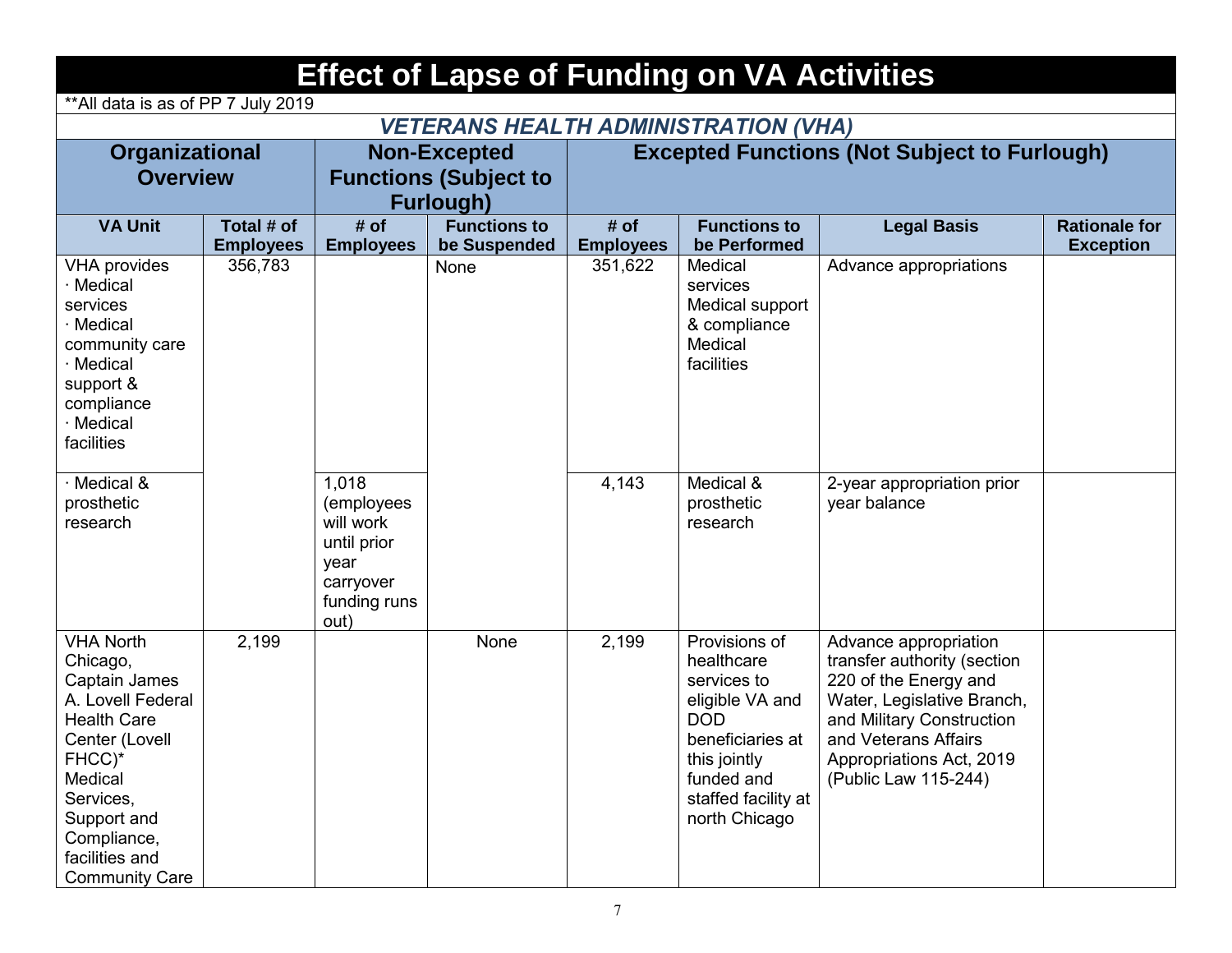| <b>Effect of Lapse of Funding on VA Activities</b>                     |                                |                          |                                                                                                                                                                                                                                                                                                                                                                                                                                                                                                                                                 |                          |                                                                                                                                                                                                                                                                                                                                                                      |                                                                   |                                                                                                                                                                                                                                                   |  |  |  |
|------------------------------------------------------------------------|--------------------------------|--------------------------|-------------------------------------------------------------------------------------------------------------------------------------------------------------------------------------------------------------------------------------------------------------------------------------------------------------------------------------------------------------------------------------------------------------------------------------------------------------------------------------------------------------------------------------------------|--------------------------|----------------------------------------------------------------------------------------------------------------------------------------------------------------------------------------------------------------------------------------------------------------------------------------------------------------------------------------------------------------------|-------------------------------------------------------------------|---------------------------------------------------------------------------------------------------------------------------------------------------------------------------------------------------------------------------------------------------|--|--|--|
| ** All data is as of PP 7 July 2019                                    |                                |                          |                                                                                                                                                                                                                                                                                                                                                                                                                                                                                                                                                 |                          |                                                                                                                                                                                                                                                                                                                                                                      |                                                                   |                                                                                                                                                                                                                                                   |  |  |  |
|                                                                        |                                |                          | <b>VETERANS BENEFITS ADMINISTRATION (VBA)</b>                                                                                                                                                                                                                                                                                                                                                                                                                                                                                                   |                          |                                                                                                                                                                                                                                                                                                                                                                      |                                                                   |                                                                                                                                                                                                                                                   |  |  |  |
| Organizational                                                         |                                |                          | <b>Non-Excepted Functions</b>                                                                                                                                                                                                                                                                                                                                                                                                                                                                                                                   |                          | <b>Excepted Functions (Not Subject to Furlough)</b>                                                                                                                                                                                                                                                                                                                  |                                                                   |                                                                                                                                                                                                                                                   |  |  |  |
| <b>Overview</b>                                                        |                                |                          | (Subject to Furlough)                                                                                                                                                                                                                                                                                                                                                                                                                                                                                                                           |                          |                                                                                                                                                                                                                                                                                                                                                                      |                                                                   |                                                                                                                                                                                                                                                   |  |  |  |
| <b>VA Unit</b>                                                         | Total # of<br><b>Employees</b> | # of<br><b>Employees</b> | <b>Functions to be</b><br><b>Suspended</b>                                                                                                                                                                                                                                                                                                                                                                                                                                                                                                      | # of<br><b>Employees</b> | <b>Functions to be</b><br><b>Performed</b>                                                                                                                                                                                                                                                                                                                           | <b>Legal Basis</b>                                                | <b>Rationale for</b><br><b>Exception</b>                                                                                                                                                                                                          |  |  |  |
| <b>VBA provides</b><br>the following<br>benefit<br>programs:           | 23,848                         | 248                      | Quality review, training                                                                                                                                                                                                                                                                                                                                                                                                                                                                                                                        | 30                       | Insurance                                                                                                                                                                                                                                                                                                                                                            | Funded<br>through trust<br>fund<br>reimbursement                  | Administer the<br>Insurance<br>program                                                                                                                                                                                                            |  |  |  |
| Compensation<br>· Pension<br>Education<br>vocational<br>rehabilitation |                                | 51                       | Quality review, training,<br>legal instruments<br>examiners,                                                                                                                                                                                                                                                                                                                                                                                                                                                                                    | 755                      | Loan guaranty                                                                                                                                                                                                                                                                                                                                                        | Necessary<br>implication;<br>protection of<br>property            | Administer existing<br>loan guarantees;<br>protect against<br>imminent threat to<br>property rights for<br>new guarantees                                                                                                                         |  |  |  |
| & employment<br>· Loan<br>guaranty<br>$\cdot$ Insurance                |                                | 10,706                   | <b>Education liaison</b><br>representation, VR&E<br>counseling, fiduciary<br>initial appointments,<br>legal instrument<br>examiners, Quality<br><b>Review Teams</b><br><b>Training Teams</b><br><b>Education Call Center</b><br><b>Outreach Education</b><br><b>Liaison Representatives</b><br><b>Compliance Specialists</b><br>Congressional<br>Correspondence/Support<br><b>VR&amp;E Counseling</b><br>(except payment<br>processing functions)<br><b>Fiduciary initial</b><br>appointments (except<br>payment processing<br>functions) Legal | 10,297                   | Compensation,<br>pension, education,<br>vocational<br>rehabilitation, mgmt.<br>support services,<br>ongoing processing<br>& payment of<br>compensation,<br>pension, education,<br>& vocational<br>rehabilitation<br>benefits<br>Management<br>Support,<br><b>OHCM Human</b><br><b>Resource Centers</b><br><b>VBACO</b><br>Headquarters<br>$VR&E-$<br>Counseling, but | Funding<br>available in<br>mandatory<br>advance<br>appropriations | Education<br>Services: Education<br><b>Benefit Claims</b><br>Processing and<br>Payments: Stopping<br>claims processing<br>would impact out<br>beneficiaries from<br>receiving monetary<br>benefit payments<br>timely and cause<br>undue hardship. |  |  |  |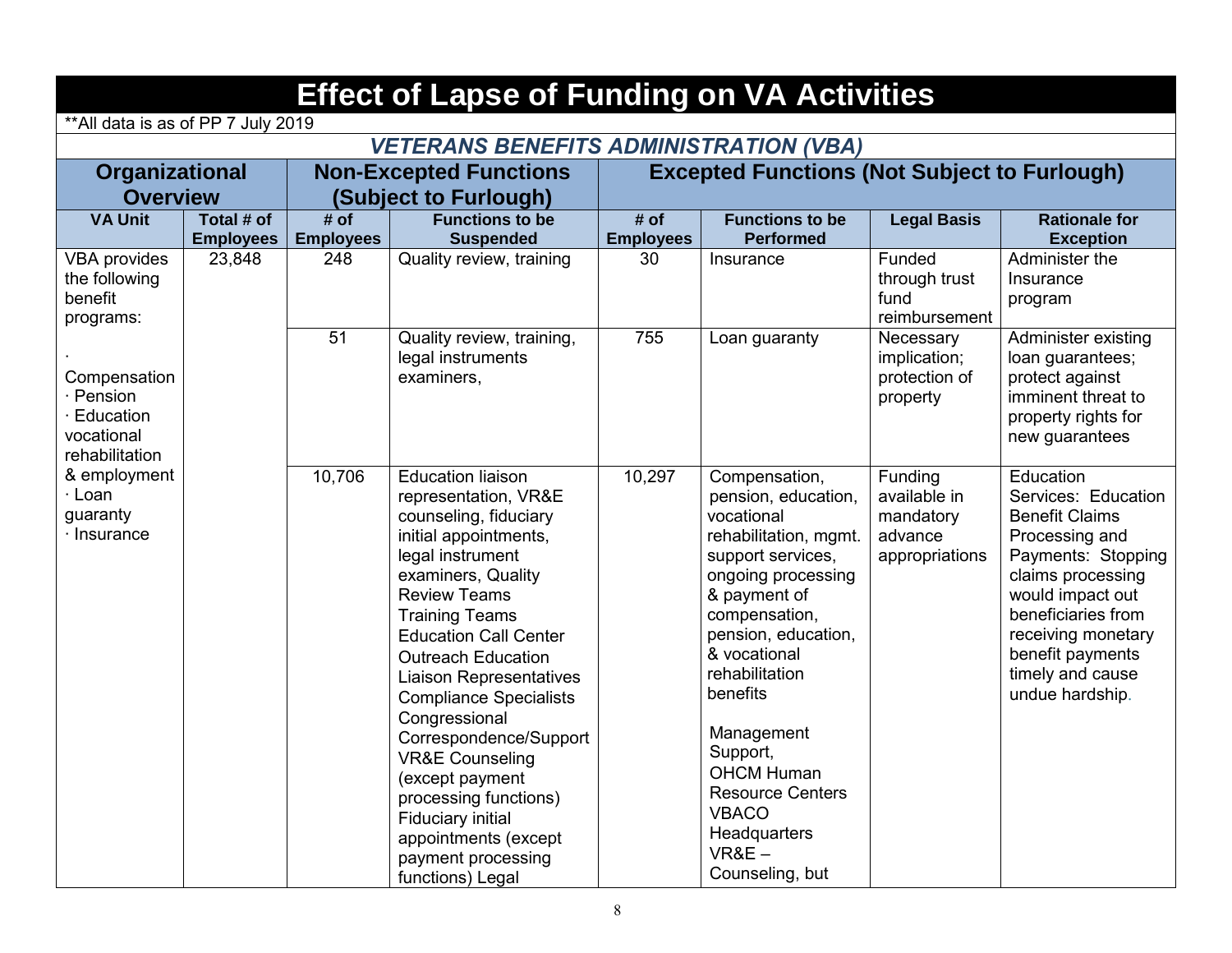|                                     |                  |                  | <b>Effect of Lapse of Funding on VA Activities</b>                                                                                                                                                                                                                                                                                                                                                                                        |                                                     |                                                                                                                                                                                                                                    |                                                                                                |                       |  |  |
|-------------------------------------|------------------|------------------|-------------------------------------------------------------------------------------------------------------------------------------------------------------------------------------------------------------------------------------------------------------------------------------------------------------------------------------------------------------------------------------------------------------------------------------------|-----------------------------------------------------|------------------------------------------------------------------------------------------------------------------------------------------------------------------------------------------------------------------------------------|------------------------------------------------------------------------------------------------|-----------------------|--|--|
| ** All data is as of PP 7 July 2019 |                  |                  |                                                                                                                                                                                                                                                                                                                                                                                                                                           |                                                     |                                                                                                                                                                                                                                    |                                                                                                |                       |  |  |
|                                     |                  |                  | <b>VETERANS BENEFITS ADMINISTRATION (VBA)</b>                                                                                                                                                                                                                                                                                                                                                                                             |                                                     |                                                                                                                                                                                                                                    |                                                                                                |                       |  |  |
| Organizational                      |                  |                  | <b>Non-Excepted Functions</b>                                                                                                                                                                                                                                                                                                                                                                                                             | <b>Excepted Functions (Not Subject to Furlough)</b> |                                                                                                                                                                                                                                    |                                                                                                |                       |  |  |
| <b>Overview</b>                     |                  |                  | (Subject to Furlough)                                                                                                                                                                                                                                                                                                                                                                                                                     |                                                     |                                                                                                                                                                                                                                    |                                                                                                |                       |  |  |
| <b>VA Unit</b>                      | Total # of       | # of             | <b>Functions to be</b>                                                                                                                                                                                                                                                                                                                                                                                                                    | # of                                                | <b>Functions to be</b>                                                                                                                                                                                                             | <b>Legal Basis</b>                                                                             | <b>Rationale for</b>  |  |  |
|                                     | <b>Employees</b> | <b>Employees</b> | <b>Suspended</b>                                                                                                                                                                                                                                                                                                                                                                                                                          | <b>Employees</b>                                    | <b>Performed</b>                                                                                                                                                                                                                   |                                                                                                | <b>Exception</b>      |  |  |
|                                     |                  |                  | <b>Instrument Examiners</b><br>(except payment<br>processing functions)<br><b>Transition Assistance</b><br>Program Support<br>Services/Finance<br>(except payment<br>processing functions)<br>Chapter 36<br>counseling (unless<br>already assigned<br>to a contractor)<br>Public contact<br><b>Management Analysts</b><br><b>Human Resource</b><br>Liaisons<br><b>Veteran Service</b><br>Organizations (if needing<br>to access VA space) |                                                     | payment<br>processing will<br>continue<br>Fiduciary - Initial<br>appointments only,<br>or if needed to<br>release payments<br>SSD - Only if<br>needed to<br>release<br>payments<br>Timekeepers; as<br>needed to process<br>payroll |                                                                                                |                       |  |  |
|                                     |                  |                  | Education call center                                                                                                                                                                                                                                                                                                                                                                                                                     | 1,082                                               | Staff compensation<br>& pension national<br>call centers to<br>protect dates of<br>claims                                                                                                                                          | Protection of<br>property rights                                                               | National call centers |  |  |
|                                     |                  | 59               | Congressional<br>correspondence support,<br>transition assistance<br>program                                                                                                                                                                                                                                                                                                                                                              | 11                                                  |                                                                                                                                                                                                                                    | Necessary<br>implication,<br>funding<br>available in<br>mandatory<br>advance<br>appropriations | Finance center        |  |  |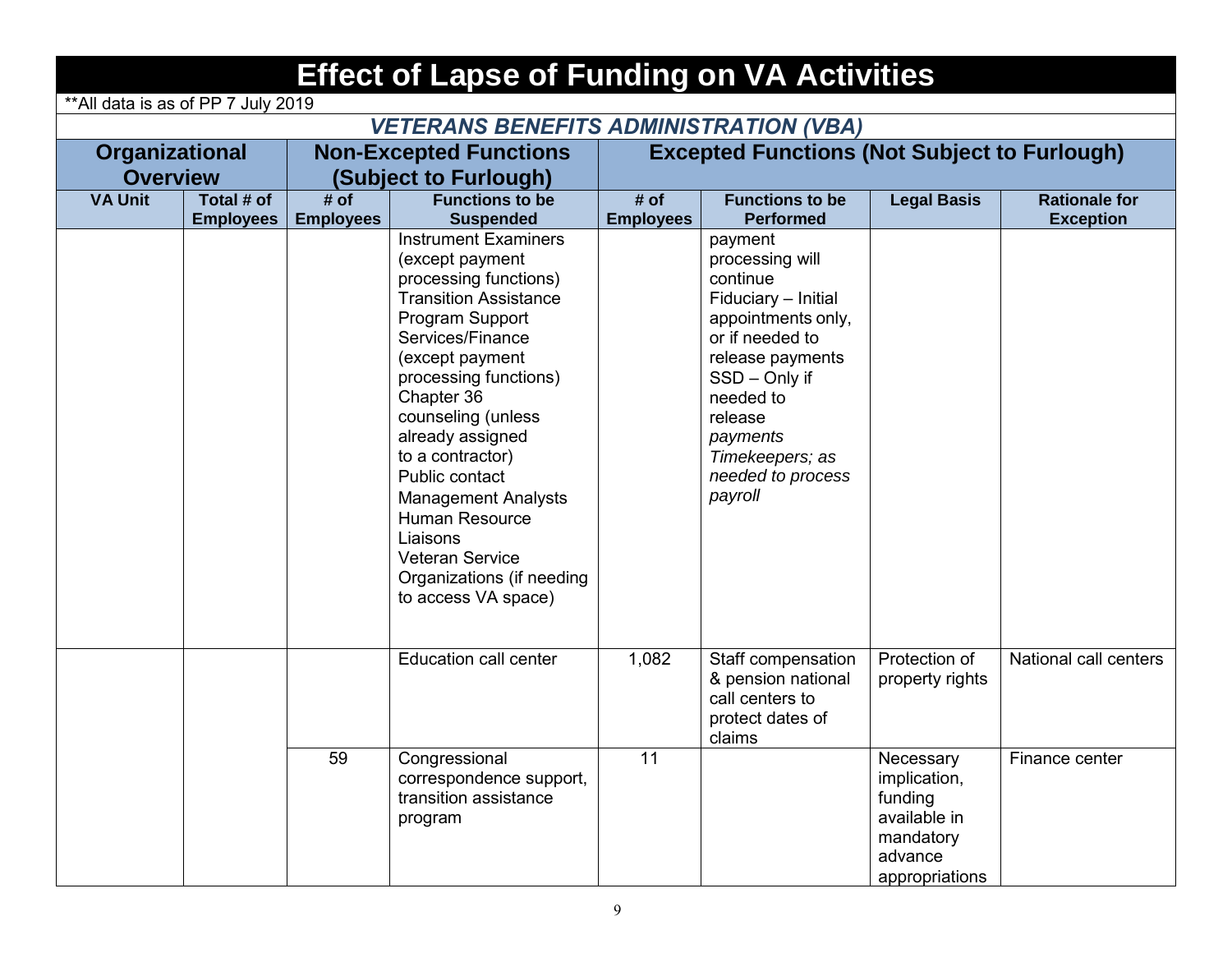| <b>Effect of Lapse of Funding on VA Activities</b> |                                                        |                          |                                            |                                                     |                                                                                                                                                                           |                                                                                                                                          |                                          |  |  |  |
|----------------------------------------------------|--------------------------------------------------------|--------------------------|--------------------------------------------|-----------------------------------------------------|---------------------------------------------------------------------------------------------------------------------------------------------------------------------------|------------------------------------------------------------------------------------------------------------------------------------------|------------------------------------------|--|--|--|
| ** All data is as of PP 7 July 2019                |                                                        |                          |                                            |                                                     |                                                                                                                                                                           |                                                                                                                                          |                                          |  |  |  |
| <b>VETERANS BENEFITS ADMINISTRATION (VBA)</b>      |                                                        |                          |                                            |                                                     |                                                                                                                                                                           |                                                                                                                                          |                                          |  |  |  |
|                                                    | <b>Organizational</b><br><b>Non-Excepted Functions</b> |                          |                                            | <b>Excepted Functions (Not Subject to Furlough)</b> |                                                                                                                                                                           |                                                                                                                                          |                                          |  |  |  |
| <b>Overview</b>                                    |                                                        |                          | (Subject to Furlough)                      |                                                     |                                                                                                                                                                           |                                                                                                                                          |                                          |  |  |  |
| <b>VA Unit</b>                                     | Total # of<br><b>Employees</b>                         | # of<br><b>Employees</b> | <b>Functions to be</b><br><b>Suspended</b> | # of<br><b>Employees</b>                            | <b>Functions to be</b><br><b>Performed</b>                                                                                                                                | <b>Legal Basis</b>                                                                                                                       | <b>Rationale for</b><br><b>Exception</b> |  |  |  |
|                                                    |                                                        | 555                      |                                            | 54                                                  | Supporting RO<br>claims processing;<br>orderly shutdown<br>activities,<br>communications,<br>triage requests,<br>oversee excepted<br>employees, recall<br>employees, etc. | Necessary<br>implication,<br>funding<br>available in<br>mandatory<br>advance<br>appropriations;<br>protection of<br>property &<br>rights |                                          |  |  |  |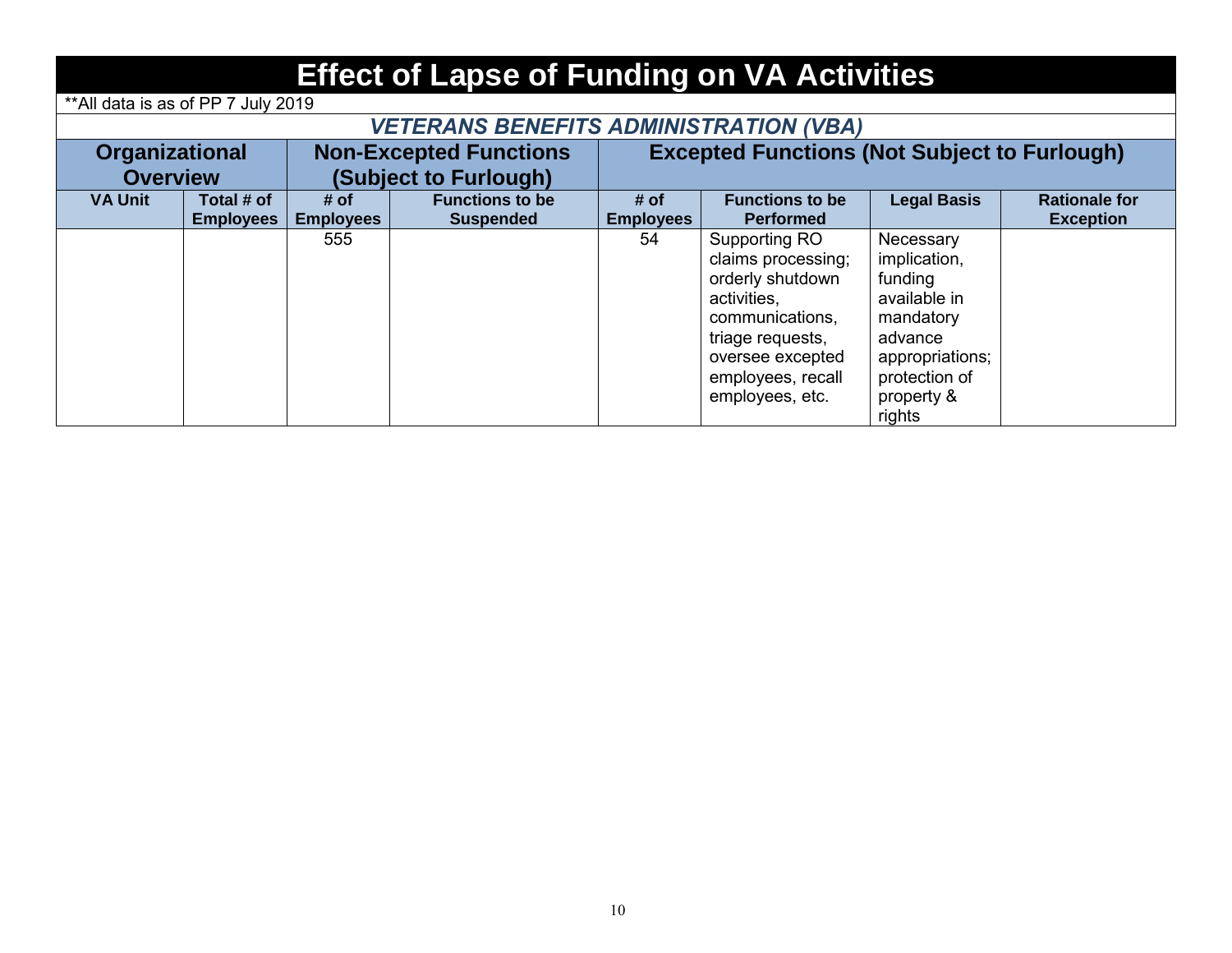|                 | <b>Effect of Lapse of Funding on VA Activities</b>     |                          |                                                                                                                                                                                                                                                                                                                                                                                                                                                                       |                              |                                                                                                                                                                        |                                                                                                                                                                                                               |                                             |  |  |  |  |  |
|-----------------|--------------------------------------------------------|--------------------------|-----------------------------------------------------------------------------------------------------------------------------------------------------------------------------------------------------------------------------------------------------------------------------------------------------------------------------------------------------------------------------------------------------------------------------------------------------------------------|------------------------------|------------------------------------------------------------------------------------------------------------------------------------------------------------------------|---------------------------------------------------------------------------------------------------------------------------------------------------------------------------------------------------------------|---------------------------------------------|--|--|--|--|--|
|                 | **All data is as of PP 7 July 2019                     |                          |                                                                                                                                                                                                                                                                                                                                                                                                                                                                       |                              |                                                                                                                                                                        |                                                                                                                                                                                                               |                                             |  |  |  |  |  |
|                 | <b>NATIONAL CEMETERY ADMINISTRATION (NCA)</b>          |                          |                                                                                                                                                                                                                                                                                                                                                                                                                                                                       |                              |                                                                                                                                                                        |                                                                                                                                                                                                               |                                             |  |  |  |  |  |
|                 | <b>Non-Excepted Functions</b><br><b>Organizational</b> |                          |                                                                                                                                                                                                                                                                                                                                                                                                                                                                       |                              | <b>Excepted Functions (Not Subject to Furlough)</b>                                                                                                                    |                                                                                                                                                                                                               |                                             |  |  |  |  |  |
| <b>Overview</b> |                                                        |                          | (Subject to Furlough)                                                                                                                                                                                                                                                                                                                                                                                                                                                 |                              |                                                                                                                                                                        |                                                                                                                                                                                                               |                                             |  |  |  |  |  |
| <b>VA Unit</b>  | Total # of<br><b>Employees</b>                         | # of<br><b>Employees</b> | <b>Functions to be Suspended</b>                                                                                                                                                                                                                                                                                                                                                                                                                                      | # of<br><b>Employees</b>     | <b>Functions to be</b><br><b>Performed</b>                                                                                                                             | <b>Legal Basis</b>                                                                                                                                                                                            | <b>Rationale</b><br>for<br><b>Exception</b> |  |  |  |  |  |
| <b>NCA</b>      | 1,941                                                  | 547                      | NCA central office program<br>offices (veterans cemetery<br>grants program, engagement<br>and memorial innovations,<br>cemetery development &<br>improvement service,<br>finance, legislative &<br>regulatory service, budget,<br>improvement & compliance,<br>policy and planning,<br>contracting, human<br>resources, training and<br>safety, design and<br>construction business<br>transformation services and<br>most administrative support<br>throughout NCA). | 1207<br>95<br>43<br>15<br>34 | <b>Burials</b><br>Scheduling of burials<br>application<br>Processing for<br>headstones and<br>markers<br>First notice of death<br>Oversight & direct<br>administration | Protection of life<br>and property;<br>necessary<br>implication for<br>headstones and<br>markers, where<br>funding is<br>provided by VA<br>compensation &<br>pensions<br>advanced<br>appropriation<br>account |                                             |  |  |  |  |  |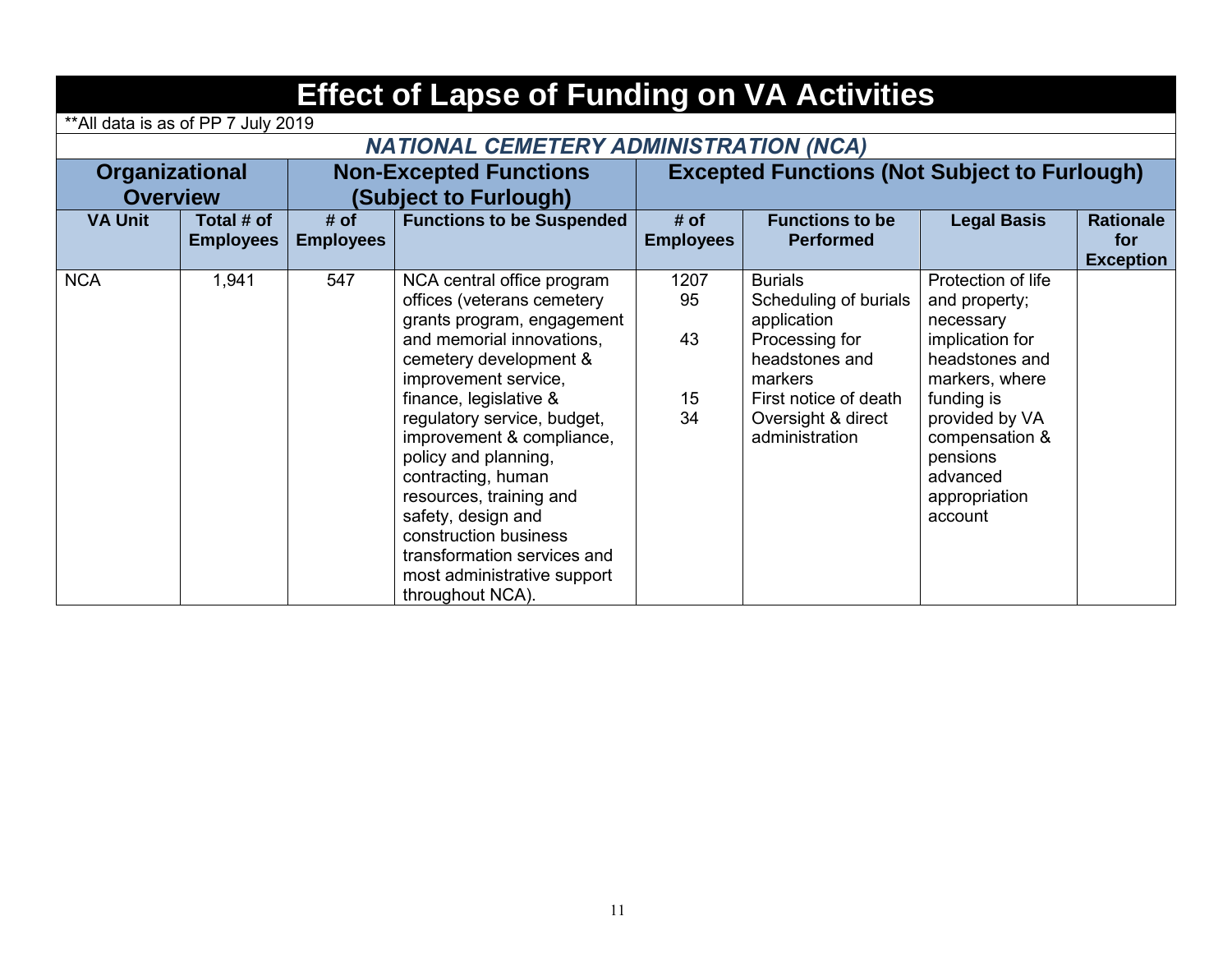| <b>Effect of Lapse of Funding on VA Activities</b>                                                                                                                                                                                              |                                                                  |                  |                                                                                                                                                                                                                                                                                                                                                                                                                                                                                                                                                                                                                                                                                                                                                                                                                                                                                                                                                                                                                                                                                                               |                                                     |                                                                                                                                                                                                                                                                                                      |                                                                    |                                                                                                                                                                                                                                                                                                                                                                                                                                                                                                                                                                                                                                             |  |  |  |  |
|-------------------------------------------------------------------------------------------------------------------------------------------------------------------------------------------------------------------------------------------------|------------------------------------------------------------------|------------------|---------------------------------------------------------------------------------------------------------------------------------------------------------------------------------------------------------------------------------------------------------------------------------------------------------------------------------------------------------------------------------------------------------------------------------------------------------------------------------------------------------------------------------------------------------------------------------------------------------------------------------------------------------------------------------------------------------------------------------------------------------------------------------------------------------------------------------------------------------------------------------------------------------------------------------------------------------------------------------------------------------------------------------------------------------------------------------------------------------------|-----------------------------------------------------|------------------------------------------------------------------------------------------------------------------------------------------------------------------------------------------------------------------------------------------------------------------------------------------------------|--------------------------------------------------------------------|---------------------------------------------------------------------------------------------------------------------------------------------------------------------------------------------------------------------------------------------------------------------------------------------------------------------------------------------------------------------------------------------------------------------------------------------------------------------------------------------------------------------------------------------------------------------------------------------------------------------------------------------|--|--|--|--|
| ** All data is as of PP 7 July 2019                                                                                                                                                                                                             |                                                                  |                  |                                                                                                                                                                                                                                                                                                                                                                                                                                                                                                                                                                                                                                                                                                                                                                                                                                                                                                                                                                                                                                                                                                               |                                                     |                                                                                                                                                                                                                                                                                                      |                                                                    |                                                                                                                                                                                                                                                                                                                                                                                                                                                                                                                                                                                                                                             |  |  |  |  |
|                                                                                                                                                                                                                                                 | <b>OFFICE OF INFORMATION TECHNOLOGY (OIT)</b>                    |                  |                                                                                                                                                                                                                                                                                                                                                                                                                                                                                                                                                                                                                                                                                                                                                                                                                                                                                                                                                                                                                                                                                                               |                                                     |                                                                                                                                                                                                                                                                                                      |                                                                    |                                                                                                                                                                                                                                                                                                                                                                                                                                                                                                                                                                                                                                             |  |  |  |  |
| Organizational                                                                                                                                                                                                                                  |                                                                  |                  | <b>Non-Excepted Functions (Subject</b>                                                                                                                                                                                                                                                                                                                                                                                                                                                                                                                                                                                                                                                                                                                                                                                                                                                                                                                                                                                                                                                                        | <b>Excepted Functions (Not Subject to Furlough)</b> |                                                                                                                                                                                                                                                                                                      |                                                                    |                                                                                                                                                                                                                                                                                                                                                                                                                                                                                                                                                                                                                                             |  |  |  |  |
| <b>Overview</b>                                                                                                                                                                                                                                 |                                                                  |                  | to Furlough)                                                                                                                                                                                                                                                                                                                                                                                                                                                                                                                                                                                                                                                                                                                                                                                                                                                                                                                                                                                                                                                                                                  |                                                     |                                                                                                                                                                                                                                                                                                      |                                                                    |                                                                                                                                                                                                                                                                                                                                                                                                                                                                                                                                                                                                                                             |  |  |  |  |
| <b>VA Unit</b>                                                                                                                                                                                                                                  | Total # of                                                       | # of             | <b>Functions to be Suspended</b>                                                                                                                                                                                                                                                                                                                                                                                                                                                                                                                                                                                                                                                                                                                                                                                                                                                                                                                                                                                                                                                                              | # of                                                | <b>Functions to</b>                                                                                                                                                                                                                                                                                  | <b>Legal Basis</b>                                                 | <b>Rationale for</b>                                                                                                                                                                                                                                                                                                                                                                                                                                                                                                                                                                                                                        |  |  |  |  |
|                                                                                                                                                                                                                                                 | <b>Employees</b>                                                 | <b>Employees</b> |                                                                                                                                                                                                                                                                                                                                                                                                                                                                                                                                                                                                                                                                                                                                                                                                                                                                                                                                                                                                                                                                                                               | <b>Employees</b>                                    | be Performed                                                                                                                                                                                                                                                                                         |                                                                    | <b>Exception</b>                                                                                                                                                                                                                                                                                                                                                                                                                                                                                                                                                                                                                            |  |  |  |  |
| OIT has lines<br>of business<br>that include:<br>quality,<br>performance<br>& oversight,<br>information<br>security;<br>architecture<br>strategy &<br>design;<br>product<br>development<br>; service<br>delivery & IT<br>resource<br>management | 7,530<br>(represents<br>employees<br>in.<br>budgeted<br>account) | 3,130            | Application management (testing,<br>design, analysis); demand<br>management (business needs,<br>architecture, engineering, cloud<br>solutions, modernization<br>applications); enterprise portfolio<br>management (testing, design,<br>and engineering with business<br>partners); financial management<br>business transformation (financial<br>and acquisition management); IT<br>operations and services (solution<br>delivery, service management<br>and planning, continuous service<br>improvements); office of IT<br>resource management (space and<br>facilities [limited to non-security<br>functions only], strategic planning<br>and analysis, and talent<br>management; OIT budget &<br>finance (accounting,<br>programming, budgeting and<br>execution life-cycle and budget<br>operating plan); talent<br>management office (human capital<br>management; workforce training,<br>and employee engagement);<br>quality, performance and risk<br>(strategy and governance<br>management, business process<br>reengineering, audit<br>engagements, and privacy/records<br>management assessments). | 4,400                                               | Direct and<br>indirect<br>support to<br>administrations<br>and staff<br>offices as<br>needed to<br>maintain their<br>excepted<br>functions;<br>network<br>maintenance<br>and protection;<br>information<br>security; data<br>center<br>operations;<br>and enterprise<br>infrastructure<br>operations | Necessary<br>implication,<br>protection of<br>life and<br>property | To provide network<br>operations and<br>maintenance, to<br>protect the network<br>and information<br>systems and respond<br>to incidents, to<br>maintain access to<br>essential information<br>(Veteran information<br>(patient safety and<br>service), critical<br>system information,<br>and other critical<br>operational<br>information) in data<br>centers, to protect<br>information and<br>respond to information<br>security incidents (i.e.<br>data breeches), and<br>enterprise<br>infrastructure<br>operations (hardware<br>and software support,<br>i.e. the spectrum from<br>medical provider<br>iPads to network<br>servers). |  |  |  |  |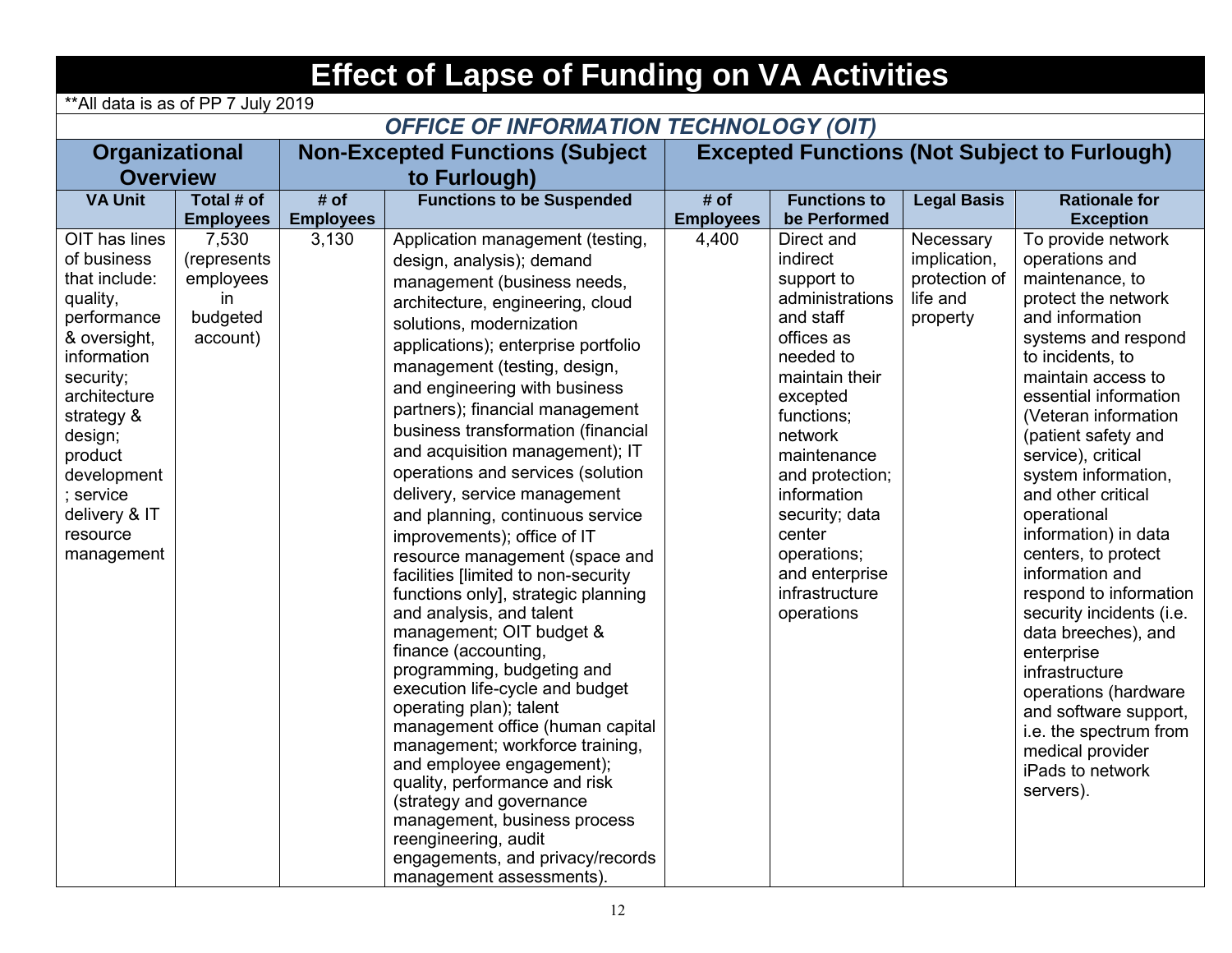|                          | <b>Effect of Lapse of Funding on VA Activities</b>                                                  |                          |                                                                                                                                                                                                                         |                          |                                                                                         |                                                                                                                                                         |                                                                                                                                                                                                                                                                                                                                                                                                                                                                                                                                                                                                                                                                                                                                                                                                                                                 |  |  |  |  |
|--------------------------|-----------------------------------------------------------------------------------------------------|--------------------------|-------------------------------------------------------------------------------------------------------------------------------------------------------------------------------------------------------------------------|--------------------------|-----------------------------------------------------------------------------------------|---------------------------------------------------------------------------------------------------------------------------------------------------------|-------------------------------------------------------------------------------------------------------------------------------------------------------------------------------------------------------------------------------------------------------------------------------------------------------------------------------------------------------------------------------------------------------------------------------------------------------------------------------------------------------------------------------------------------------------------------------------------------------------------------------------------------------------------------------------------------------------------------------------------------------------------------------------------------------------------------------------------------|--|--|--|--|
|                          | **All data is as of PP 7 July 2019                                                                  |                          |                                                                                                                                                                                                                         |                          |                                                                                         |                                                                                                                                                         |                                                                                                                                                                                                                                                                                                                                                                                                                                                                                                                                                                                                                                                                                                                                                                                                                                                 |  |  |  |  |
|                          | <b>BOARD OF VETERANS' APPEALS (BVA)</b>                                                             |                          |                                                                                                                                                                                                                         |                          |                                                                                         |                                                                                                                                                         |                                                                                                                                                                                                                                                                                                                                                                                                                                                                                                                                                                                                                                                                                                                                                                                                                                                 |  |  |  |  |
|                          | <b>Organizational</b>                                                                               |                          | <b>Non-Excepted</b>                                                                                                                                                                                                     |                          | <b>Excepted Functions (Not Subject to Furlough)</b>                                     |                                                                                                                                                         |                                                                                                                                                                                                                                                                                                                                                                                                                                                                                                                                                                                                                                                                                                                                                                                                                                                 |  |  |  |  |
|                          | <b>Overview</b>                                                                                     |                          | <b>Functions (Subject to</b>                                                                                                                                                                                            |                          |                                                                                         |                                                                                                                                                         |                                                                                                                                                                                                                                                                                                                                                                                                                                                                                                                                                                                                                                                                                                                                                                                                                                                 |  |  |  |  |
|                          |                                                                                                     |                          | <b>Furlough)</b>                                                                                                                                                                                                        |                          |                                                                                         |                                                                                                                                                         |                                                                                                                                                                                                                                                                                                                                                                                                                                                                                                                                                                                                                                                                                                                                                                                                                                                 |  |  |  |  |
| <b>VA</b><br><b>Unit</b> | Total # of<br><b>Employees</b>                                                                      | # of<br><b>Employees</b> | <b>Functions to be</b><br><b>Suspended</b>                                                                                                                                                                              | # of<br><b>Employees</b> | <b>Functions to</b><br>be Performed                                                     | <b>Legal Basis</b>                                                                                                                                      | <b>Rationale for Exception</b>                                                                                                                                                                                                                                                                                                                                                                                                                                                                                                                                                                                                                                                                                                                                                                                                                  |  |  |  |  |
| <b>BVA</b>               | 1,200 FTE<br>*1,158 FTE<br>currently on-<br>board with<br>plans to hire<br>additional<br>40 by EOFY | 89                       | Administration<br>functions<br>(FOIA/privacy,<br>quality review,<br>policy and<br>research, human<br>resources,<br>logistics, budget,<br>planning, technical<br>infrastructure,<br>knowledge<br>management<br>training) | 1,111                    | Processing of<br>benefits<br>appeals and<br>orderly<br>operations<br>during<br>shutdown | VA's<br>determination<br>that benefits<br>appeals<br>processing is<br>excepted by<br>necessary<br>implication,<br>protection of<br>life and<br>property | VA receives full-year advance<br>appropriations and does not anticipate<br>that the appropriated entitlement<br>accounts will lapse, it has revisited its<br>past lapse planning and determined<br>that the "necessary implication"<br>exception should be applied to appeals<br>work as well. VA has determined that it<br>will except FTE performing work<br>associated with the processing of<br>appeals related to the timely and<br>accurate payment of entitlement<br>benefits to or on behalf of Veterans<br>and their dependents.<br>VA's determination that benefits<br>appeals processing is excepted by<br>necessary implication is consistent with<br>the Social Security Administration's<br>February 2018 update to its<br>contingency<br>plan to except work associated with the<br>hearing and deciding of benefits<br>appeals. |  |  |  |  |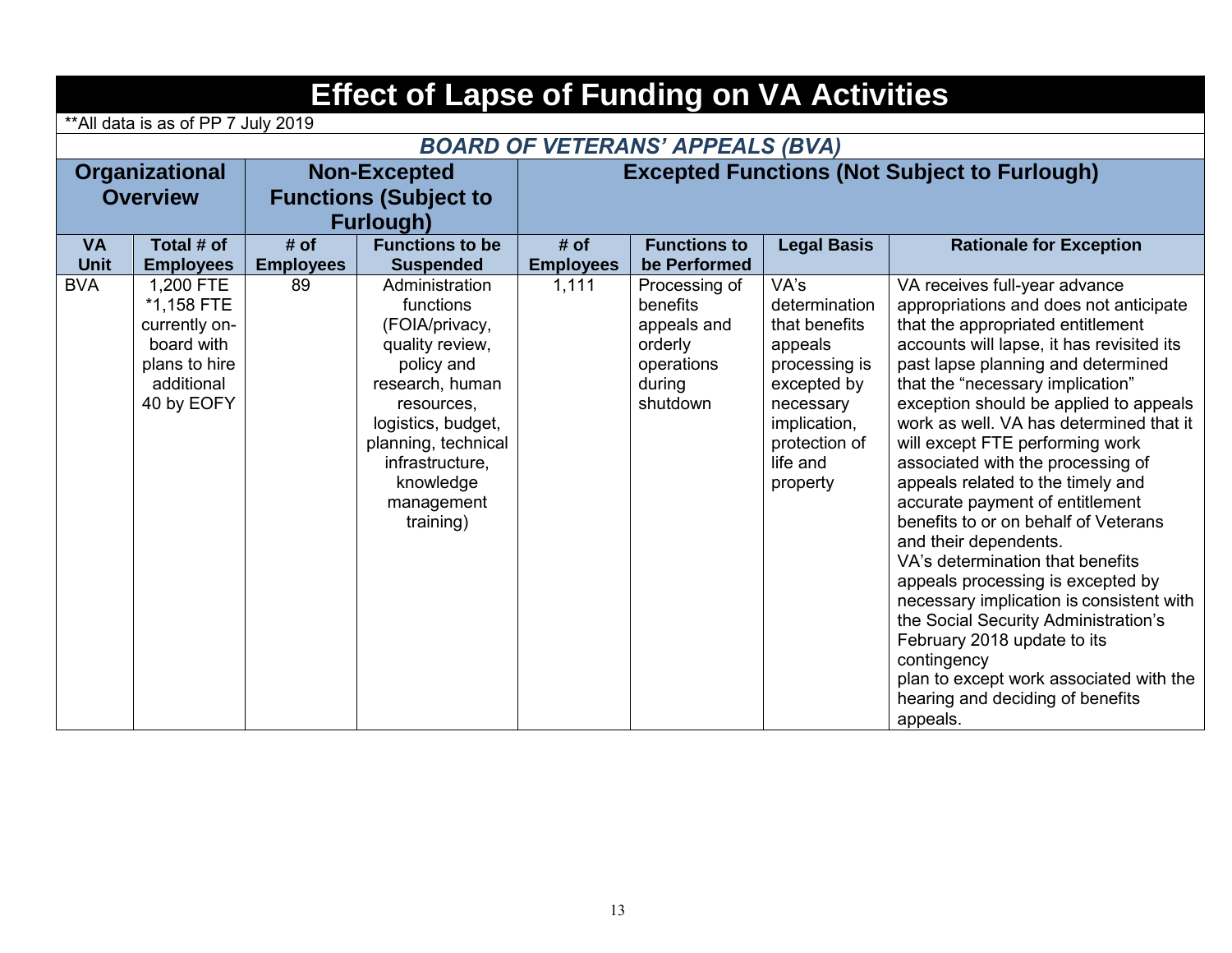| <b>Effect of Lapse of Funding on VA Activities</b>                                                                                                                                                                              |                                                                                                                        |                          |                                                                                                                                                                                                                                                                                                                                                                                                              |                                                     |                                                                                                                                                                                                                                           |                                                       |                                                                                                                                                      |  |  |  |  |  |
|---------------------------------------------------------------------------------------------------------------------------------------------------------------------------------------------------------------------------------|------------------------------------------------------------------------------------------------------------------------|--------------------------|--------------------------------------------------------------------------------------------------------------------------------------------------------------------------------------------------------------------------------------------------------------------------------------------------------------------------------------------------------------------------------------------------------------|-----------------------------------------------------|-------------------------------------------------------------------------------------------------------------------------------------------------------------------------------------------------------------------------------------------|-------------------------------------------------------|------------------------------------------------------------------------------------------------------------------------------------------------------|--|--|--|--|--|
|                                                                                                                                                                                                                                 | ** All data is as of PP 7 July 2019<br>HUMAN RESOURCES & ADMINISTRATION/OPERATIONS, SECURITY, & PREPAREDNESS (HRA/OSP) |                          |                                                                                                                                                                                                                                                                                                                                                                                                              |                                                     |                                                                                                                                                                                                                                           |                                                       |                                                                                                                                                      |  |  |  |  |  |
| <b>Organizational Overview</b>                                                                                                                                                                                                  |                                                                                                                        |                          | <b>Non-Excepted Functions</b><br>(Subject to Furlough)                                                                                                                                                                                                                                                                                                                                                       | <b>Excepted Functions (Not Subject to Furlough)</b> |                                                                                                                                                                                                                                           |                                                       |                                                                                                                                                      |  |  |  |  |  |
| <b>VA Unit</b>                                                                                                                                                                                                                  | Total # of<br><b>Employees</b>                                                                                         | # of<br><b>Employees</b> | <b>Functions to be</b><br><b>Suspended</b>                                                                                                                                                                                                                                                                                                                                                                   | # of<br><b>Employees</b>                            | <b>Functions to be</b><br><b>Performed</b>                                                                                                                                                                                                | <b>Legal Basis</b>                                    | <b>Rationale</b><br>for<br><b>Exception</b>                                                                                                          |  |  |  |  |  |
| Office of Human<br>Resources &<br><b>Administration (HR&amp;A)</b>                                                                                                                                                              | 667                                                                                                                    | 659                      | HR Policy, recruiting,<br>hiring, staffing, training,<br>labor management<br>relations, office of<br>resolution, diversity<br>and inclusion activities,<br>classification, VACO<br>building maintenance<br>support, and veteran<br>employment outreach<br>HR.Smart, oversight<br>and compliance,<br>planning functions, and<br>correspondence<br>management, and<br>Congressional, GAO,<br>IG, OMB inquiries | $\mathbf{1}$<br>$\overline{7}$                      | OHRM (Processing of<br>personnel<br>actions/advisories);<br>and the Office of<br><b>Administration (VACO</b><br>campus facilities<br>oversight, including<br>security)                                                                    | Presidential<br>Appointee<br>Necessary<br>implication | Oversight<br>is required<br>by the<br>Assistant<br>Secretary<br>for HR&A<br>/OSP and<br>selected<br>HR staff to<br>conduct an<br>orderly<br>shutdown |  |  |  |  |  |
| Office of Operations,<br>Security, &<br>Preparedness (OSP)<br>Office of Security and<br>Law Enforcement<br>Office of Emergency<br>Mgmt.<br>Office of Personnel<br>Security and Identity<br>Mgmt.<br>Office of Resource<br>Mgmt. | 251                                                                                                                    | 65                       | Front office duties,<br>some administrative<br>work functions, and<br>some non-supervisory<br>work in the<br>organization                                                                                                                                                                                                                                                                                    | 186                                                 | Maintain the<br>integrated operations<br>center, and provide<br>executive protection<br>maintain alternate<br>facilities for continuity<br>of operations<br>maintain national<br>security<br>communications<br>management of<br>resources | Protection of<br>life and<br>property                 |                                                                                                                                                      |  |  |  |  |  |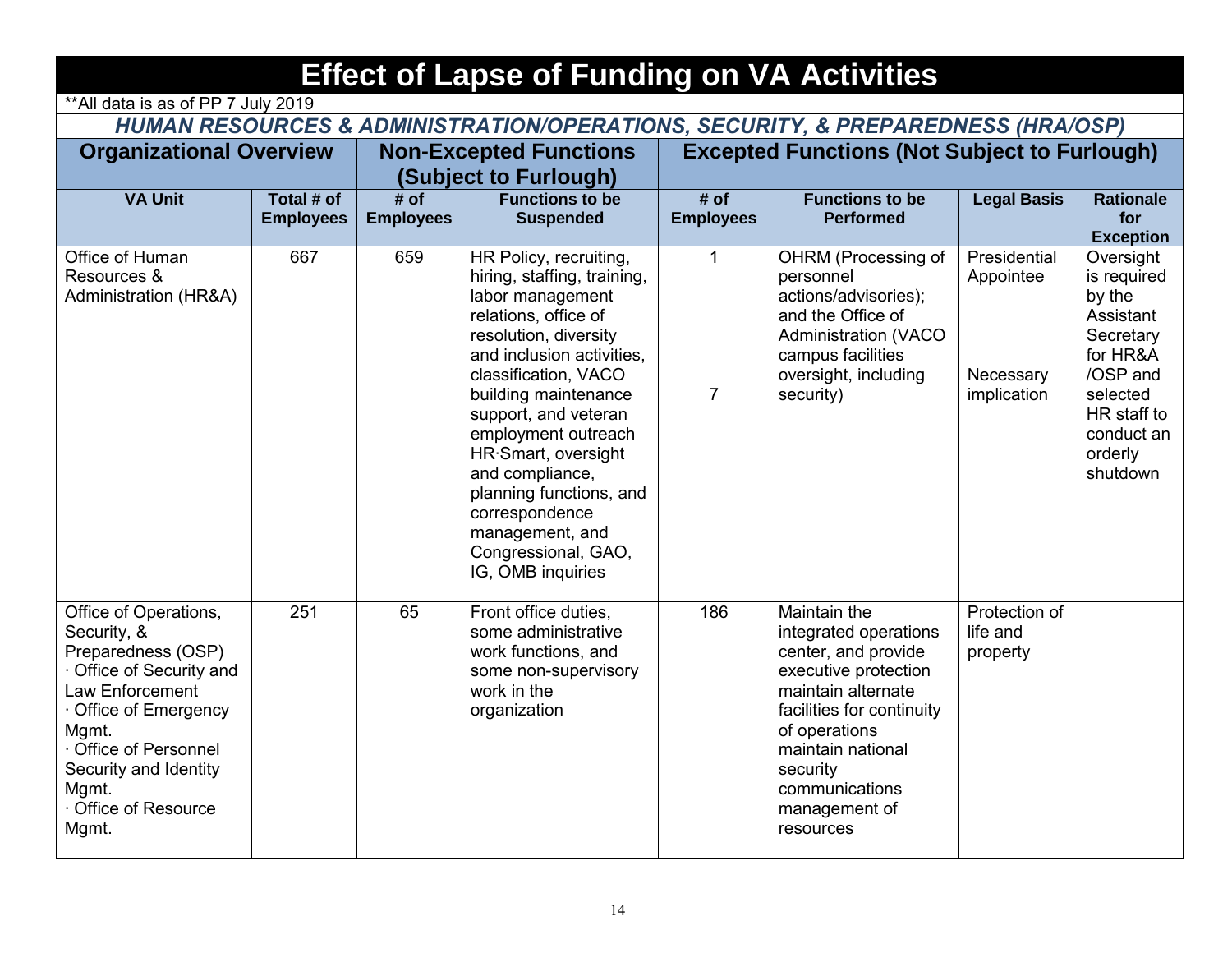| <b>Effect of Lapse of Funding on VA Activities</b>                                                                                                                                                                      |                                                                                                         |                          |                                                                                                                                                                                                                                                                                                                                                                                                                                                                    |                          |                                                                                                                                                                                                                                             |                                                                                                                                |                                                                                              |  |  |  |  |  |
|-------------------------------------------------------------------------------------------------------------------------------------------------------------------------------------------------------------------------|---------------------------------------------------------------------------------------------------------|--------------------------|--------------------------------------------------------------------------------------------------------------------------------------------------------------------------------------------------------------------------------------------------------------------------------------------------------------------------------------------------------------------------------------------------------------------------------------------------------------------|--------------------------|---------------------------------------------------------------------------------------------------------------------------------------------------------------------------------------------------------------------------------------------|--------------------------------------------------------------------------------------------------------------------------------|----------------------------------------------------------------------------------------------|--|--|--|--|--|
|                                                                                                                                                                                                                         | ** All data is as of PP 7 July 2019<br><b>OFFICE OF ACQUISITION, LOGISTICS, AND CONSTRUCTION (OALC)</b> |                          |                                                                                                                                                                                                                                                                                                                                                                                                                                                                    |                          |                                                                                                                                                                                                                                             |                                                                                                                                |                                                                                              |  |  |  |  |  |
| <b>Organizational Overview</b><br><b>Non-Excepted Functions</b>                                                                                                                                                         |                                                                                                         |                          |                                                                                                                                                                                                                                                                                                                                                                                                                                                                    |                          |                                                                                                                                                                                                                                             | <b>Excepted Functions (Not Subject to Furlough)</b>                                                                            |                                                                                              |  |  |  |  |  |
|                                                                                                                                                                                                                         |                                                                                                         |                          | (Subject to Furlough)                                                                                                                                                                                                                                                                                                                                                                                                                                              |                          |                                                                                                                                                                                                                                             |                                                                                                                                |                                                                                              |  |  |  |  |  |
| <b>VA Unit</b>                                                                                                                                                                                                          | Total # of<br><b>Employees</b>                                                                          | # of<br><b>Employees</b> | <b>Functions to be</b><br><b>Suspended</b>                                                                                                                                                                                                                                                                                                                                                                                                                         | # of<br><b>Employees</b> | <b>Functions to be</b><br><b>Performed</b>                                                                                                                                                                                                  | <b>Legal Basis</b>                                                                                                             | <b>Rationale</b><br>for<br><b>Exception</b>                                                  |  |  |  |  |  |
| OALC includes;<br>Office of<br>Acquisition and<br>Logistics (283)<br>Office of<br>Procurement,<br>Acquisition and<br>Logistics (701), and<br>the Office of<br>Construction and<br><b>Facilities</b><br>Management (385) | 1,369                                                                                                   | 200                      | Land actions, lease<br>execution activities,<br>development of design<br>standards, criteria, and<br>guides, technical<br>architectural and<br>engineering (A/E)<br>consulting support for<br>leasing and construction,<br>cost estimating and A/E<br>Selection, facilities<br>planning efforts, major<br>construction and facilities<br>management and<br>administrative support<br>functions for IT, space,<br>human resources, and<br>financial administration. | 5<br>993<br>27           | <b>Employees</b><br>providing<br>support to other<br>staff whose<br>appropriation<br>does not expire;<br>protect property<br>interests<br>Acquisition<br>operations,<br>policy and<br>logistics<br>Oversee lease<br>build-out<br>activities | Positions funded<br>by revolving<br>supply fund<br>Reimbursed<br>from VHA<br>advance<br>medical<br>facilities<br>appropriation | A minimum<br>number of<br>support<br>staff is<br>necessary<br>for<br>continued<br>operations |  |  |  |  |  |
|                                                                                                                                                                                                                         |                                                                                                         |                          |                                                                                                                                                                                                                                                                                                                                                                                                                                                                    | 144                      | Contracting<br>officers and<br>program<br>managers who<br>oversee VA's<br>major<br>construction                                                                                                                                             | $5$ -year<br>appropriations<br>(major<br>construction<br>account)                                                              |                                                                                              |  |  |  |  |  |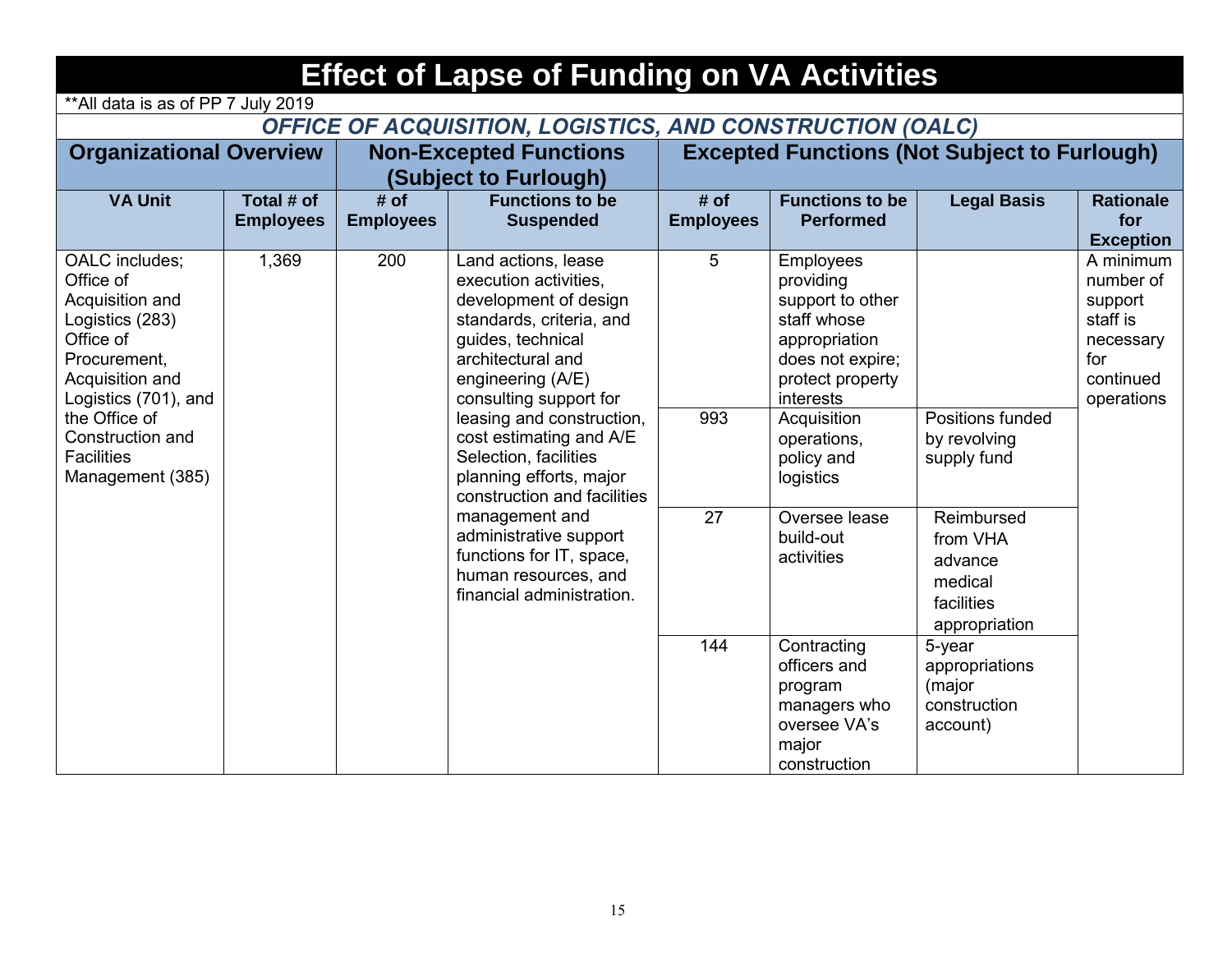|                                                                                                       | <b>Effect of Lapse of Funding on VA Activities</b><br>** All data is as of PP 7 July 2019 |                          |                                                                                                                                                                         |                          |                                                                      |                                                                                                                                                                                                                              |                                                       |  |  |  |  |  |
|-------------------------------------------------------------------------------------------------------|-------------------------------------------------------------------------------------------|--------------------------|-------------------------------------------------------------------------------------------------------------------------------------------------------------------------|--------------------------|----------------------------------------------------------------------|------------------------------------------------------------------------------------------------------------------------------------------------------------------------------------------------------------------------------|-------------------------------------------------------|--|--|--|--|--|
| <b>OFFICE OF GENERAL COUNSEL (OGC)</b>                                                                |                                                                                           |                          |                                                                                                                                                                         |                          |                                                                      |                                                                                                                                                                                                                              |                                                       |  |  |  |  |  |
| Organizational<br><b>Non-Excepted</b><br><b>Overview</b><br><b>Functions (Subject</b><br>to Furlough) |                                                                                           |                          |                                                                                                                                                                         |                          | <b>Excepted Functions (Not Subject to Furlough)</b>                  |                                                                                                                                                                                                                              |                                                       |  |  |  |  |  |
| <b>VA Unit</b>                                                                                        | Total # of<br><b>Employees</b>                                                            | # of<br><b>Employees</b> | <b>Functions</b><br>to be<br><b>Suspended</b>                                                                                                                           | # of<br><b>Employees</b> | <b>Functions to be Performed</b>                                     | <b>Legal Basis</b>                                                                                                                                                                                                           | <b>Rationale</b><br>for<br><b>Exception</b>           |  |  |  |  |  |
| <b>OGC</b><br>provides legal<br>advice and<br>services to                                             | 729                                                                                       | 574                      | Represent<br>the<br>Secretary<br>before                                                                                                                                 | 21                       | Legal support for Loan<br>Guaranty<br>program                        | Necessary<br>implication;<br><b>Protection of Life</b><br>and Property                                                                                                                                                       | <b>Functions</b><br>necessary<br>to<br>administer     |  |  |  |  |  |
| the SECVA<br>and all<br>organizational<br>components<br>of the                                        |                                                                                           |                          | courts.<br>including the<br>US Court of<br>Appeals for<br>Veterans                                                                                                      | 46                       | Legal support for the<br>Department's medical<br>collections program | Funded by Advance<br>appropriations in<br>the Medical Support<br>& Compliance<br>account                                                                                                                                     | existing<br>loan<br>guarantees;<br>protect<br>against |  |  |  |  |  |
| Department                                                                                            |                                                                                           |                          | Claims, and<br>other<br>tribunal.                                                                                                                                       | 51                       | Legal support for the<br>Department's procurement<br>program         | Funded by the<br><b>Revolving Supply</b><br>Fund                                                                                                                                                                             | imminent<br>threat to<br>property                     |  |  |  |  |  |
|                                                                                                       |                                                                                           |                          | routine legal<br>services for<br>VHA, VBA,<br><b>NCA</b> and<br><b>Staff Offices</b><br>regarding<br>personnel<br>law, ethics,<br>torts, and<br>other legal<br>matters. | $15*$                    | Court support for funded<br>programs.                                | * If the US Court of<br>Appeals for<br><b>Veterans Claims</b><br>(CAVC) remains<br>open, but does not<br>grant continuances,<br>the employees<br>would be excepted<br>to protect VA<br>property interests in<br>those cases. | rights for<br>new<br>guarantees                       |  |  |  |  |  |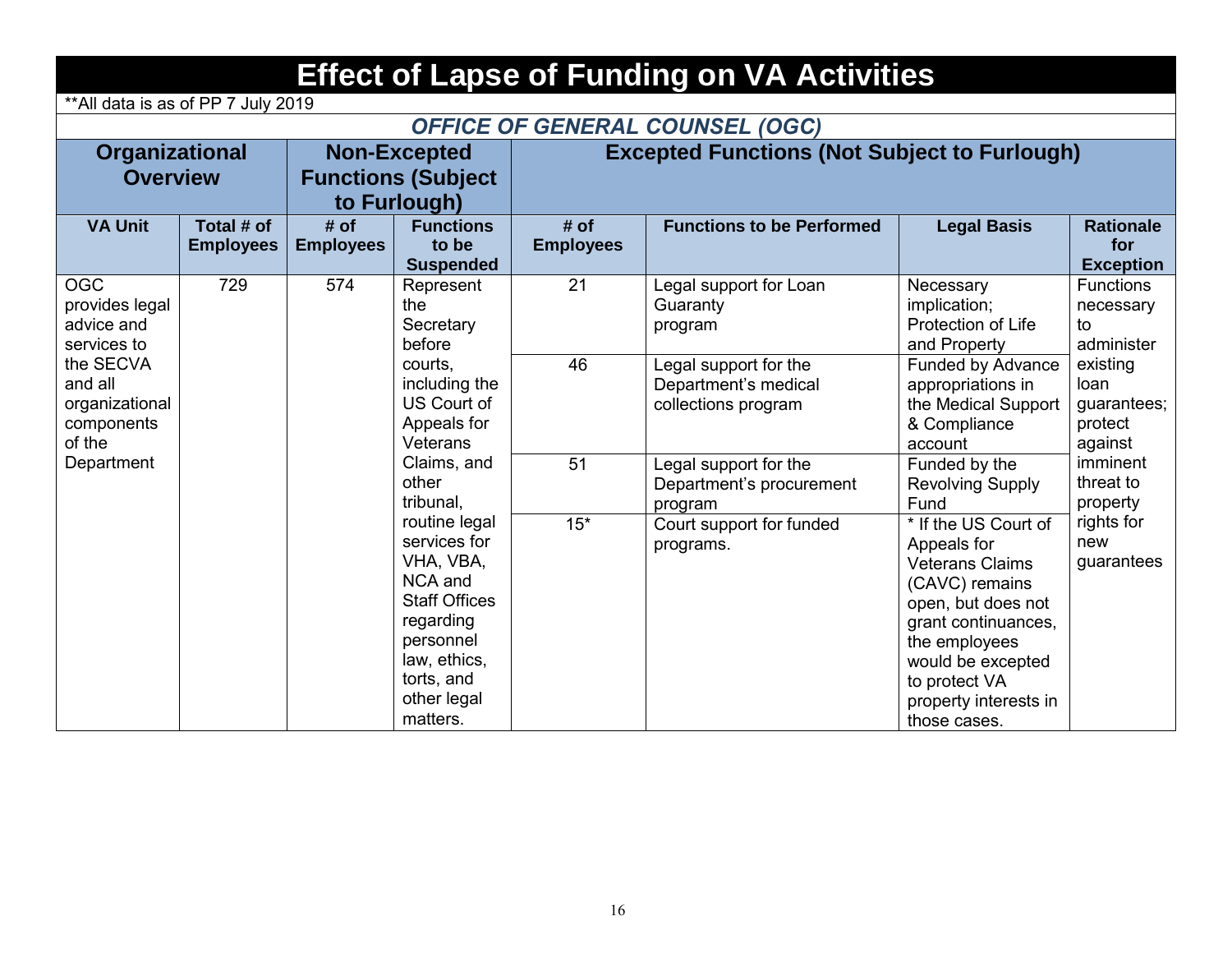|  |  | $\overline{22}$ | Orderly shutdown activities;     | Protection of life |  |
|--|--|-----------------|----------------------------------|--------------------|--|
|  |  |                 | legal advice for funded          | and property (to   |  |
|  |  |                 | programs where life and          | support VHA, VBA,  |  |
|  |  |                 | property interests are a stake,  | and other funded   |  |
|  |  |                 |                                  |                    |  |
|  |  |                 | support to courts; Supervisors   | programs),         |  |
|  |  |                 | to oversee excepted work         | necessary          |  |
|  |  |                 | functions, triage requests for   | implication        |  |
|  |  |                 | protection of life & property    |                    |  |
|  |  |                 | (e.g. guardianship requests,     |                    |  |
|  |  |                 | end-of-life decisions, etc.) and |                    |  |
|  |  |                 | to decide whether other          |                    |  |
|  |  |                 | employees must be recalled       |                    |  |
|  |  |                 |                                  |                    |  |
|  |  |                 |                                  |                    |  |
|  |  |                 |                                  |                    |  |
|  |  |                 |                                  |                    |  |
|  |  |                 |                                  |                    |  |
|  |  |                 |                                  |                    |  |
|  |  |                 |                                  |                    |  |
|  |  |                 |                                  |                    |  |
|  |  |                 |                                  |                    |  |
|  |  |                 |                                  |                    |  |
|  |  |                 |                                  |                    |  |
|  |  |                 |                                  |                    |  |
|  |  |                 |                                  |                    |  |
|  |  |                 |                                  |                    |  |
|  |  |                 |                                  |                    |  |
|  |  |                 |                                  |                    |  |
|  |  |                 |                                  |                    |  |
|  |  |                 |                                  |                    |  |
|  |  |                 |                                  |                    |  |
|  |  |                 |                                  |                    |  |
|  |  |                 |                                  |                    |  |
|  |  |                 |                                  |                    |  |
|  |  |                 |                                  |                    |  |
|  |  |                 |                                  |                    |  |
|  |  |                 |                                  |                    |  |
|  |  |                 |                                  |                    |  |
|  |  |                 |                                  |                    |  |
|  |  |                 |                                  |                    |  |
|  |  |                 |                                  |                    |  |
|  |  |                 |                                  |                    |  |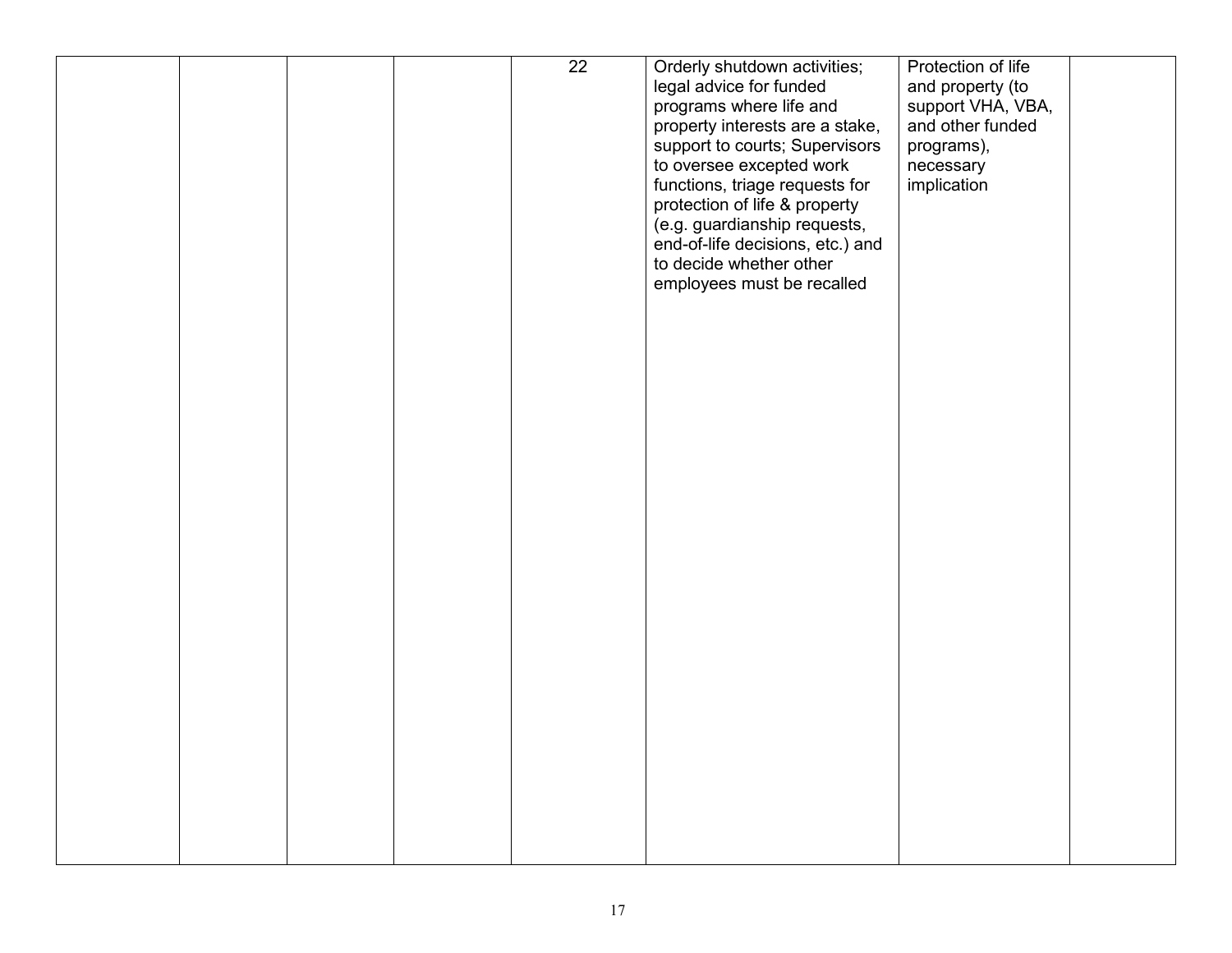| <b>Effect of Lapse of Funding on VA Activities</b>                                                                                                                                                                                                                                                                                                                            |                                                                  |                          |                                                                                                                                                                                                                                                                       |                          |                                                                                                                 |                           |                                             |  |  |  |  |
|-------------------------------------------------------------------------------------------------------------------------------------------------------------------------------------------------------------------------------------------------------------------------------------------------------------------------------------------------------------------------------|------------------------------------------------------------------|--------------------------|-----------------------------------------------------------------------------------------------------------------------------------------------------------------------------------------------------------------------------------------------------------------------|--------------------------|-----------------------------------------------------------------------------------------------------------------|---------------------------|---------------------------------------------|--|--|--|--|
| ** All data is as of PP 7 July 2019                                                                                                                                                                                                                                                                                                                                           |                                                                  |                          |                                                                                                                                                                                                                                                                       |                          |                                                                                                                 |                           |                                             |  |  |  |  |
| OFFICE OF PUBLIC AND INTERGOVERNMENTAL AFFAIRS (OPIA)                                                                                                                                                                                                                                                                                                                         |                                                                  |                          |                                                                                                                                                                                                                                                                       |                          |                                                                                                                 |                           |                                             |  |  |  |  |
| <b>Organizational Overview</b>                                                                                                                                                                                                                                                                                                                                                | <b>Non-Excepted</b><br><b>Functions (Subject</b><br>to Furlough) |                          | <b>Excepted Functions (Not Subject to</b><br><b>Furlough)</b>                                                                                                                                                                                                         |                          |                                                                                                                 |                           |                                             |  |  |  |  |
| <b>VA Unit</b>                                                                                                                                                                                                                                                                                                                                                                | Total # of<br><b>Employees</b>                                   | # of<br><b>Employees</b> | <b>Functions</b><br>to be<br><b>Suspended</b>                                                                                                                                                                                                                         | # of<br><b>Employees</b> | <b>Functions to</b><br>be<br><b>Performed</b>                                                                   | <b>Legal Basis</b>        | <b>Rationale</b><br>for<br><b>Exception</b> |  |  |  |  |
| <b>OPIA</b><br>· Public affairs<br>· Digital<br>communications<br>$\cdot$ Field operations<br>· Media relations<br>· Intergovernmental<br>affairs<br>· International affairs<br>· Tribal relations<br>· Outreach<br>$\cdot$ Center for faith and opportunity<br>initiative<br>· State and local veterans affairs<br>· Homeless veteran outreach<br>· Digital media engagement | 84                                                               | 83                       | All functions<br>including:<br>national<br>programs<br>and special<br>event, tribal<br>government<br>relations,<br>national<br>Veterans<br>awareness<br>campaign,<br>and<br>interaction<br>with state<br>and local<br>government<br>and<br>international<br>visitors. | 1                        | Communicate<br>with veterans<br>regarding<br>availability<br>and location<br>of continued<br><b>VA</b> services | Presidential<br>Appointee |                                             |  |  |  |  |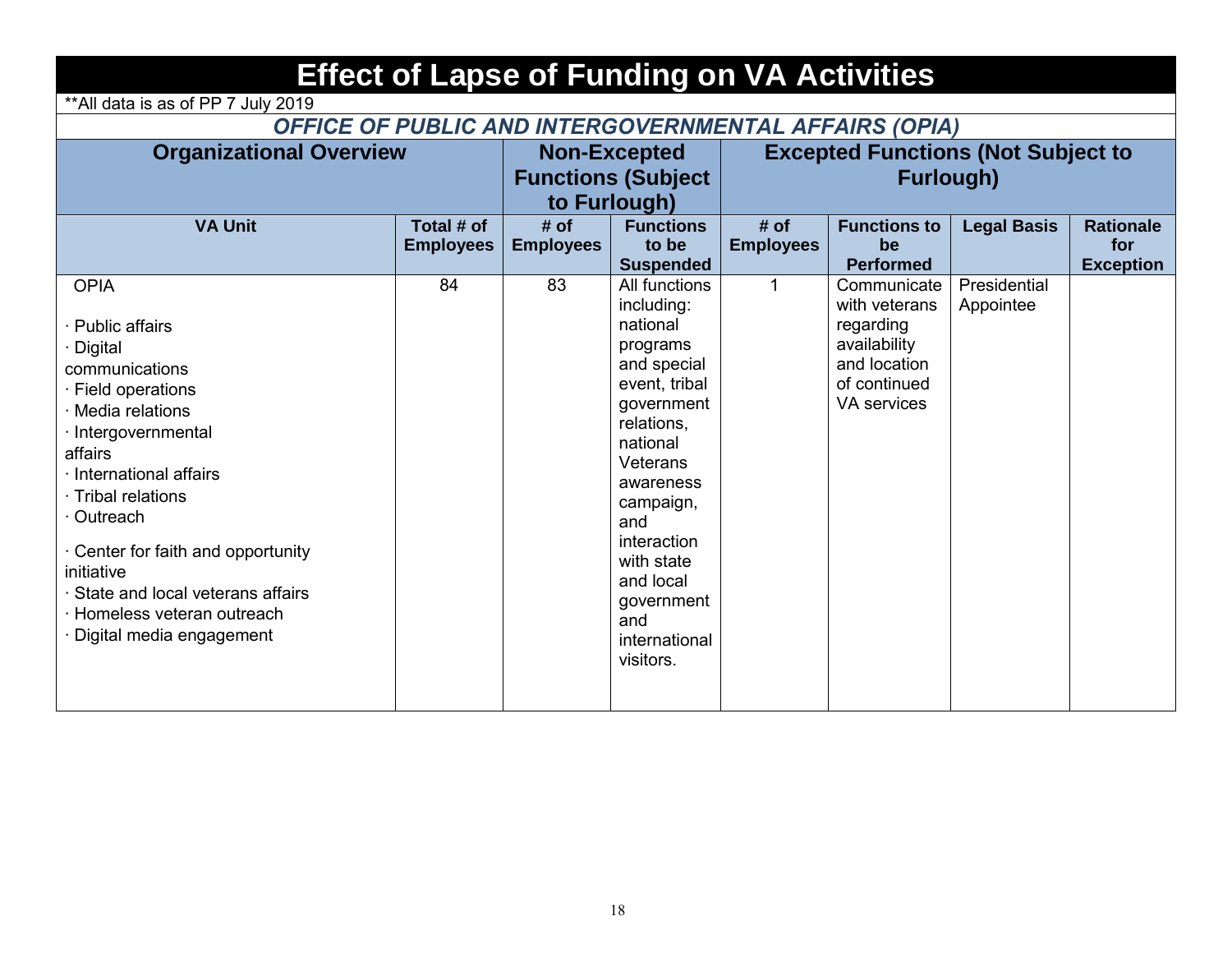| <b>Effect of Lapse of Funding on VA Activities</b>                                                                                                     |                                |                          |                                                                                                                                                                                                                                                                                                                                                    |                          |                                                                                                                  |                           |                                             |  |  |  |  |
|--------------------------------------------------------------------------------------------------------------------------------------------------------|--------------------------------|--------------------------|----------------------------------------------------------------------------------------------------------------------------------------------------------------------------------------------------------------------------------------------------------------------------------------------------------------------------------------------------|--------------------------|------------------------------------------------------------------------------------------------------------------|---------------------------|---------------------------------------------|--|--|--|--|
| ** All data is as of PP 7 July 2019                                                                                                                    |                                |                          |                                                                                                                                                                                                                                                                                                                                                    |                          |                                                                                                                  |                           |                                             |  |  |  |  |
| OFFICE OF CONGRESSIONAL AND LEGISLATIVE AFFAIRS (OCLA)                                                                                                 |                                |                          |                                                                                                                                                                                                                                                                                                                                                    |                          |                                                                                                                  |                           |                                             |  |  |  |  |
| <b>Organizational Overview</b>                                                                                                                         |                                |                          | <b>Non-Excepted Functions</b><br>(Subject to Furlough)                                                                                                                                                                                                                                                                                             |                          | <b>Excepted Functions (Not Subject to</b><br><b>Furlough)</b>                                                    |                           |                                             |  |  |  |  |
| <b>VA Unit</b>                                                                                                                                         | Total # of<br><b>Employees</b> | # of<br><b>Employees</b> | <b>Functions to be</b><br><b>Suspended</b>                                                                                                                                                                                                                                                                                                         | # of<br><b>Employees</b> | <b>Functions to</b><br>be Performed                                                                              | Legal<br><b>Basis</b>     | <b>Rationale</b><br>for<br><b>Exception</b> |  |  |  |  |
| <b>OCLA</b><br>· Congressional<br>relations<br>· Communications<br>with Congress<br>· Veterans legislation<br>· Constituent<br>casework<br>$\cdot$ GAO | 55                             | 54                       | All functions<br>including:<br>Congressional<br>relations, responding<br>to congressional<br>requests for<br>information.<br>processing testimony<br>and questions for the<br>record,<br>Congressional<br>correspondence,<br>constituent casework.<br>advisory committee<br>management; GAO<br>coordination, office<br>administrative<br>functions | 1                        | Confidential<br>policy support<br>to senior VA<br>leadership.<br>Very limited<br>communications<br>with Congress | Presidential<br>Appointee |                                             |  |  |  |  |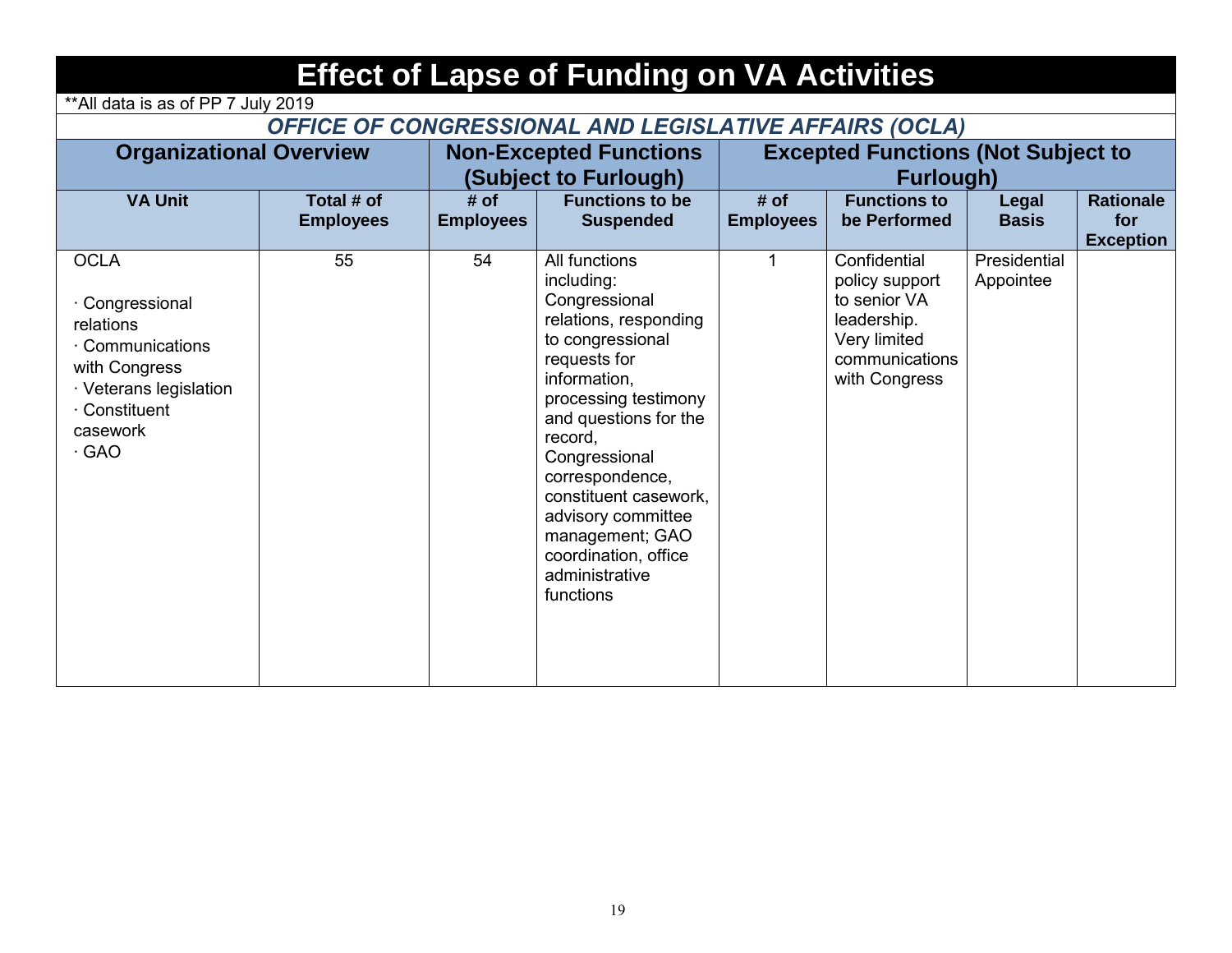| <b>Effect of Lapse of Funding on VA Activities</b>                                                                           |                                |                          |                                                                                                                                                                                                                                                                                                                                                 |                          |                                                                                                                  |                                                           |                                             |  |  |  |  |
|------------------------------------------------------------------------------------------------------------------------------|--------------------------------|--------------------------|-------------------------------------------------------------------------------------------------------------------------------------------------------------------------------------------------------------------------------------------------------------------------------------------------------------------------------------------------|--------------------------|------------------------------------------------------------------------------------------------------------------|-----------------------------------------------------------|---------------------------------------------|--|--|--|--|
| ** All data is as of PP 7 July 2019                                                                                          |                                |                          |                                                                                                                                                                                                                                                                                                                                                 |                          |                                                                                                                  |                                                           |                                             |  |  |  |  |
| OFFICE OF ACCOUNTABILITY AND WHISTLEBLOWER PROTECTION (OAWP)                                                                 |                                |                          |                                                                                                                                                                                                                                                                                                                                                 |                          |                                                                                                                  |                                                           |                                             |  |  |  |  |
| <b>Organizational Overview</b>                                                                                               |                                |                          | <b>Non-Excepted Functions</b><br>(Subject to Furlough)                                                                                                                                                                                                                                                                                          |                          | <b>Excepted Functions (Not Subject to</b><br>Furlough)                                                           |                                                           |                                             |  |  |  |  |
| <b>VA Unit</b>                                                                                                               | Total # of<br><b>Employees</b> | # of<br><b>Employees</b> | <b>Functions to be</b><br><b>Suspended</b>                                                                                                                                                                                                                                                                                                      | # of<br><b>Employees</b> | <b>Functions to</b><br>be Performed                                                                              | Legal<br><b>Basis</b>                                     | <b>Rationale</b><br>for<br><b>Exception</b> |  |  |  |  |
| <b>OAWP</b><br>· Investigations<br>· Accountability and;<br>Compliance of GAO, OIG,<br>OMI, OSC audits and<br>investigations | 81                             | 80                       | All functions<br>including:<br>Congressional<br>relations, responding<br>to Congressional<br>requests for<br>information,<br>processing testimony<br>and questions for the<br>record, Congressional<br>correspondence,<br>constituent casework.<br>advisory committee<br>management; GAO<br>coordination, office<br>administrative<br>functions | 1                        | Confidential<br>policy support<br>to senior VA<br>leadership.<br>Very limited<br>communications<br>with Congress | Presidential<br>Appointee<br>Senate<br>(PAS)<br>confirmed |                                             |  |  |  |  |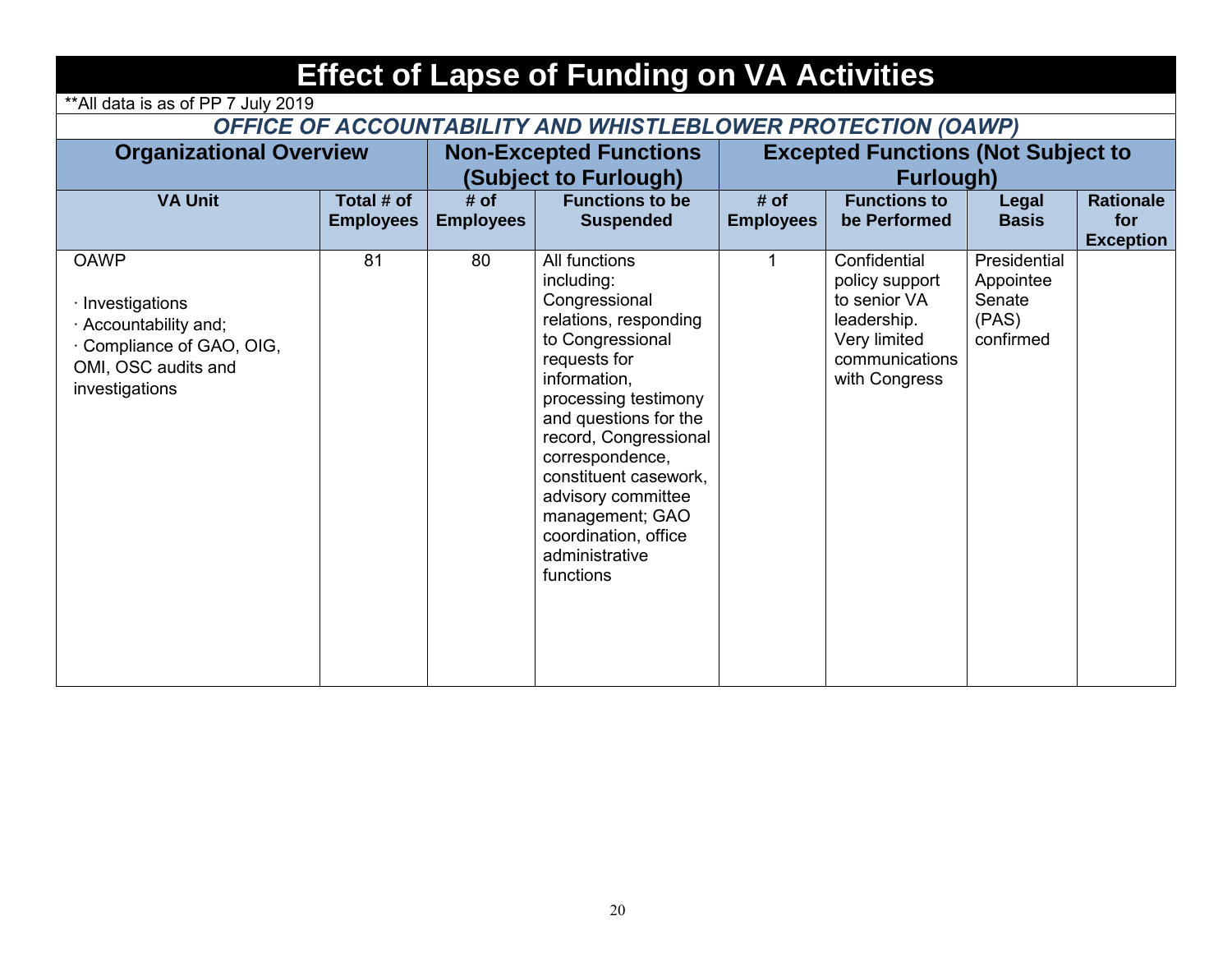| <b>Effect of Lapse of Funding on VA Activities</b><br>** All data is as of PP 7 July 2019                                |                                |                          |                                                                                                                                                                                                                                                 |                                                               |                                                                                                                                         |                                                                                                                 |                                             |  |  |  |  |  |
|--------------------------------------------------------------------------------------------------------------------------|--------------------------------|--------------------------|-------------------------------------------------------------------------------------------------------------------------------------------------------------------------------------------------------------------------------------------------|---------------------------------------------------------------|-----------------------------------------------------------------------------------------------------------------------------------------|-----------------------------------------------------------------------------------------------------------------|---------------------------------------------|--|--|--|--|--|
| <b>VETERANS EXPERIENCE OFFICE (VEO)</b>                                                                                  |                                |                          |                                                                                                                                                                                                                                                 |                                                               |                                                                                                                                         |                                                                                                                 |                                             |  |  |  |  |  |
| <b>Organizational Overview</b>                                                                                           |                                |                          | <b>Non-Excepted Functions</b><br>(Subject to Furlough)                                                                                                                                                                                          | <b>Excepted Functions (Not Subject to</b><br><b>Furlough)</b> |                                                                                                                                         |                                                                                                                 |                                             |  |  |  |  |  |
| <b>VA Unit</b>                                                                                                           | Total # of<br><b>Employees</b> | # of<br><b>Employees</b> | <b>Functions to be</b><br><b>Suspended</b>                                                                                                                                                                                                      | # of<br><b>Employees</b>                                      | <b>Functions to</b><br>be Performed                                                                                                     | <b>Legal Basis</b>                                                                                              | <b>Rationale</b><br>for<br><b>Exception</b> |  |  |  |  |  |
| <b>VEO</b><br>Response to VA Secretary's<br>top priority of Customer<br>Experience (CS): Improving<br>veteran experience | 122                            | 120                      | All functions<br>including: insight &<br>design; data and<br>statistical analysis,<br>advisory committee<br>oversight, community<br>engagement<br>activities, and<br>technology &<br>implementation<br>related to multi-<br>channel operations. | $\overline{2}$                                                | Oversight<br>and<br>management<br>of the White<br>House VA<br>Hotline<br>Oversight and<br>management<br>of A311/Tier1<br>contact center | Reimbursable<br>funding from<br>Administrations<br>and Staff<br>Offices whose<br>appropriations<br>do not lapse |                                             |  |  |  |  |  |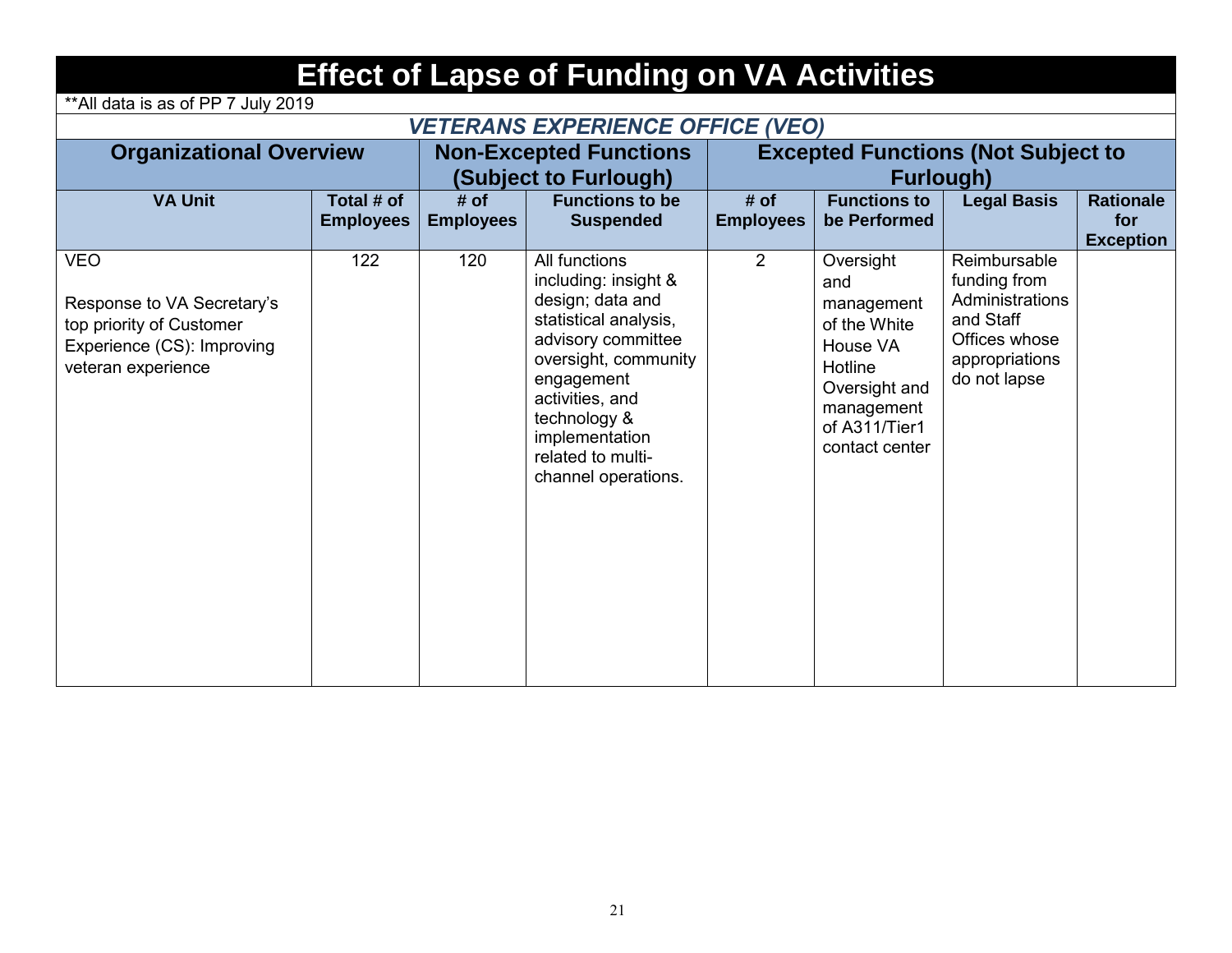|--|

\*\*All data is as of PP 7 July 2019

### *OFFICE OF ENTERPRISE INTEGRATION (OEI)*

| <b>Organizational Overview</b> |                                |                          | <b>Non-Excepted Functions</b><br>(Subject to Furlough)                                                                                                                                                                                               | <b>Excepted Functions (Not Subject to</b><br><b>Furlough)</b> |                                                        |                                                  |                                             |  |
|--------------------------------|--------------------------------|--------------------------|------------------------------------------------------------------------------------------------------------------------------------------------------------------------------------------------------------------------------------------------------|---------------------------------------------------------------|--------------------------------------------------------|--------------------------------------------------|---------------------------------------------|--|
| <b>VA Unit</b>                 | Total # of<br><b>Employees</b> | # of<br><b>Employees</b> | <b>Functions to be</b><br><b>Suspended</b>                                                                                                                                                                                                           | # of<br><b>Employees</b>                                      | <b>Functions to</b><br>be<br><b>Performed</b>          | <b>Legal</b><br><b>Basis</b>                     | <b>Rationale</b><br>for<br><b>Exception</b> |  |
| <b>OEI</b>                     | 95                             | 94                       | Strategic planning and<br>performance<br>management<br>VA governance<br>functions<br>data, statistical<br>analysis and<br>predictive modeling<br>DOD interagency<br>collaboration<br>Program management<br>and oversight of VA<br>major initiatives. |                                                               | Orderly<br>operations<br>during<br>ongoing<br>shutdown | Necessary<br>implication<br>and<br><b>PA/PAS</b> |                                             |  |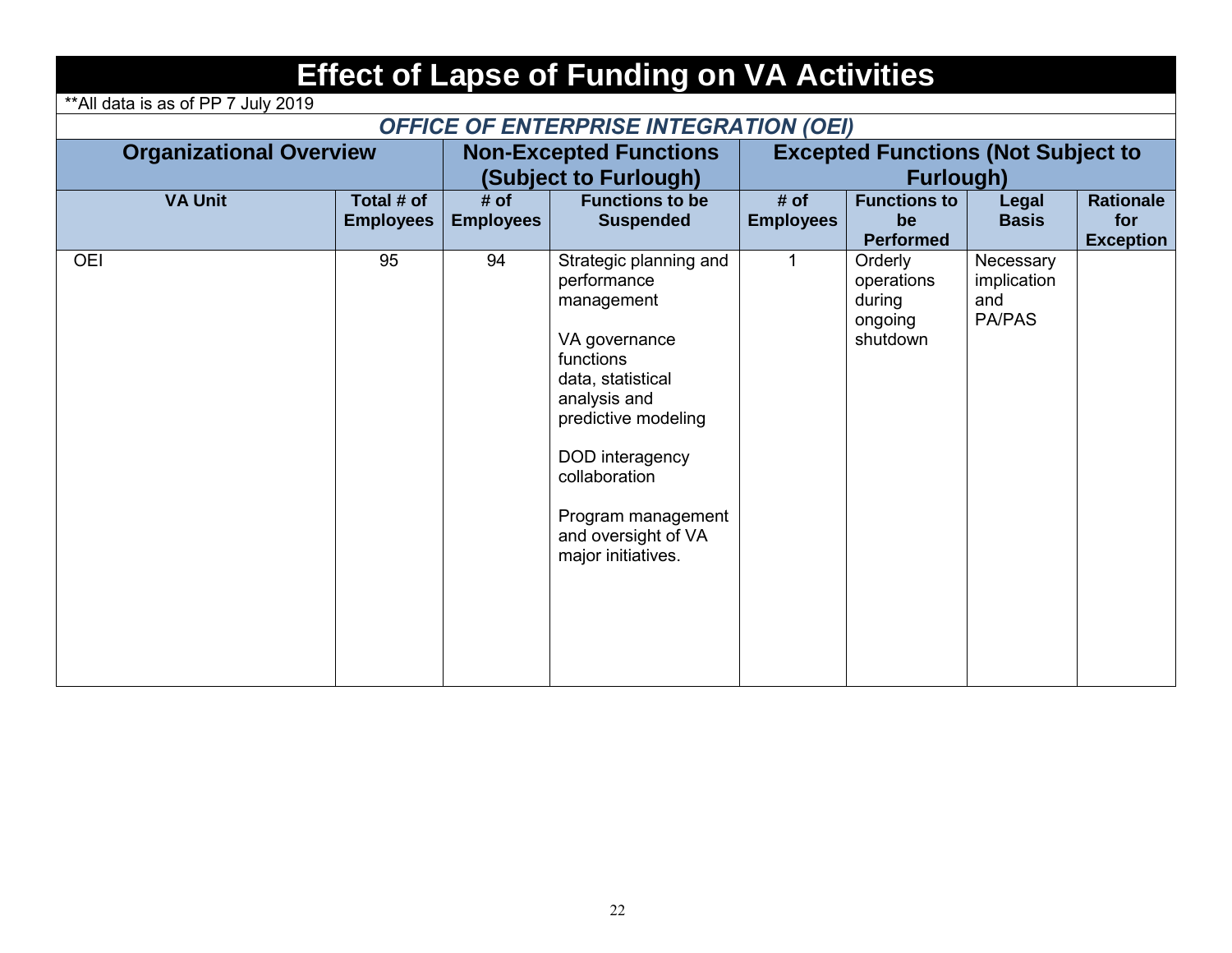## **Effect of Lapse of Funding on VA Activities**

*OFFICE OF MANAGEMENT (OM)*

\*\*All data is as of PP 7 July 2019

|                                                                                                                              |                  |                  | <b>OFFICE OF MANAGEMENT (OM)</b>                                                                                                                                                                                                                                                                                  |                  |                                                                                          |                                                                                                                       |                                                                                                                                                                                                         |
|------------------------------------------------------------------------------------------------------------------------------|------------------|------------------|-------------------------------------------------------------------------------------------------------------------------------------------------------------------------------------------------------------------------------------------------------------------------------------------------------------------|------------------|------------------------------------------------------------------------------------------|-----------------------------------------------------------------------------------------------------------------------|---------------------------------------------------------------------------------------------------------------------------------------------------------------------------------------------------------|
| <b>Organizational</b>                                                                                                        |                  |                  | <b>Non-Excepted Functions (Subject to</b>                                                                                                                                                                                                                                                                         |                  | <b>Excepted Functions (Not Subject to Furlough)</b>                                      |                                                                                                                       |                                                                                                                                                                                                         |
| <b>Overview</b>                                                                                                              |                  |                  | <b>Furlough)</b>                                                                                                                                                                                                                                                                                                  |                  |                                                                                          |                                                                                                                       |                                                                                                                                                                                                         |
| <b>VA Unit</b>                                                                                                               | Total # of       | # of             | <b>Functions to be Suspended</b>                                                                                                                                                                                                                                                                                  | # of             | <b>Functions to be</b>                                                                   | <b>Legal Basis</b>                                                                                                    | <b>Rationale for</b>                                                                                                                                                                                    |
|                                                                                                                              | <b>Employees</b> | <b>Employees</b> |                                                                                                                                                                                                                                                                                                                   | <b>Employees</b> | <b>Performed</b>                                                                         |                                                                                                                       | <b>Exception</b>                                                                                                                                                                                        |
| <b>OM</b>                                                                                                                    |                  |                  |                                                                                                                                                                                                                                                                                                                   |                  |                                                                                          |                                                                                                                       |                                                                                                                                                                                                         |
| <b>Budget</b>                                                                                                                | 48               | 45               | Budget formulation, oversight and<br>analysis.                                                                                                                                                                                                                                                                    | 3                | Budget execution/<br>controls                                                            | Necessary<br>implication                                                                                              | Provide legal<br>budgetary advice<br>and perform<br>budget<br>execution, with<br>proper controls in<br>place.                                                                                           |
| Office of<br>Finance (OF);<br>includes<br>franchise fund<br>(debt<br>management<br>center and<br>financial<br>service center | 1,056            | 38               | Office of Finance -senior management<br>- policy, reporting, audit                                                                                                                                                                                                                                                | 1,018            | Duties of Office<br>of Finance senior<br>management;<br>Normal FSC and<br>DMC operations | Necessary<br>implication;<br>franchise fund<br>is financed by<br>a resource<br>other than<br>annual<br>appropriations | Office of Finance<br>- Senior<br>Management;<br>FSC and DMC<br>does not operate<br>on appropriated<br>funding.<br>Operations would<br>continue as<br>Franchise Fund<br>reserve funding is<br>remaining. |
| Financial<br>Management<br><b>Business</b><br>Transformatio<br>n Office<br>(FMBT)                                            | 46               | 46               | Oversight of contractors. Internal audit,<br>training, requirements mgmt.<br>Testing activities. Lifecycle Cost<br>maintenance. Oversight of data<br>conversion. Integration & coordination<br>with eHRM & VALOR efforts.<br>Accounting Line transformation.                                                      | $\mathbf 0$      | None                                                                                     | N/A                                                                                                                   | N/A                                                                                                                                                                                                     |
| Office of Asset<br>Enterprise<br>Management<br>(OAEM)                                                                        | 54               | 54               | <b>Strategic Capital Investment Planning</b><br>(SCIP) process; compliance with all<br>Federal real property and capital asset<br>reporting and statutory requirements;<br>VA's Energy Management Program<br>(EMP; VA's Enhanced-Use Lease<br>(EUL) program that helps in combating<br>homelessness for Veterans. | $\mathbf 0$      | None                                                                                     | N/A                                                                                                                   | N/A                                                                                                                                                                                                     |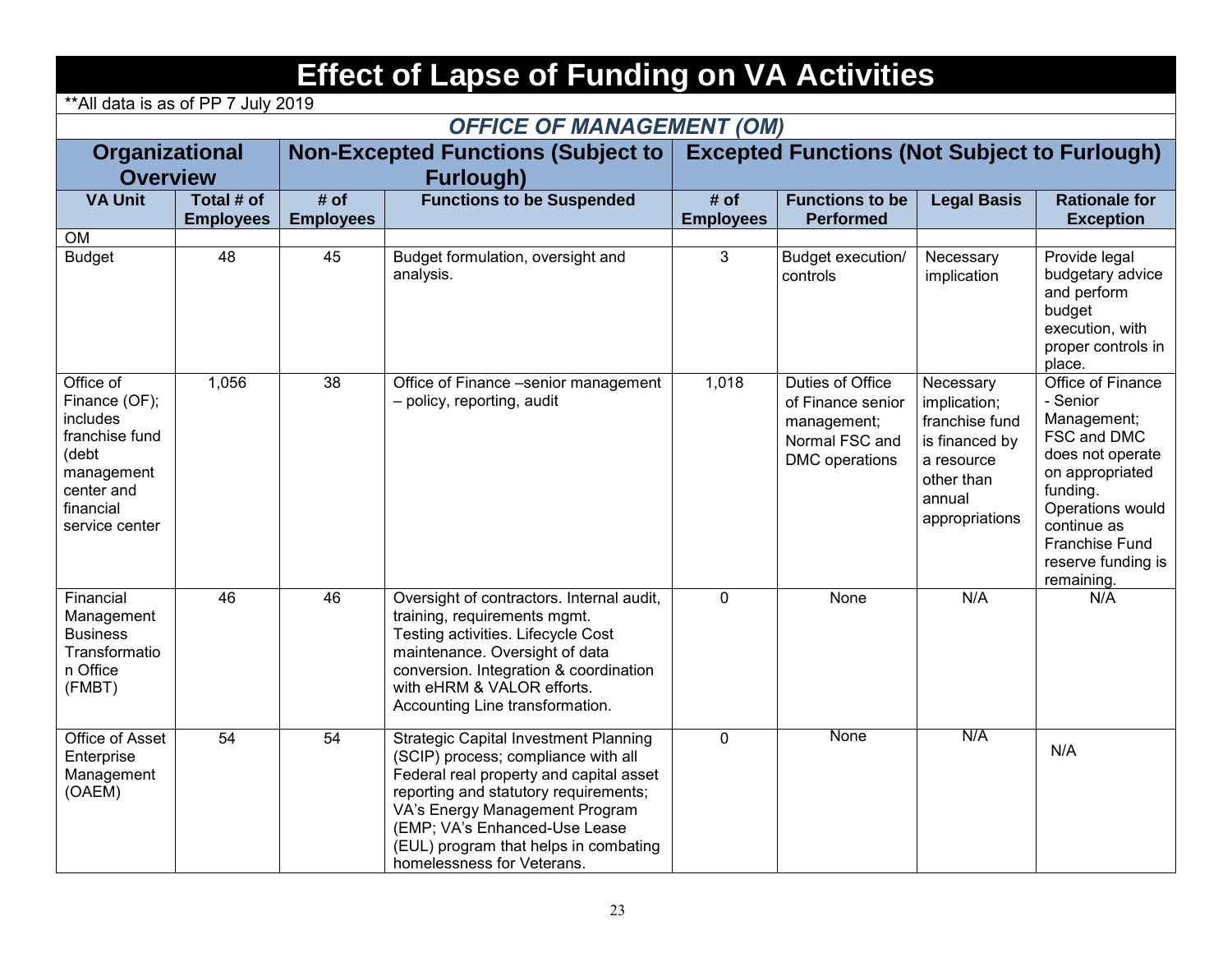## **Effect of Lapse of Funding on VA Activities**

\*\*All data is as of PP 7 July 2019

### *OFFICE OF MANAGEMENT (OM) Cont.*

| <b>Organizational</b><br><b>Overview</b>           |                                |                          | <b>Non-Excepted Functions (Subject to</b><br><b>Furlough)</b>                              | <b>Excepted Functions (Not Subject to Furlough)</b> |                                                                                                                             |                                                                        |                                                                                                                                                                                                                                                                                           |  |
|----------------------------------------------------|--------------------------------|--------------------------|--------------------------------------------------------------------------------------------|-----------------------------------------------------|-----------------------------------------------------------------------------------------------------------------------------|------------------------------------------------------------------------|-------------------------------------------------------------------------------------------------------------------------------------------------------------------------------------------------------------------------------------------------------------------------------------------|--|
| <b>VA Unit</b>                                     | Total # of<br><b>Employees</b> | # of<br><b>Employees</b> | <b>Functions to be Suspended</b>                                                           | # of<br><b>Employees</b>                            | <b>Functions to be</b><br><b>Performed</b>                                                                                  | <b>Legal Basis</b>                                                     | <b>Rationale for</b><br><b>Exception</b>                                                                                                                                                                                                                                                  |  |
| Office of<br><b>Business</b><br>Oversight<br>(OBO) | 77                             | 64                       | IPERA and STOP fraud waste and<br>abuse support services                                   | 13                                                  | <b>External audits</b><br>and<br>management<br>oversight.                                                                   | Necessary<br>implication;<br>revolving<br>fund<br>(franchise)<br>fund) | Management<br>oversight<br>includes<br>government<br>oversight of 40<br>contractors<br>funded with prior<br>year<br>funds.                                                                                                                                                                |  |
| Assistant<br>Secretary for<br>Management<br>(ASM)  | $\overline{10}$                | 8                        | ASM will cease routine<br>operations and implementation of<br>Department-wide initiatives. | $\overline{2}$                                      | CFO duties will<br>continue for<br>funded areas of<br>the Department,<br>i.e. advanced<br>and multi-year<br>appropriations. | Necessary<br>implication;<br>protection<br>of life and<br>property     | CFO to<br>continue<br>activities<br>implied<br>by authorized<br>law & be<br>restricted to<br>emergency<br>situations<br>where failure<br>to perform<br>those functions<br>would result in<br>an imminent<br>threat to the<br>safety of<br>human life or<br>the protection<br>of property. |  |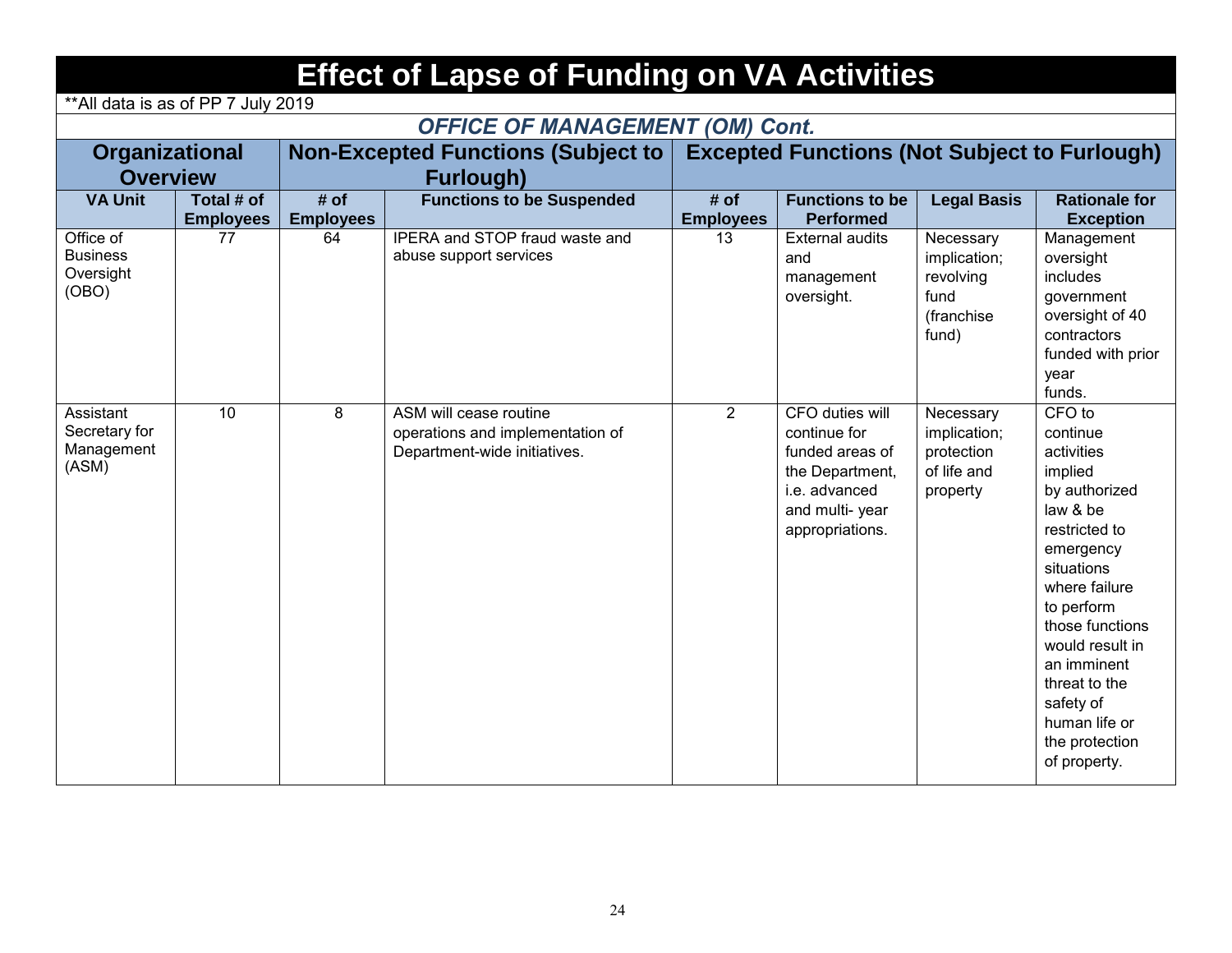| <b>Effect of Lapse of Funding on VA Activities</b>              |                                          |                  |                                                                              |                                                     |                                               |                                                       |                                                                                                                                 |  |  |  |  |  |
|-----------------------------------------------------------------|------------------------------------------|------------------|------------------------------------------------------------------------------|-----------------------------------------------------|-----------------------------------------------|-------------------------------------------------------|---------------------------------------------------------------------------------------------------------------------------------|--|--|--|--|--|
| **All data is as of PP 7 July 2019                              |                                          |                  |                                                                              |                                                     |                                               |                                                       |                                                                                                                                 |  |  |  |  |  |
|                                                                 | <b>OFFICE OF INSPECTOR GENERAL (OIG)</b> |                  |                                                                              |                                                     |                                               |                                                       |                                                                                                                                 |  |  |  |  |  |
| <b>Organizational Overview</b>                                  |                                          |                  | <b>Non-Excepted</b>                                                          | <b>Excepted Functions (Not Subject to Furlough)</b> |                                               |                                                       |                                                                                                                                 |  |  |  |  |  |
|                                                                 |                                          |                  | <b>Functions (Subject to</b><br><b>Furlough)</b>                             |                                                     |                                               |                                                       |                                                                                                                                 |  |  |  |  |  |
| <b>VA Unit</b>                                                  | Total # of                               | # of             | <b>Functions to be</b>                                                       | # of                                                | <b>Functions to be</b>                        | <b>Legal Basis</b>                                    | <b>Rationale for Exception</b>                                                                                                  |  |  |  |  |  |
|                                                                 | <b>Employees</b>                         | <b>Employees</b> | <b>Suspended</b>                                                             | <b>Employees</b>                                    | <b>Performed</b>                              |                                                       |                                                                                                                                 |  |  |  |  |  |
| <b>OIG</b><br>· Immediate office<br>of the inspector<br>general | 951                                      | 666              | Non-law<br>enforcement<br>functions,<br>including audits<br>and evaluations, |                                                     | Oversight of<br>excepted<br>employees         | Political<br>appointee with<br>Senate<br>confirmation | Of the 61-support staff,<br>23 (38 percent) operate<br>the OIG's Hotline, which<br>receives and responds to<br>more than 35,000 |  |  |  |  |  |
| Office of the<br>counselor                                      |                                          |                  | health care<br>inspections,<br>contract reviews,                             | 223                                                 | Ongoing<br>criminal cases,<br>investigations, | Protection of<br>life and<br>$property -$             | telephone calls, letters,<br>and web submission<br>from VA employees,                                                           |  |  |  |  |  |
| · Investigations<br>· Audits and<br>evaluations                 |                                          |                  | special reviews,<br>and non-essential<br>administrative                      |                                                     | and<br>prosecutions                           | law<br>enforcement                                    | veterans, and other<br>complainants regarding<br>criminal activity, fraud,                                                      |  |  |  |  |  |
| $\cdot$ Management &<br>administration                          |                                          |                  | support                                                                      | 61                                                  | Support<br>essential<br>functions of          | Necessary<br>implication                              | waste, abuse, and other<br>concerns. The Hotline is<br>also routinely contacted                                                 |  |  |  |  |  |
| · Healthcare<br>inspections                                     |                                          |                  |                                                                              |                                                     | excepted staff                                |                                                       | by individuals making<br>threats against the VA or<br>VA employees, as well                                                     |  |  |  |  |  |
| · Contract review<br>· Special reviews                          |                                          |                  |                                                                              |                                                     |                                               |                                                       | as those expressing<br>suicidal thoughts or<br>plans.                                                                           |  |  |  |  |  |
|                                                                 |                                          |                  |                                                                              |                                                     |                                               |                                                       | Given the importance of<br>the OIG's Hotline<br>operations for both the                                                         |  |  |  |  |  |
|                                                                 |                                          |                  |                                                                              |                                                     |                                               |                                                       | OIG's law enforcement<br>function as well as the<br>wellbeing of VA                                                             |  |  |  |  |  |
|                                                                 |                                          |                  |                                                                              |                                                     |                                               |                                                       | employees and veterans,<br>the OIG intends to<br>maintain full Hotline                                                          |  |  |  |  |  |
|                                                                 |                                          |                  |                                                                              |                                                     |                                               |                                                       | operations during a<br>funding lapse.                                                                                           |  |  |  |  |  |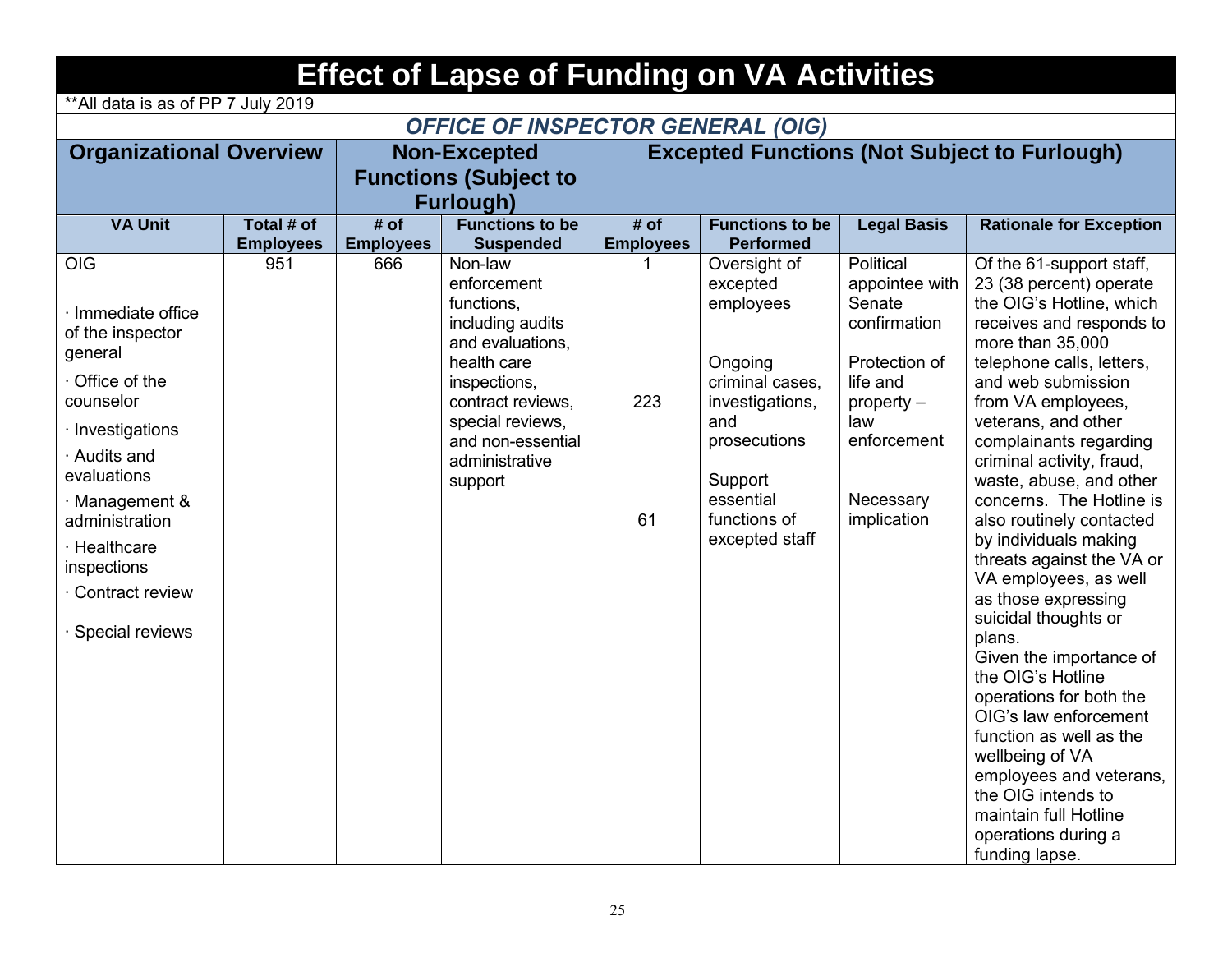|                  | <b>Effect of Lapse of Funding on VA Activities</b>              |                  |                              |                  |                                                                                                                                                                                                                                                                                                                                                                   |                                                                                                                                                 |                      |  |  |  |  |  |  |
|------------------|-----------------------------------------------------------------|------------------|------------------------------|------------------|-------------------------------------------------------------------------------------------------------------------------------------------------------------------------------------------------------------------------------------------------------------------------------------------------------------------------------------------------------------------|-------------------------------------------------------------------------------------------------------------------------------------------------|----------------------|--|--|--|--|--|--|
|                  | ** All data is as of PP 7 July 2019                             |                  |                              |                  |                                                                                                                                                                                                                                                                                                                                                                   |                                                                                                                                                 |                      |  |  |  |  |  |  |
|                  | <b>OFFICE OF ELECTRONIC HEALTH RECORD MODERNIZATION (OEHRM)</b> |                  |                              |                  |                                                                                                                                                                                                                                                                                                                                                                   |                                                                                                                                                 |                      |  |  |  |  |  |  |
|                  | Organizational                                                  |                  | <b>Non-Excepted</b>          |                  | <b>Excepted Functions (Not Subject to Furlough)</b>                                                                                                                                                                                                                                                                                                               |                                                                                                                                                 |                      |  |  |  |  |  |  |
| <b>Overview</b>  |                                                                 |                  | <b>Functions (Subject to</b> |                  |                                                                                                                                                                                                                                                                                                                                                                   |                                                                                                                                                 |                      |  |  |  |  |  |  |
| <b>Furlough)</b> |                                                                 |                  |                              |                  |                                                                                                                                                                                                                                                                                                                                                                   |                                                                                                                                                 |                      |  |  |  |  |  |  |
| <b>VA Unit</b>   | Total # of                                                      | # of             | <b>Functions to be</b>       | # of             | <b>Functions to be</b>                                                                                                                                                                                                                                                                                                                                            | <b>Legal Basis</b>                                                                                                                              | <b>Rationale for</b> |  |  |  |  |  |  |
|                  | <b>Employees</b>                                                | <b>Employees</b> | <b>Suspended</b>             | <b>Employees</b> | <b>Performed</b>                                                                                                                                                                                                                                                                                                                                                  |                                                                                                                                                 | <b>Exception</b>     |  |  |  |  |  |  |
| <b>OEHRM</b>     | 56                                                              |                  |                              | 56               | Managing joint<br>capabilities with<br>DoD, EHR<br>implementation<br>strategy, oversight<br>of the Cerner EHR<br><b>Millennium Solution</b><br>requirements and<br>all activities<br>required to plan for<br>and deploy the<br>solution.<br>Acquisitions<br>planning, oversight<br>of financial<br>management<br>activities, and<br>human resource<br>activities. | Electronic health<br>record operations<br>will not initially be<br>affected by a lapse<br>in fund for FY 2020<br>as there is 3-year<br>funding. |                      |  |  |  |  |  |  |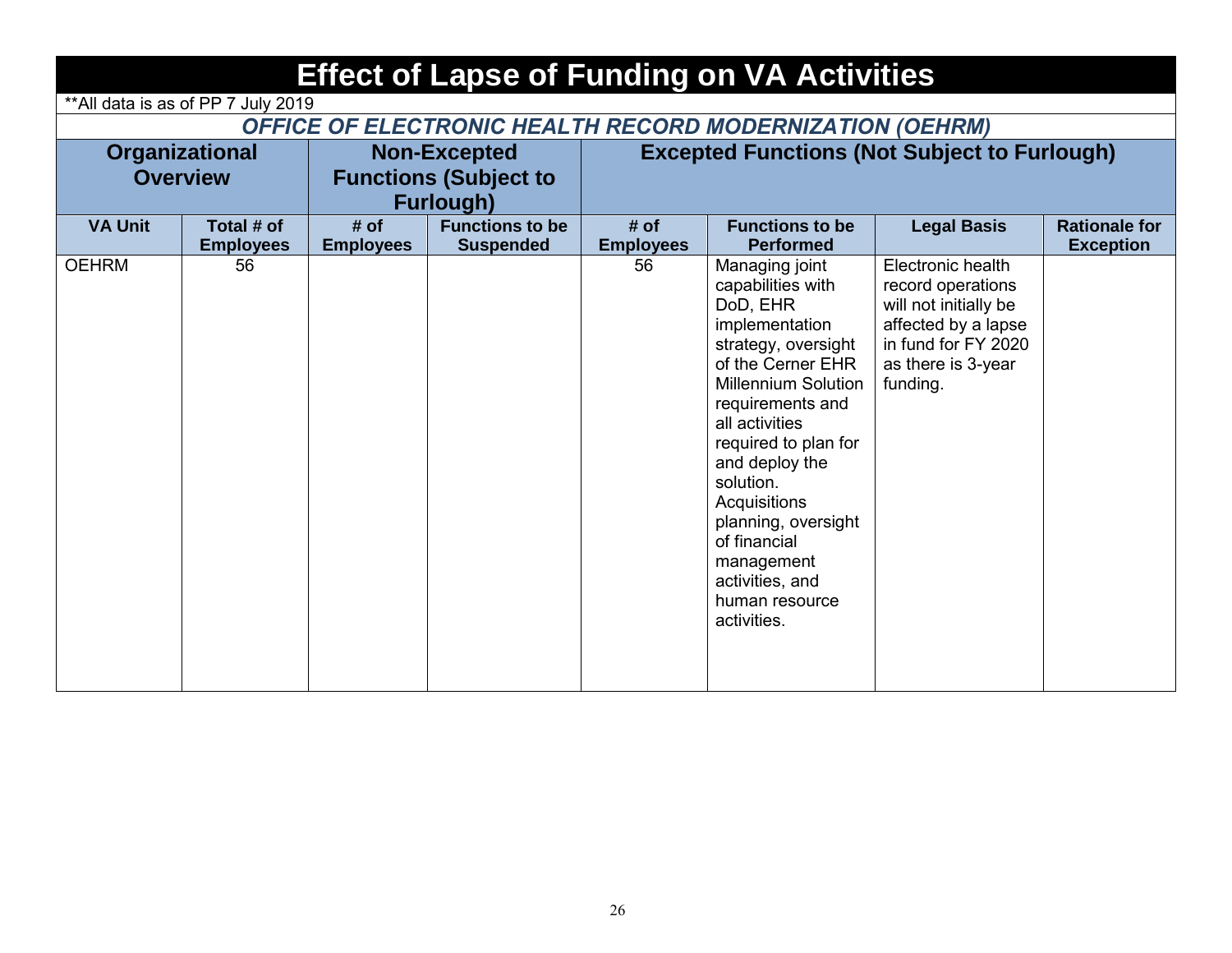## **Effect of Lapse of Funding on VA Activities**

\*\*All data is as of PP 7 July 2019

### *OFFICE OF THE SECRETARY (OSVA)*

| Organizational<br><b>Overview</b>                                                                                                                                             |                                |                          | <b>Non-Excepted</b><br><b>Functions (Subject to</b><br>Furlough) | <b>Excepted Functions (Not Subject to Furlough)</b> |                                                                                                           |                                    |                                          |  |
|-------------------------------------------------------------------------------------------------------------------------------------------------------------------------------|--------------------------------|--------------------------|------------------------------------------------------------------|-----------------------------------------------------|-----------------------------------------------------------------------------------------------------------|------------------------------------|------------------------------------------|--|
| <b>VA Unit</b>                                                                                                                                                                | Total # of<br><b>Employees</b> | # of<br><b>Employees</b> | <b>Functions to be</b><br><b>Suspended</b>                       | # of<br><b>Employees</b>                            | <b>Functions to be</b><br><b>Performed</b>                                                                | <b>Legal Basis</b>                 | <b>Rationale for</b><br><b>Exception</b> |  |
| <b>OSVA</b><br>provides day-<br>to-day<br>operations<br>support for<br>SECVA, as<br>well as<br>executive-<br>level support<br>and guidance<br>to the entire<br>Administration | 25                             |                          |                                                                  | 25                                                  | <b>Existing Duties</b><br>(Office of<br>Employment<br><b>Discrimination</b><br>Complaint<br>Adjudication) | Reimbursable fund<br>(VHA)         |                                          |  |
|                                                                                                                                                                               | 47                             |                          |                                                                  | 47                                                  | <b>Existing Duties</b><br>(Office of Small<br>and<br>Disadvantaged<br><b>Business</b><br>Utilization)     | Reimbursable<br>Fund (supply fund) |                                          |  |
|                                                                                                                                                                               | 87                             | 78                       |                                                                  | 9                                                   | Office of the<br>Secretary                                                                                | Protection of life<br>and property |                                          |  |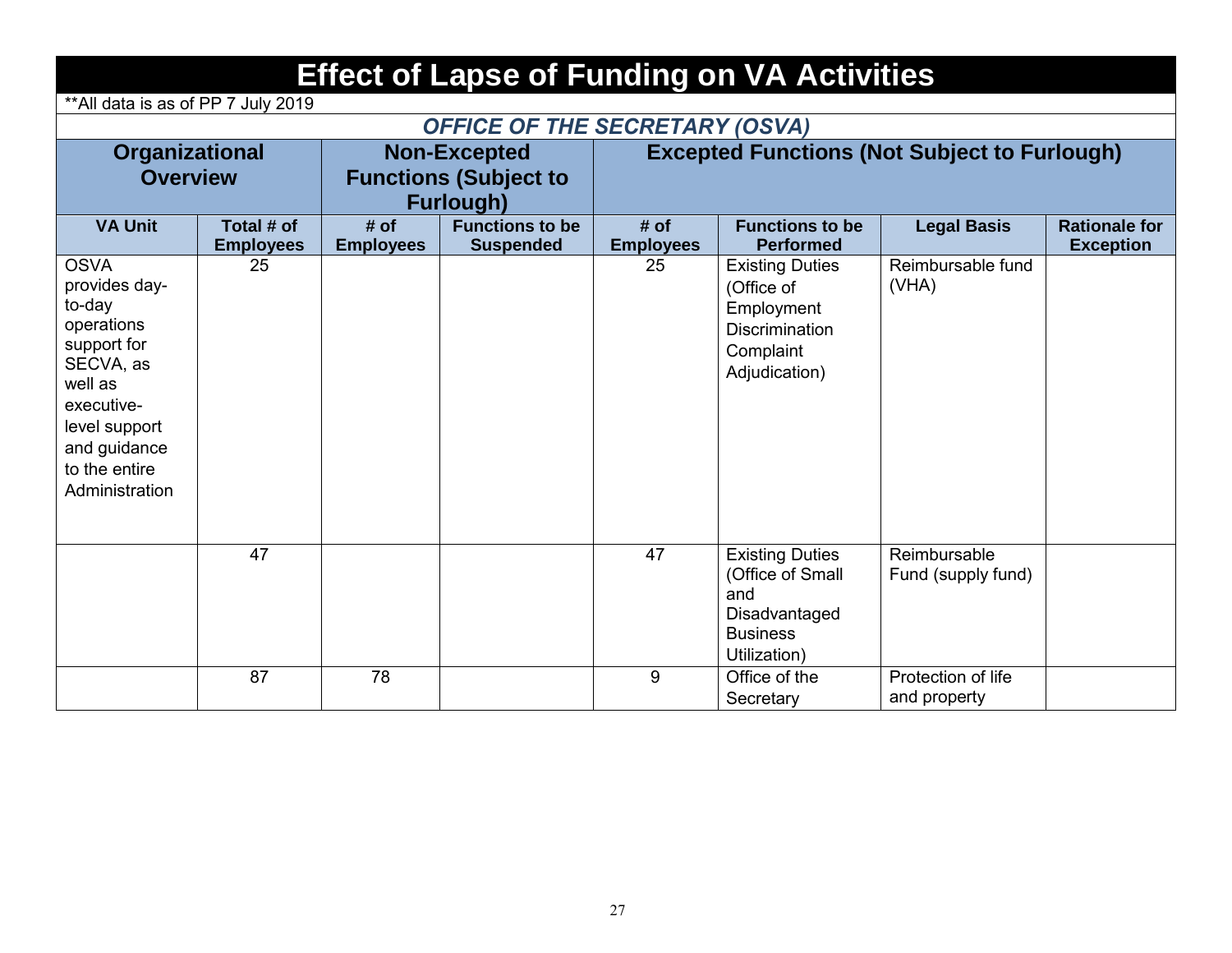### **Appendix C: VA Functions to be Suspended**

#### **Organization Functions to be Suspended**

**VBA** Quality Review Teams, Training Teams, Education Call Center, Outreach Education Liaison Representatives, Compliance Specialists, Congressional Correspondence/Support, VR&E Counseling (except payment processing functions), Fiduciary initial appointments (except payment processing, functions), Legal Instrument Examiners (except payment processing functions), Transition Assistance Program, Support Services/Finance (except payment processing functions), Chapter 36 counseling (unless already assigned to a contractor), Public contact, Management Analysts, Human Resource Liaisons, Veteran Service Organizations (if access to VA space needed).

**OIG** Non-law enforcement functions, including audits and evaluations, health care inspections, contract reviews, special reviews, and non-essential administrative support.

**BVA** Administrative functions (FOIA/Privacy, Quality Review, Policy and Research, Human Resources, Logistics, Budget, Planning, Technical Infrastructure, Knowledge Management (Training)).

**OGC** Representation for the VA Secretary before the courts including the US Court of Appeals for Veterans Claims (unless CAVC remains open and does not grant continuances). Other tribunal and routine legal services for VHA, VBA, NCA and Staff Offices regarding personnel law, ethics, torts, and other legalmatters.

management; GAO coordination, Office administrative functions.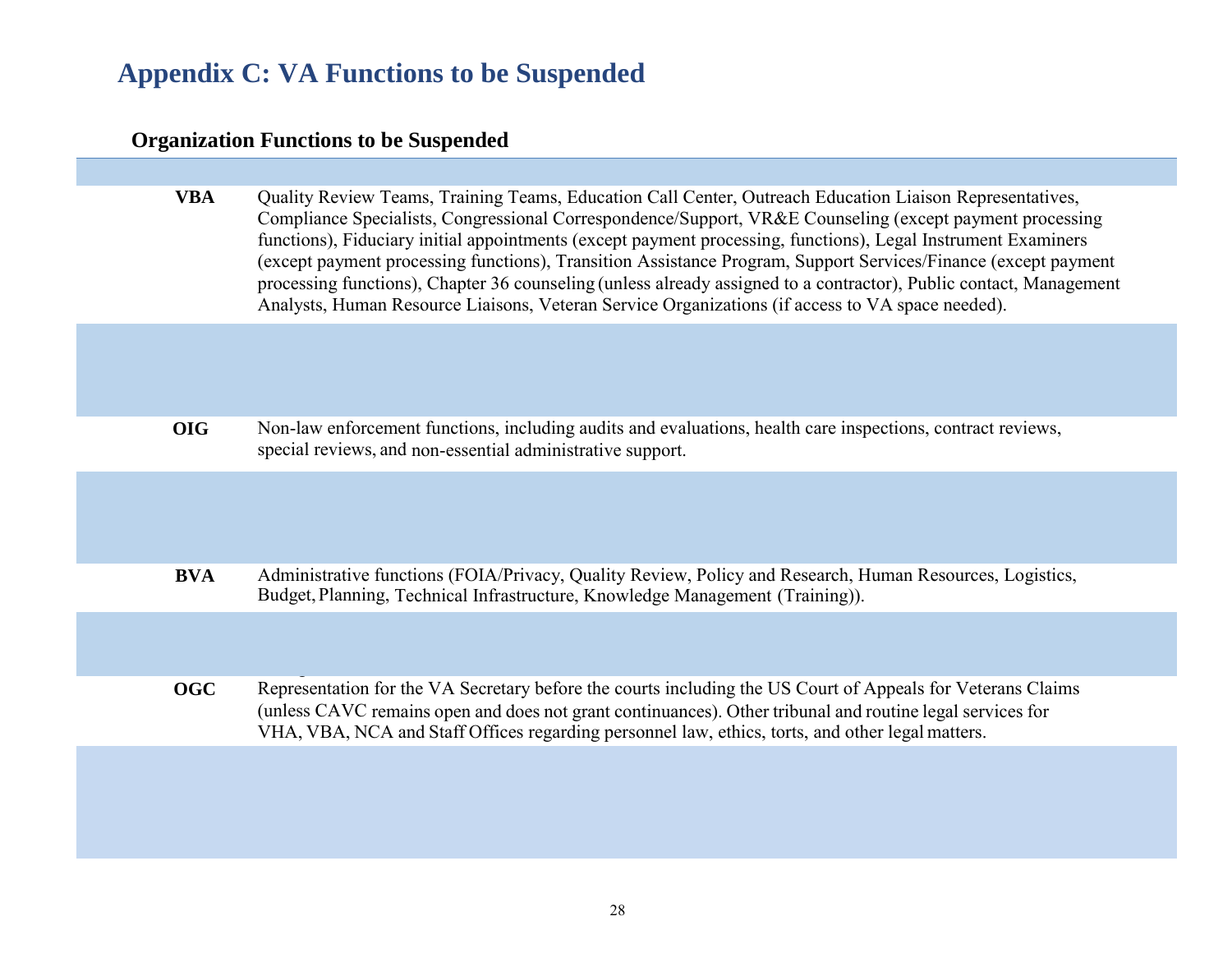**OI&T** All functions that do not fall under "Necessary Implication" and related to one of the specific functions permitted. Application management (testing, design, analysis); Demand Management (business needs, architecture, engineering, cloud solutions, modernization applications); Enterprise Portfolio Management (testing, design, and engineering with business partners); Financial Management Business Transformation (financial and acquisition management); IT Operations and Services (solution delivery, service management and planning, continuous service improvements); Office of IT Resource Management (Space and Facilities [limited to non-security functions only], Strategic planning and analysis, and talent management); OI&T Budget and Finance (Accounting, programming, budgeting and execution life-cycle; and Budget Operating Plan); Talent Management Office (Human Capital Management; Workforce Training; and Employee Engagement); Quality, Performance and Risk (Strategy and Governance Management, business process reengineering, audit engagements, and privacy/records management assessments).

**OM** Routine operations performed by VA CFO office, Budget formulation, oversight, and analysis, Improper Payment Elimination and Recovery Act (IPERA) and STOP Fraud, Waste, and Abuse support services, Financial Management Business Transformation (FMBT) iFAMS development and operations, Capital asset management functions (e.g. Strategic Capital Investment Planning (SCIP), Energy, Management Program (EMP), and Enhanced-Use Lease (EUL) program), Finance Policy Operations.

#### **OPIA** National programs and special event, Tribal Government Relations, National Veterans Awareness Campaign, and Interaction with state and local government and international visitors. National programs and special event, Tribal Government Relations, National Veterans Awareness Campaign, and Interaction with state and local government and international visitors.

**OAWP** Receiving, reviewing, and investigating allegations of misconduct, retaliation, or poor performance involving a VA senior executive; allegations of whistleblower retaliation; while advising the Secretary of VA on all matters relating to accountability.

- **VEO** Insight & Design, Data and Statistical Analysis, Advisory Committee Oversight, Community Engagement Activities, and Technology & Implementation related to multi-channel operations.
- Strategic Planning and Performance Management, VA Governance functions, Data, Statistical Analysis and Predictive Modeling, DoD Interagency Collaboration, Program Management and Oversight of VA Major Initiatives**. OEI**
- **OSVA** Provides day-to-day operations support for SECVA, as well as executive-level support and guidance to the entire Administration **OEHRM** None.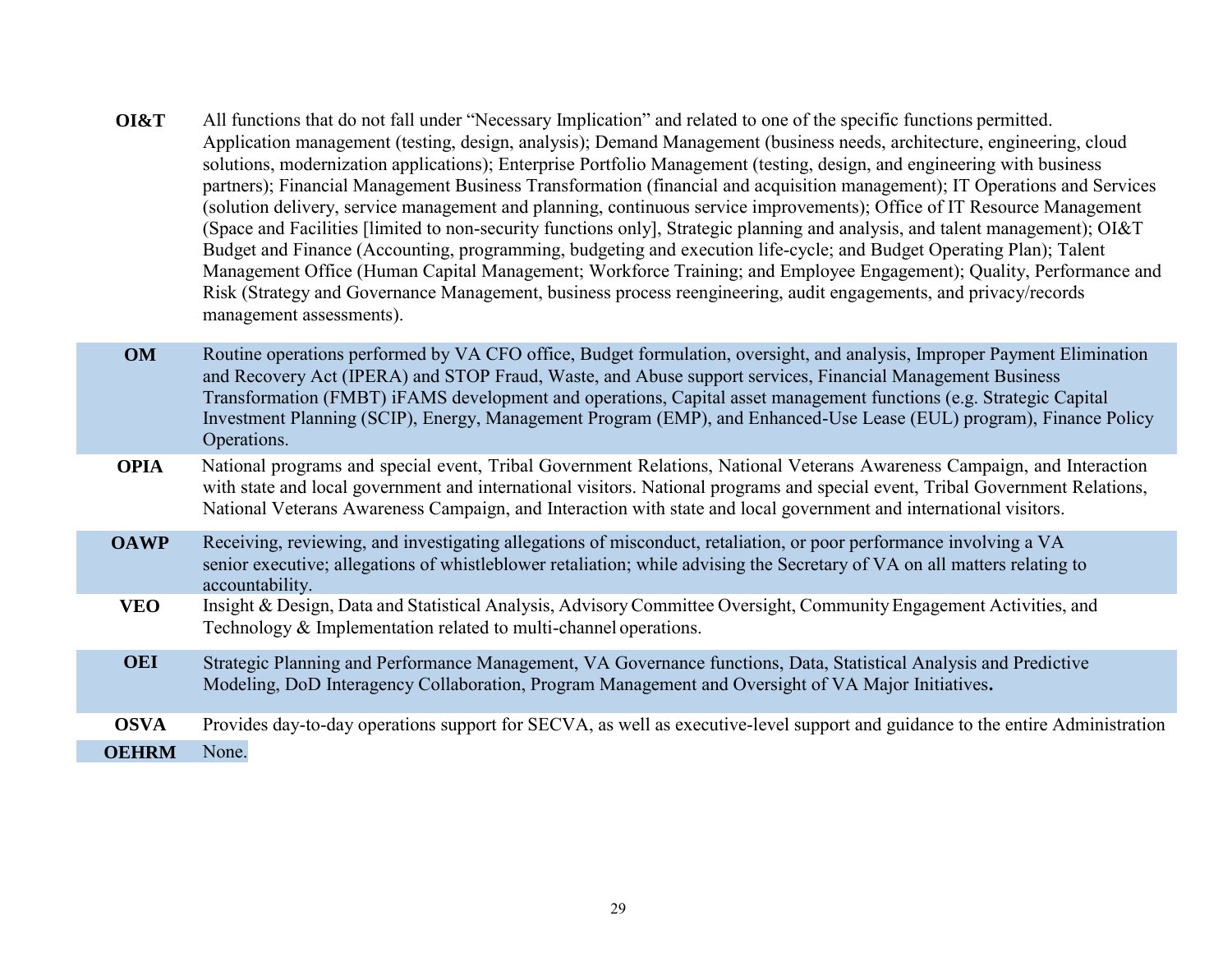### **Appendix D: VA Memorandum for Lapse of Appropriation Implementation Procedures**

#### **Date:** TBD

- **From:** Assistant Secretary for Human Resources and Administration/Operations, Security, and Preparedness (006)
- **Subj:** Lapse of Appropriation Implementation Procedures
- **To:** Department of Veterans Affairs Managers, Supervisors, and Human Resources Management **Officers**
- 1. **Purpose**. The purpose of this memo is to provide guidance for the emergency shutdown of Department of Veterans Affairs (VA or the Department) operations due to lapse of appropriation. The following guidance addresses the process for notifying employees of a shutdown furlough.
- 2. **Policy**. When an Appropriation Act or a Continuing Resolution has not been signed by the President, thereby causing a lapse of appropriations, it is the policy of the Department that all employees who are not performing excepted or funded activities be placed on emergency furlough. Employees performing non-excepted activities may not perform any services other than those involved in the orderly suspension of non-excepted activities; excepted activities that may be continued are generally those that are authorized by law or that protect life and property. Employees will not be permitted to volunteer the performance of non-excepted services.
- 3. **Authorization Coverage**. A furlough of 30 calendar days or less is covered under 5 CFR Part 752, adverse action procedures. A furlough of more than 30 calendar days is covered under 5 CFR Part 351, reduction in force procedures. All furloughs for Senior Executive Service members are covered under 5 CFR Part 359, Subpart H.
- 4. **Notice.** In accordance with Section 752.404 (d)(2) of 5 CFR, the advance written notice and opportunity to answer are not required for furlough without pay due to unforeseeable circumstances, such as sudden breakdowns in equipment, acts of God, or sudden emergencies requiring immediate curtailment of activities.

#### 5. **Procedures for Issuing Notices.**

- a. If appropriations are passed by Congress and signed by the President before the beginning of a workday, employees should report to work as usual.
- b. On the first day on which appropriations are not passed by the Congress and signed by the President before the beginning of a workday, the following actions are required:
	- (1) Employees will report to work as scheduled to begin phase-down activities and to await instructions on whether a furlough will be necessary. Supervisors must ensure shutdown activities are completed in the most expeditious manner possible; generally, such activities may not exceed three to four hours. These shutdown activities may include: receiving and acknowledging furlough notices; completing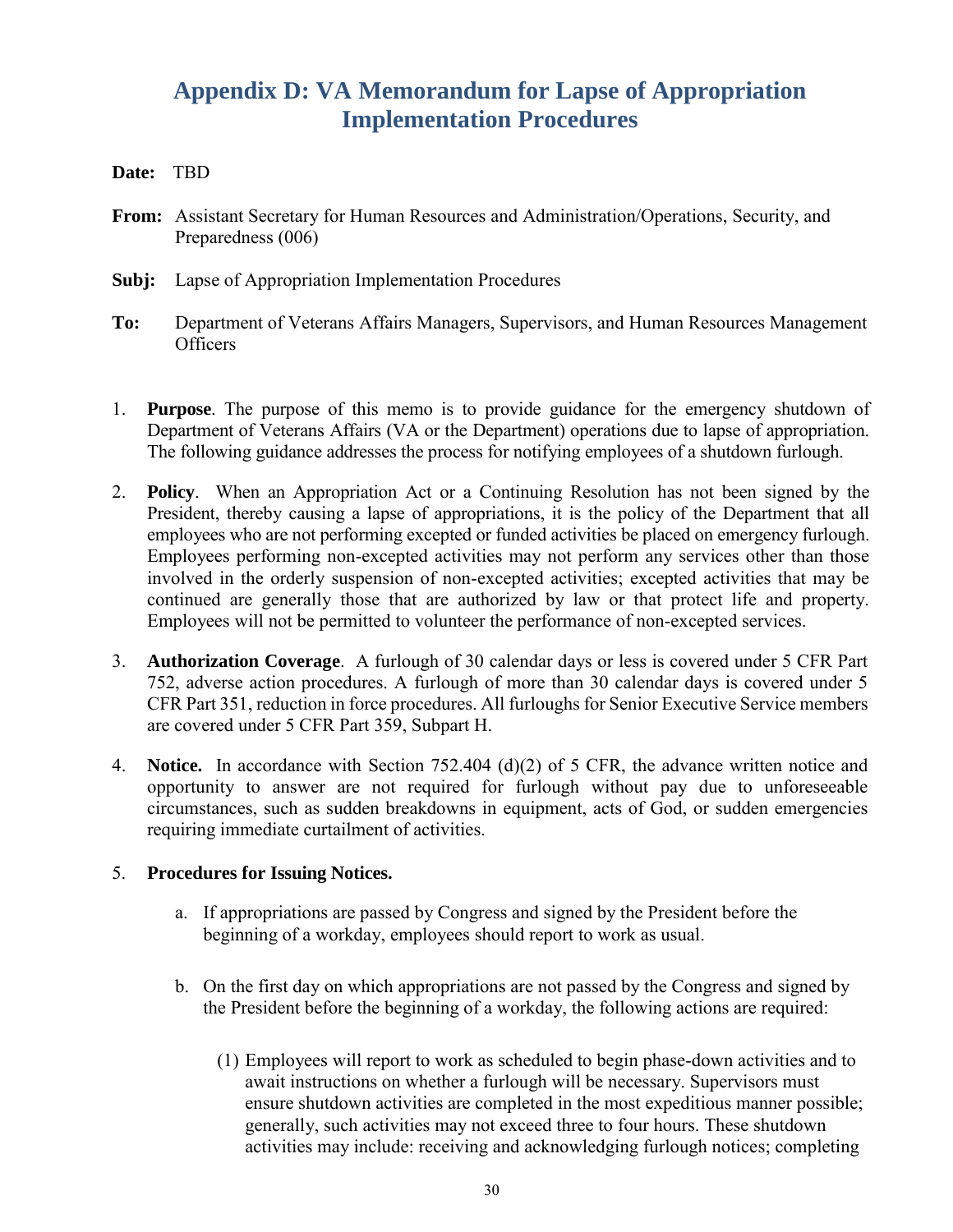any required time and attendance; setting email/voicemail out-of-office notifications; securing files; and other activities necessary to preserve the employee's work. Employees performing these activities will be entitled to compensation.

- (2) Employees in travel status must return to their duty station immediately upon finding out or being notified of the furlough.
- (3) Employees who are scheduled to telework (or who are remote) are permitted on their next scheduled work day to perform necessary shutdown activities from their telework location, if an existing telework agreement is in place. To the greatest extent practical, and as locally determined, the supervisor may allow other employees to conduct necessary shutdown activities from a remote location, even without an existing telework agreement, if the nature of the employees' shutdown activities are *de minimis* (i.e., can be completed in approximately 15 minutes). For example, such activities would include receiving and acknowledging receipt of an electronic furlough notice and adjusting voicemail and email to reflect current work status.
- (4) Employees that are on their scheduled compressed work day must be contacted via phone or email by their supervisor and notified of the furlough and their designation as furloughed, excepted, or funded. The supervisor must provide the employee with a written notice as soon as possible and should receive written confirmation of their notification to the employee and the employee's acknowledgement of receipt of the notice. A copy of the notice should be provided to the servicing HR office for retention in the furlough folder for up to two years.
- (5) VA employees who are on detail out of VA on Intergovernmental Personnel Act (IPA) assignments and are being paid directly from VA should prepare to return to their VA duty station of record. These employees will be notified by their VA manager or supervisor when to return, if necessary. VA employees paid by the sponsors of their IPA assignments are not affected by the lapse of appropriations.
- (6) Employees in a training status off VA premises must return to their duty station. Employees in training on VA premises will immediately contact their supervisor office for instructions regarding returning to their duty station.
- (7) Employees on approved leave (annual, sick, court, or military) at the time of a lapse of appropriations will be treated for pay purposes in the same manner as those employees not on leave. Employees performing nonexcepted activities must be provided a furlough notice instructing them to cease performing nonexcepted or funded activities; and employees performing excepted or funded activities must be provided a notice indicating that they have been deemed as such.
- (8) Employees that have received Permanent Change of Station (PCS) orders and are in route should continue to their destination. Employees that have received their PCS orders but have not begun travel should not begin travel.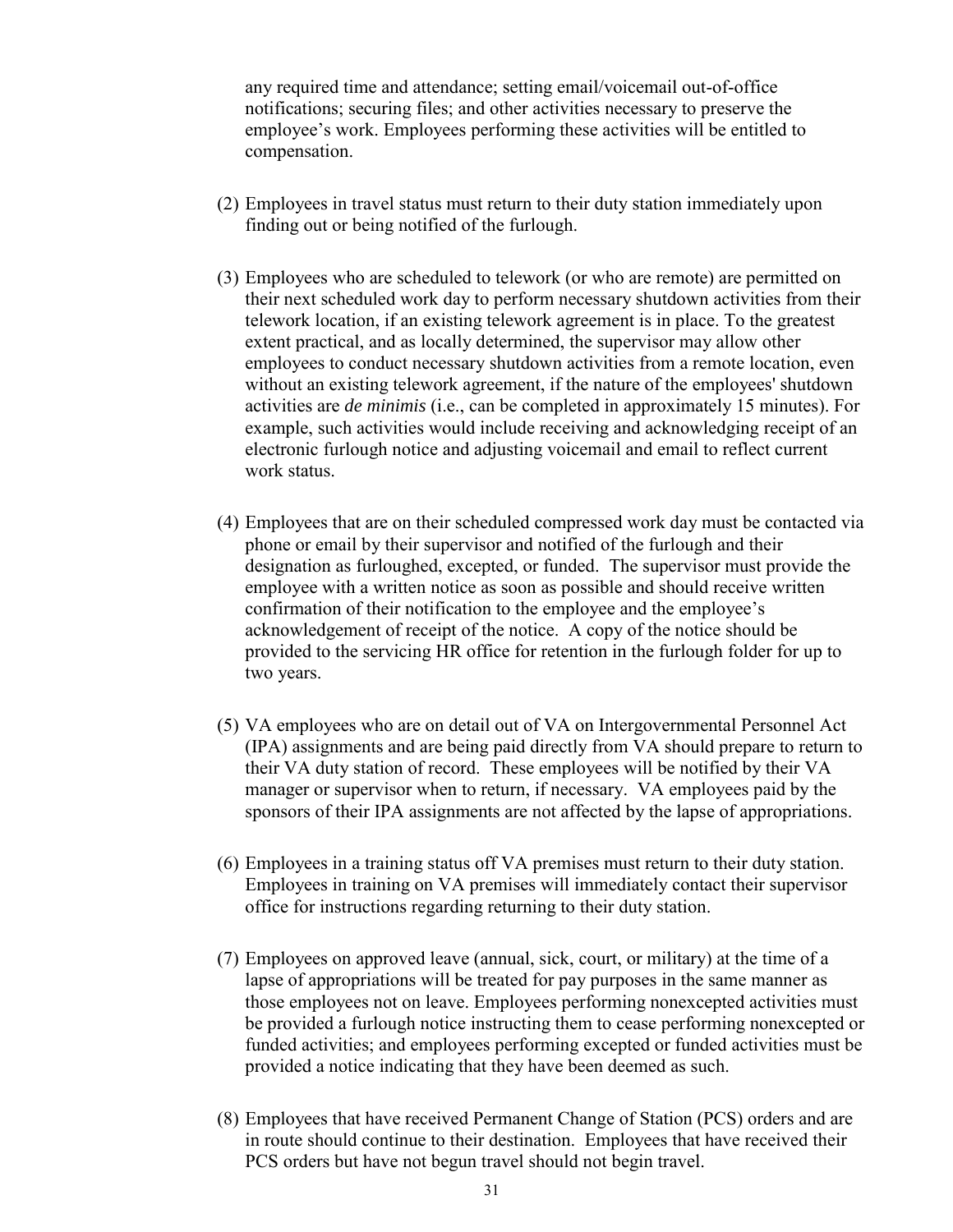- (9) Employees designated as "excepted" employees will continue to perform necessary activities to ensure the protection of human life or protection of government property in the event that a delay in the performance of their assigned activities would compromise the protection of human life or property. When their work is complete, if there is still a lapse in appropriations, they will be placed on emergency furlough. These employees may be required to work on an intermittent basis during the emergency furlough.
- c. Managers and Supervisors should avoid, if possible, assigning an employee that is not reachable as a result of: 1) being on annual leave and on personal travel in a remote and/or distant geographical location; or 2) is on sick leave and is incapacitated due to an illness to an essential activity during the furlough. The employee should be placed in a non-pay status and the activity should be assigned to another qualified employee within the competitive level to perform the activity.
- d. The HRO must maintain notification records that certify each employee's receipt and acknowledgment of the notice of furlough. Furlough records should be maintained in the servicing HR office for two years for future reporting.
- e. The Manager and Supervisor must ensure that timecards are processed, approved, and released for all "excepted" employees that are working during the furlough. Since "nonexcepted" employees will not be working and will be in a non-pay status, timecards for "nonexcepted" employees should not be processed, approved and released during the furlough period.

#### 6. **End of Furlough.**

- a. Furloughed employees should be instructed to watch the VA Internet [www.VA.gov](http://www.va.gov/) , Office of Personnel Management Internet [www.OPM.gov,](http://www.opm.gov/) and major news media broadcasts for information on when to return to duty. Furloughed employees must return to work at the beginning of their next regularly scheduled tour of duty following notification that the emergency furlough period has ended.
- b. Managers and Supervisors may communicate to their employees that the emergency furlough period has ended. This communication can be sent to an employee's personal contact (i.e., home email, personal cell phone, home phone).
- c. Employees that do not return to work at the beginning of their next regularly scheduled tour of duty will be determined to be absent without leave (AWOL) and placed in nonpay status. Employees that had approved scheduled leave interrupted as a result of the furlough should defer to their supervisor to confirm if they should resume the leave after the furlough.

#### 7. **Pay, Benefits and Leave During Furlough**.

- a. Furloughed employees are in a non-pay, nonduty status during an emergency furlough. Employees identified as "excepted" may or may not receive pay in the absence of appropriations.
- b. Furloughed employees may be eligible for Unemployment Compensation, especially if they are on consecutive furlough days. Supervisors should provide each employee an SF-8 at the same time the furlough letter is issued. State Unemployment Compensation requirements differ. Agencies or employees should submit their questions to the appropriate State office within their geographic location.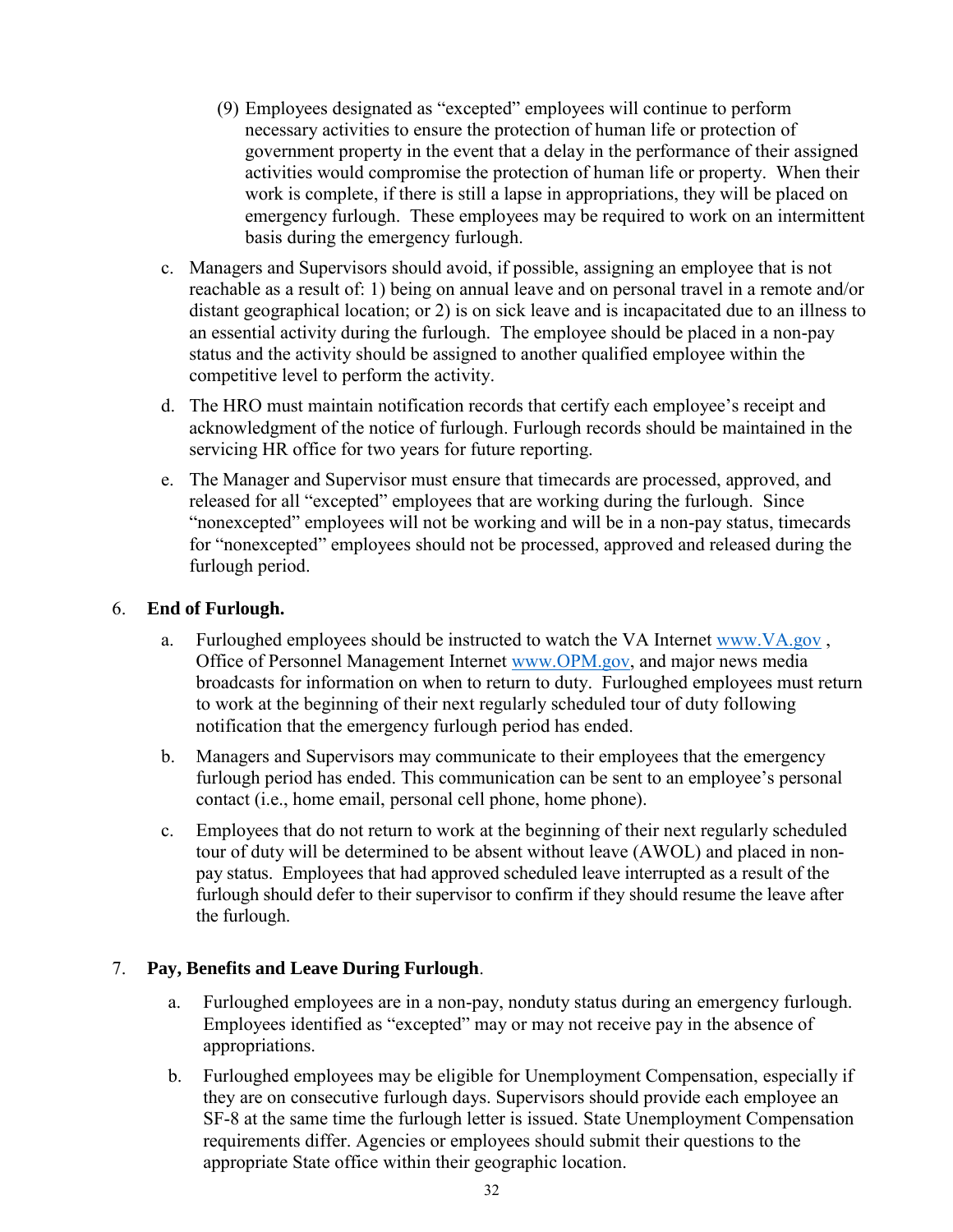The SF-8 informs employees of their right to file a claim for Unemployment Compensation, explains the basic eligibility requirements, provides general information as to how, when, and where to file a claim, and describes the documents which the individual should take when filing a claim (20 CFR Part 609.20). Components must annotate the address and Agency Code of the separating federal agency where wage and separation information can be obtained. This document may be posted to an accessible automated information sharing site used to communicate useful and required information that would normally be attached to the furlough notice.

- c. The furlough will have no effect on an employee's entitlement to health and life insurance; and
- d. The furlough causes cancellation of any paid leave (annual, sick, court, etc.) previously approved or planned for use during the furlough period.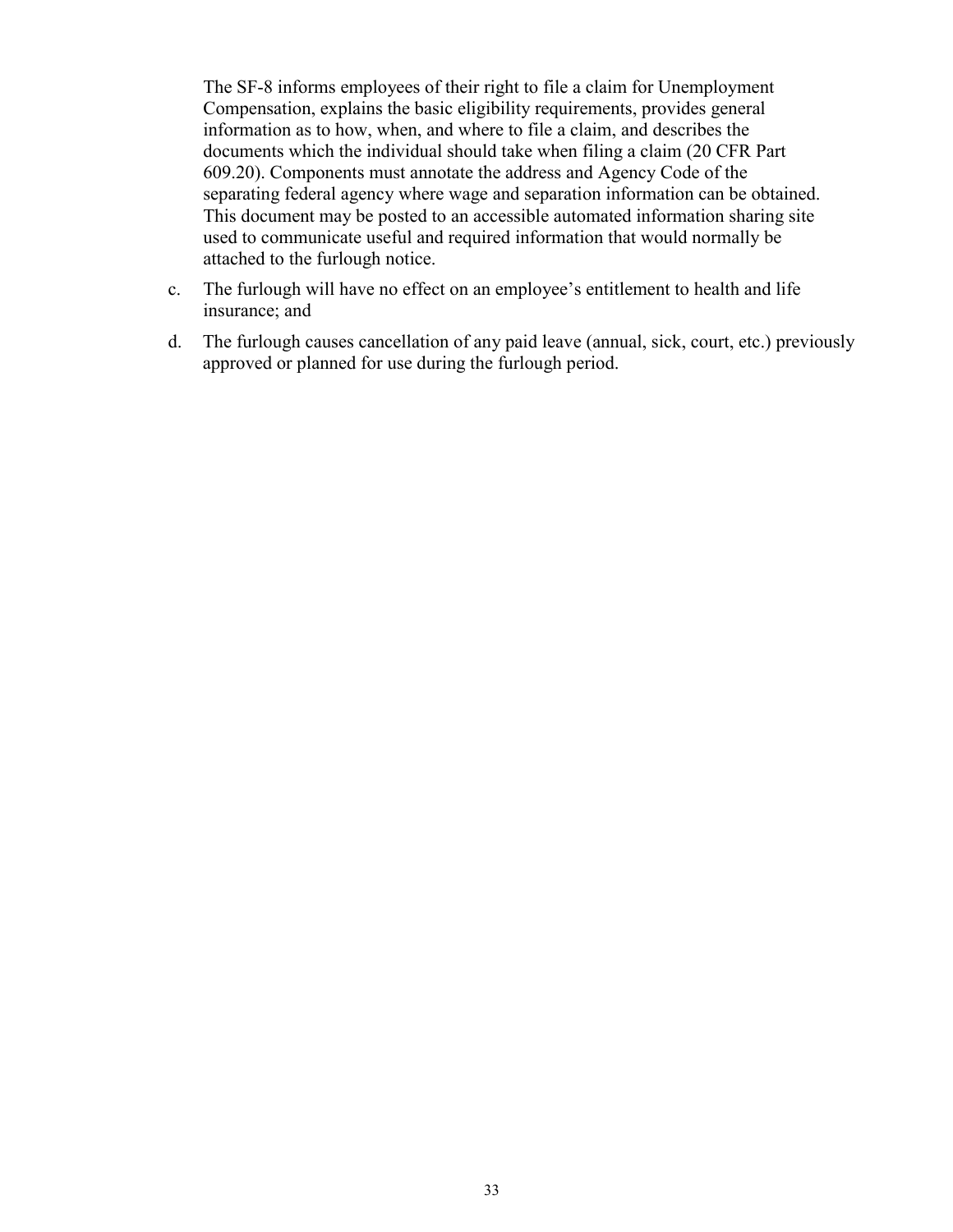### **Appendix E: Employee Furlough Notice Templates**

#### *Notice for Furloughed Non-SES Employee*

**To:** [Name of Furloughed Non-SES Employee] **Subject:** Furlough Decision Notice Due to Lapse of Appropriations (5 CFR Part 752)

- 1. The purpose of this letter is to notify you that \_\_\_\_\_\_\_\_\_\_\_\_\_\_\_\_\_ (*VA organization*) is placing you on furlough without pay effective \_\_\_\_\_\_\_\_\_\_\_\_\_ *(enter month, day, and year*). The Department of Veterans Affairs (VA) does not expect this furlough to exceed 30 calendar days (22 workdays). Therefore, this furlough notice expires no later than *\_\_\_\_\_\_\_\_\_\_\_\_\_ (enter month, day, and year)*.
- 2. The reason for this furlough is that \_\_\_\_\_\_\_\_\_\_\_\_\_\_\_\_\_\_\_\_\_(*VA organization*) does not have full funding through either a continuing Federal Government budget resolution or a Fiscal Year (FY) 2020 appropriation. Thus, VA may incur no further financial obligations except for those related to the orderly suspension of affected VA operations, those covered by 2019 appropriations; or those in the performance of excepted activities as defined in the Office of Management and Budget (OMB) Circular No. A-11, dated June 2019, and OMB Memorandum M-18-05 dated January 19, 2018.
- 3. Though the work you perform is valued, your position will not be required to be engaged in the orderly suspension of affected VA operations, is not in an activity with available appropriations; or is not engaged in one of the excepted functions; therefore, you must be place in a furlough status.
- 4. During the furlough period, you will be in a non-pay, nonduty status. Also, during the furlough, you will not be permitted to serve as an unpaid volunteer, must remain away from your work place unless and until recalled, and should not perform any work in a nonexcepted or unfunded activity. An employee of VA and the United States Government who "knowingly and willfully" violates this law shall be subject to appropriate administrative discipline including, when circumstances warrant, suspension from duty without pay or removal from office and shall be fined not more than \$5,000, imprisoned for not more than 2 years, or both. The furlough also causes cancellation of any paid leave (annual, sick, court, etc.) previously approved or planned for use during the furlough period.
- 5. This action is being taken because of a sudden emergency requiring curtailment of VA activities; therefore, no advance notification is possible. Thus, the customary 30-day advance notice period and opportunity to answer are suspended under the provisions of 5 CFR 752.404 (d)(2).
- 6. You should access VA's website [\(www.va.gov\)](http://www.va.gov/), Office of Personnel Management's website [\(www.OPM.gov\)](http://www.opm.gov/) and, monitor public news broadcasts for notice that either a continuing Federal Government budget resolution or an FY 2020 appropriation for all of the Department of Veterans Affairs has taken effect. Once either of those events occurs, you should return to work on your next regular scheduled duty day. Employees that do not return to duty after the furlough has adjourned will be determined to be absence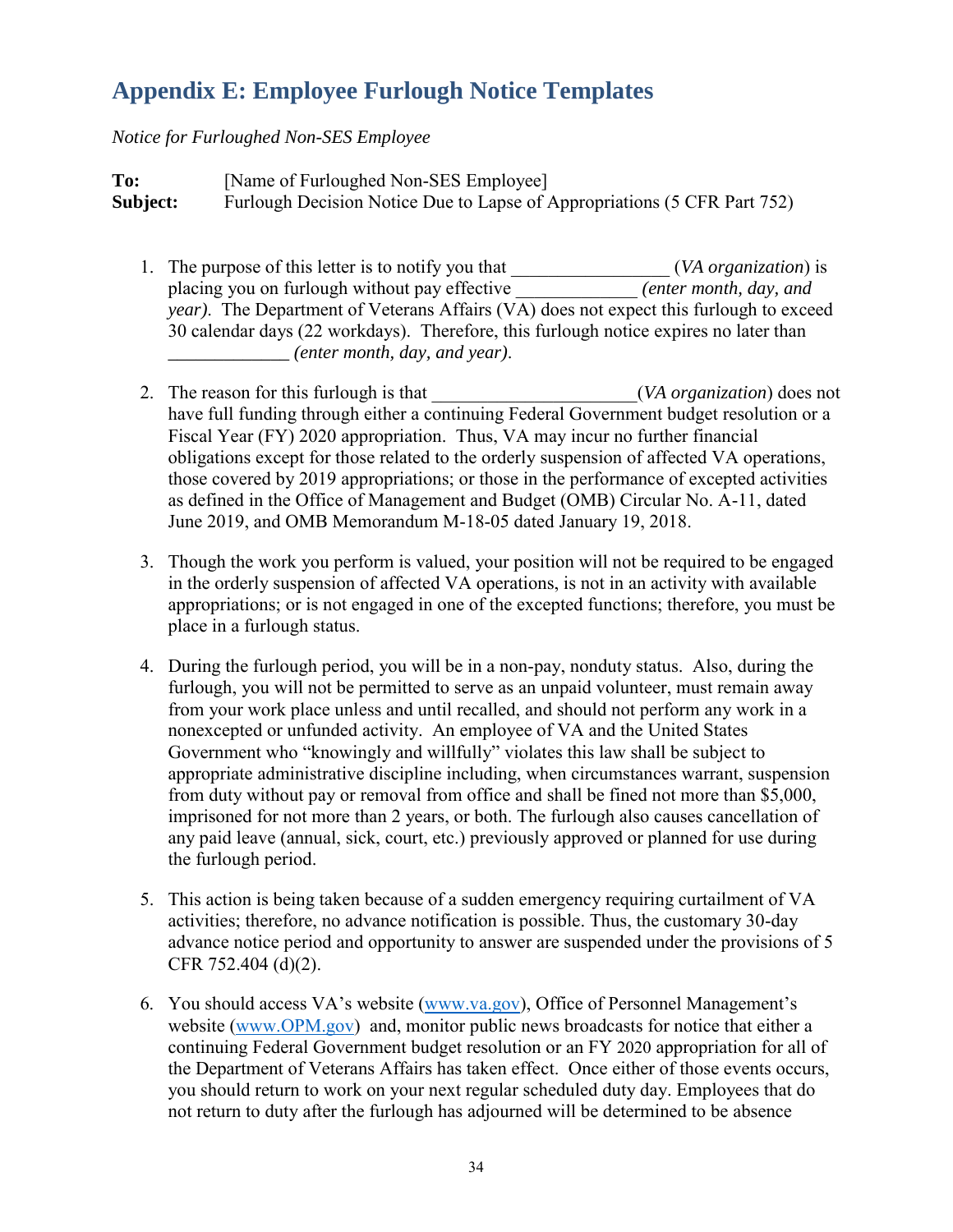without leave (AWOL). AWOL is an unauthorized absence from duty in which the employee receives no pay.

7. As a furloughed employee, you have the following appeal or grievance rights:

a. Employees who have completed a probationary or trial period or 1 year of current continuous employment in the competitive service under other than a temporary appointment may appeal this action to the Merit Systems Protection Board (MSPB). See paragraph 9 below for specific instructions on how to file an appeal.

b. Employees in the excepted service who have Veterans' preference may appeal to the Merit Systems Protection Board (MSPB) if they have completed 1 year of current continuous service in the same or similar positions as the one they now hold. See paragraph 9 below for specific instructions on how to file an appeal.

c. Employees in the excepted service who do not have Veterans' preference and who are not serving a probationary or trial period under an initial appointment pending conversion to the competitive service may appeal to the Merit Systems Protection Board (MSPB) if they have completed 2 years of current continuous service in the same or similar positions in an Executive department or agency under other than a temporary appointment limited to 2 years or less. See paragraph 9 below for specific instructions on how to file an appeal.

d. Employees in the excepted service who do not have Veterans' preference and who have completed more than 1 year (but less than 2 years) of current continuous service in the same or similar positions in an Executive department or agency under other than a temporary appointment limited to 2 years or less may appeal the action under the VA grievance procedure. Your formal grievance must be addressed to the official that signed the letter of furlough, within 15 calendar days after you receive this furlough. For further information about the VA grievance procedure, you may consult your local Human Resource Office.

e. Bargaining unit employees may grieve this action in accordance with the applicable negotiated agreement (*provide citation to negotiated agreement*), if covered by the agreement, or may appeal to Merit Systems Protection Board (MSPB) in accordance with the procedures outlined in paragraph 9, but not both. However, to be eligible to appeal to the MSPB, in lieu of filing a negotiated grievance, you must meet one of the criteria in paragraphs a through d above. To obtain information on filing a grievance under the negotiated grievance procedure, contact (*name of exclusive union representative*).

f. If you do not meet any of the criteria under paragraphs a through e above, you do not have any appeal or grievance rights.

- 9. Employees have a right to representation in this matter and may choose an attorney or other person to represent them.
- 10. If you have the right of appeal to Merit System Protection Board (MSPB), your appeal may be submitted by mail, facsimile, by commercial overnight delivery, by electronic filing at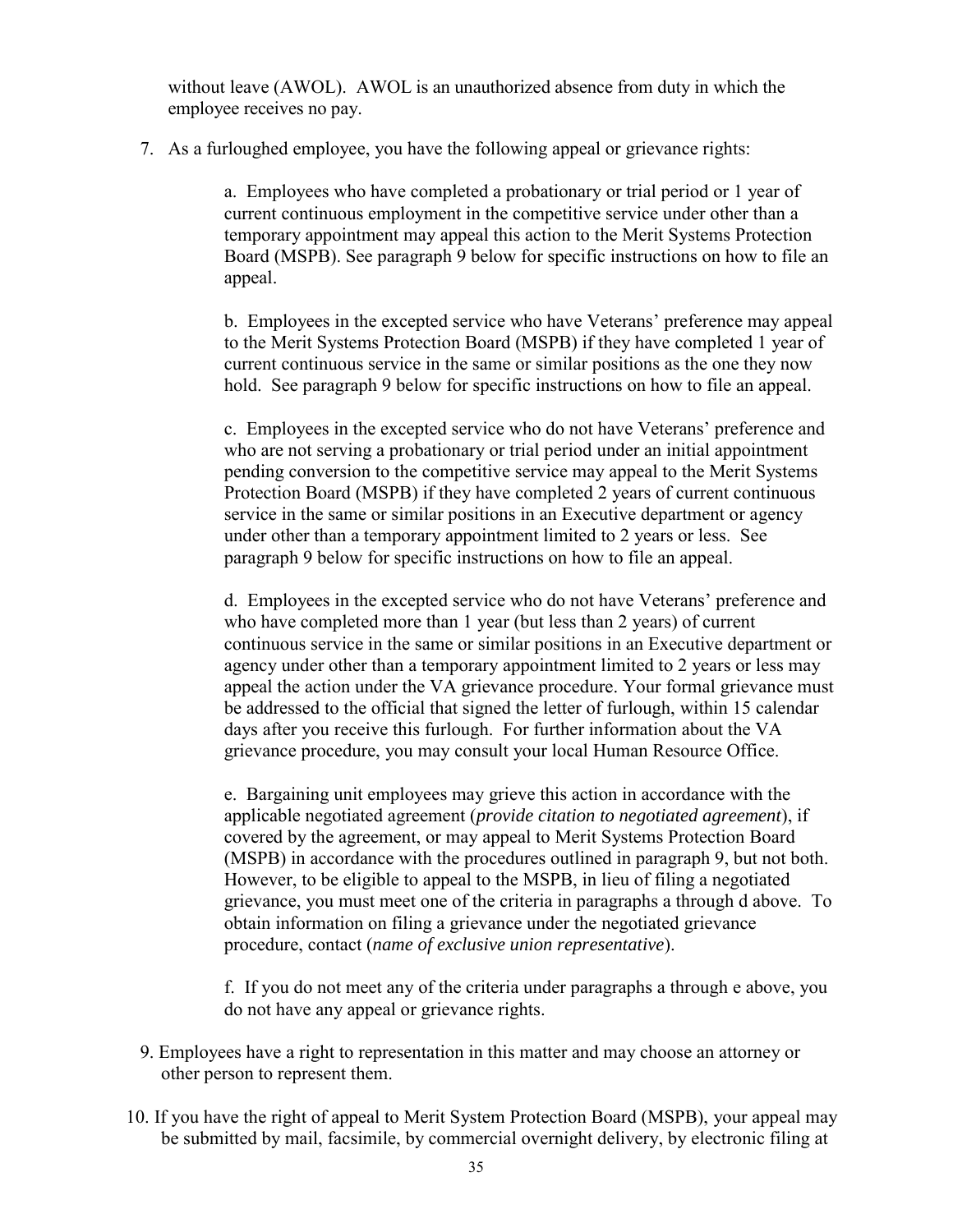[https://e-appeal.mspb.gov/,](https://e-appeal.mspb.gov/) or in person at any time after you receive this letter, but not later than (30) calendar days after the separation has been effected.

- 11. The address to mail your appeal is\_\_\_\_\_\_\_\_\_\_\_\_\_\_\_\_\_\_\_\_\_\_\_\_\_\_\_\_ (*insert address from list below*). You must submit an original and one copy of both your appeal and all attachments. If you do not submit an appeal within the time set by statute, regulation, or order of a judge, it will be dismissed as untimely filed unless a good reason for the delay is shown. The judge will provide you an opportunity to show why the appeal should not be dismissed as untimely. Copies of the Instructions for the Merit Systems Protection Board Appeal Form (Form 185) are at [http://www.mspb.gov/appeals/appeals.htm.](http://www.mspb.gov/appeals/appeals.htm) Please refer to [www.mspb.gov](http://www.mspb.gov/) for information regarding the appeals process and procedures that must be followed. You may be represented by an attorney or other representative of your choice.
- 12. Attached is the SF-8, Notice to Federal Employee about Unemployment Insurance. Additional information about unemployment insurance is available at: [https://www.opm.gov/policy-data-oversight/pay-leave/furlough](https://www.opm.gov/policy-data-oversight/pay-leave/furlough-guidance/#url=Unemployment-Insurance-Resources)[guidance/#url=Unemployment-Insurance-Resources](https://www.opm.gov/policy-data-oversight/pay-leave/furlough-guidance/#url=Unemployment-Insurance-Resources)
- We recognize the difficult financial implications of any furlough, no matter how limited its length. We will make every effort to keep you informed as additional information regarding the agency funding level becomes available. If you have questions, contact [*contact name, phone number, and email address*]

\_\_\_\_\_\_\_\_\_\_\_\_\_\_\_\_\_\_\_\_\_\_\_\_\_\_\_\_\_\_\_\_\_ \_\_\_\_\_\_\_\_\_\_\_\_\_\_\_\_\_\_ Deciding Official Date

I acknowledge receipt of this decision and notice to furlough.

\_\_\_\_\_\_\_\_\_\_\_\_\_\_\_\_\_\_\_\_\_\_\_\_\_\_\_\_\_\_\_ \_\_\_\_\_\_\_\_\_\_\_\_\_\_\_\_\_\_ Employee's Signature Date

Attachment: SF-8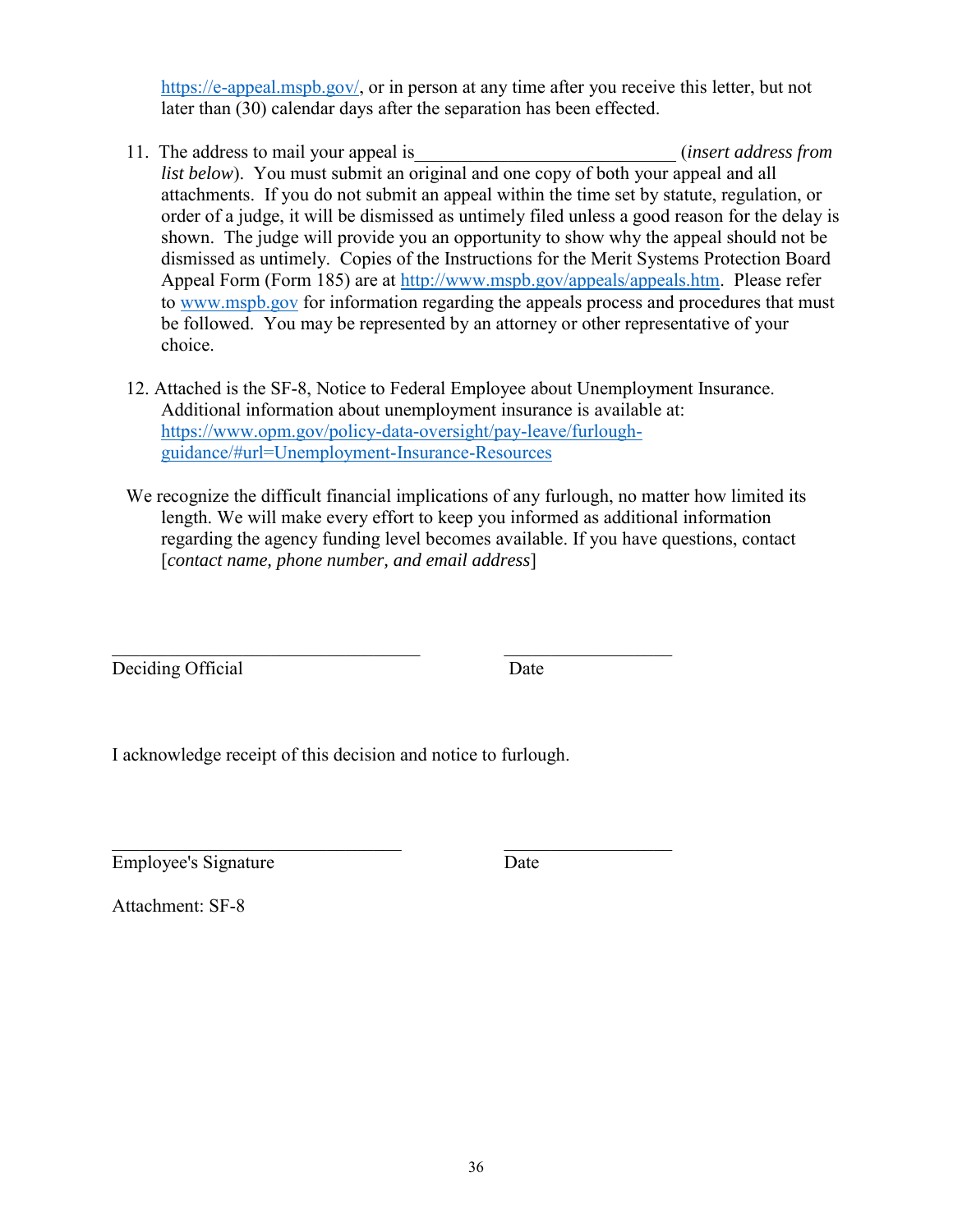#### *Notice for Furloughed SES Employee*

#### To: **IFurloughed SES Subject:** Furlough Decision Notice Due to Lapse of Appropriations (5 CFR Part 752)

- 1. The purpose of this letter is to notify you that (*this VA organization*) is placing you on furlough without pay effective *(enter month, day, and year)*. The Department of Veterans Affairs (VA) does not expect this furlough to exceed 30 calendar days (22 workdays). Therefore, this furlough notice expires no later than *\_\_\_\_\_\_\_\_\_\_\_\_\_ (enter month, day, and year)*.
- 2. The reason for this furlough is that (*this VA organization*) does not have funding through either a continuing Federal Government budget resolution or a Fiscal Year (FY) 2020 appropriation. Thus, VA may incur no further financial obligations except for those related to the orderly suspension of affected VA operations or performance of excepted activities as defined in the Office of Management and Budget (OMB) Circular No. A-11, dated June 2019, and OMB Memorandum M-18-05 dated January 19, 2018. Because the Veterans Health Administration (VHA) has received its FY 2020 appropriation, the furlough does not apply to VHA facilities or VHA employees except for those engaged in some VHA Research and Development activities whose funding expires. The furlough also does not apply to those other VA employees who either must handle the orderly suspension of affected VA operations or are performing one of the excepted activities defined in the OMB circular and memorandum.
- 3. Though VA values the work that you perform, because you will not be engaged in the orderly suspension of affected VA operations and you are not engaged in one of the excepted functions, VA must place you in a furlough status. You should access VA website (www.xxxx.va.gov) or monitor public broadcasts for notice that either a continuing Federal Government budget resolution or an FY 2020 appropriation for all of the Department of Veterans Affairs has taken effect. Once either of those events occurs, VA recalls you to return to work on your next regular duty day.
- 4. Because a sudden emergency requiring curtailment of VA activities has caused this furlough action, no advance notification is possible. Thus, the customary 30-day advance notice period and opportunity to answer will not occur, in accordance with the provisions of 5 CFR 359.806(a) for Senior Executive Service (SES) career appointees.
- 5. During the furlough period, you will be in a non-pay, nonduty status. During the furlough, you may not serve as an unpaid volunteer to perform your duties but must remain away from your work place unless and until recalled. The furlough also causes cancellation of any paid leave (annual, sick, court, etc.) previously approved or planned for use during the furlough period.
- 6. This furlough will have no effect on your entitlement to health and life insurance. Nor will the furlough change your service computation date.
- 7. Furloughed SES noncareer or limited appointees, and reemployed annuitants holding career SES appointments, may not appeal this action to the Merit Systems Protection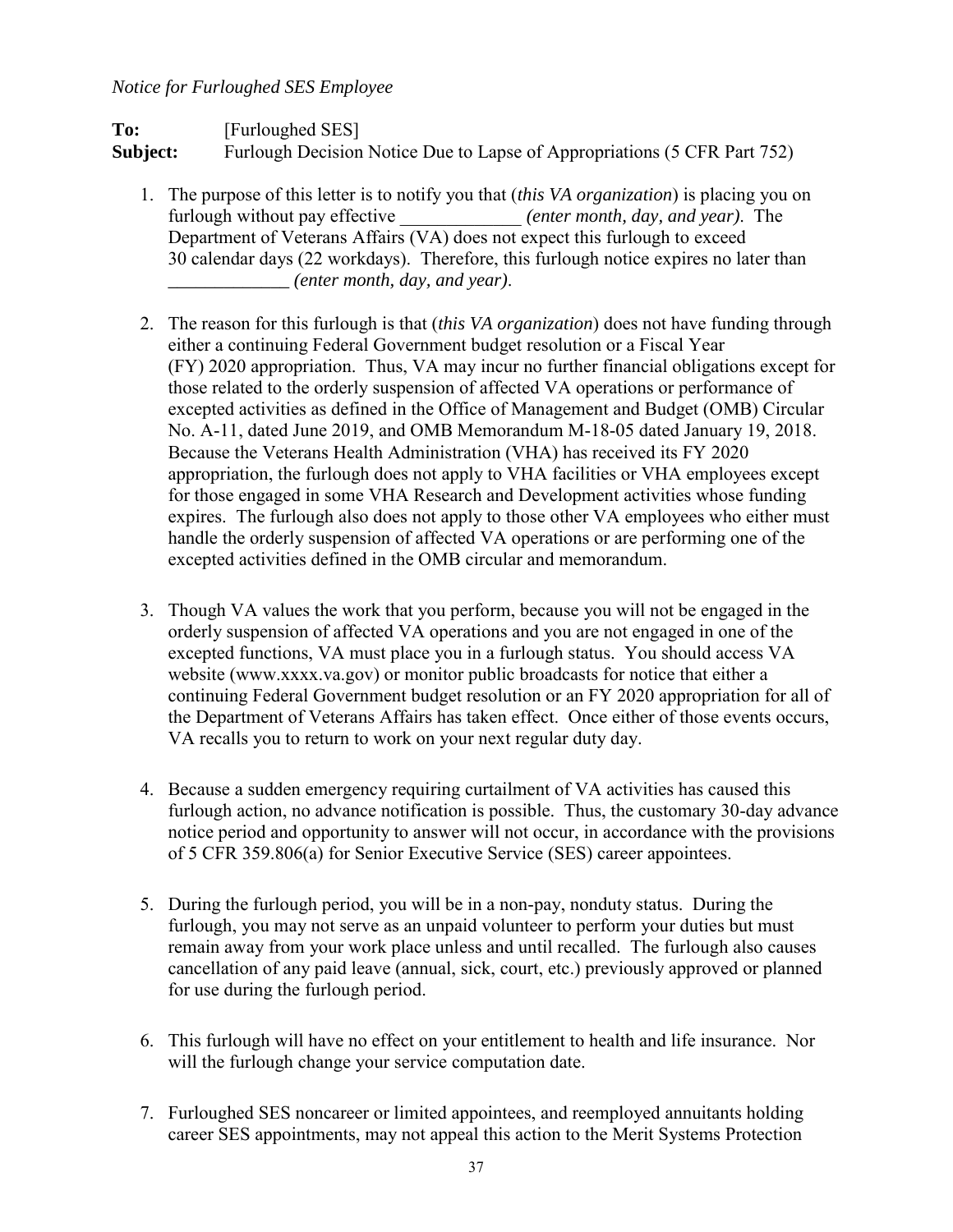Board (MSPB). SES career appointees adversely affected may appeal this action to MSPB and have a right to representation in this matter and may choose an attorney or other person to represent them.

- 8. If you have the right of appeal to MSPB and wish to so appeal this action, you must file the appeal within 30 calendar days of the effective date of your furlough. To obtain a copy of the MSPB regulations and appeal form and the address of the MSPB Regional Office having jurisdiction, notify (*VA contact and telephone number*).
- 9. Attached is the SF-8, Notice to Federal Employee about Unemployment Insurance. Additional information about unemployment insurance is available at: [https://www.opm.gov/policy-data-oversight/pay-leave/furlough](https://www.opm.gov/policy-data-oversight/pay-leave/furlough-guidance/#url=Unemployment-Insurance-Resources)[guidance/#url=Unemployment-Insurance-Resources](https://www.opm.gov/policy-data-oversight/pay-leave/furlough-guidance/#url=Unemployment-Insurance-Resources)

We recognize the difficult financial implications of any furlough, no matter how limited its length. We will make every effort to keep you informed as additional information regarding the agency funding level becomes available. If you have questions, contact [*contact name, phone number, and email address*]

Deciding Official Date

I acknowledge receipt of this decision and notice to furlough.

\_\_\_\_\_\_\_\_\_\_\_\_\_\_\_\_\_\_\_\_\_\_\_\_\_\_\_\_\_\_\_\_\_ \_\_\_\_\_\_\_\_\_\_\_\_\_\_\_\_

\_\_\_\_\_\_\_\_\_\_\_\_\_\_\_\_\_\_\_\_\_\_\_\_\_\_\_\_\_\_\_\_\_\_ \_\_\_\_\_\_\_\_\_\_\_\_\_\_\_\_\_\_

Employee's Signature Date

Attachment: SF-8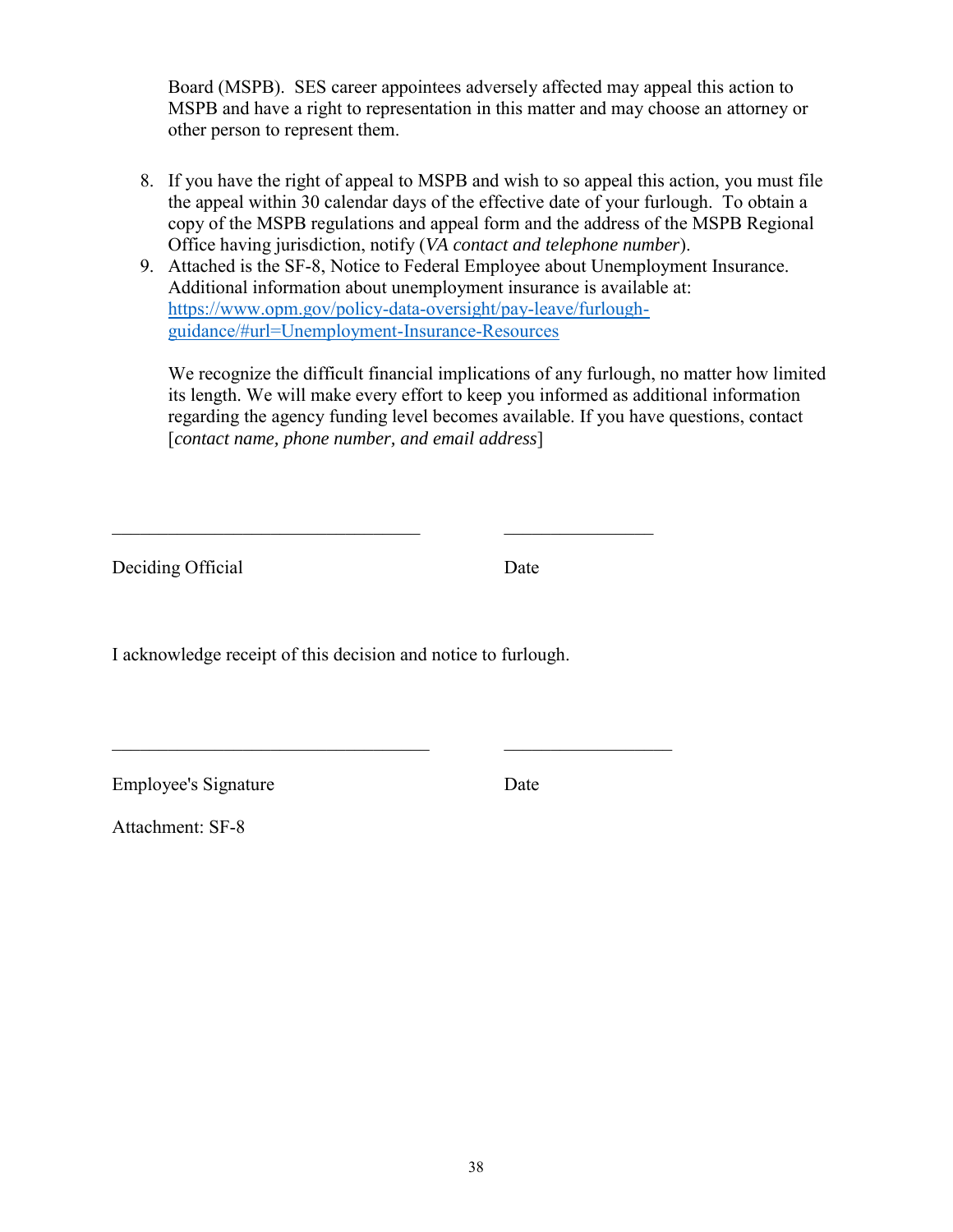#### *Notice for Excepted Non-SES Employee*

To: [Name of Excepted Non-SES Employee] **Subject:** Exception from Furlough Notice During Lapse of Appropriations (5 CFR Part 752)

- 1. The purpose of this letter is to notify you that  $(VA organization)$  is retaining you for duty to perform excepted activities as defined in the Office of Management and Budget (OMB) Circular No. A-11, dated June 2019, and OMB Memorandum M-18-05 dated January 19, 2018. As an excepted employee, you will continue to perform your VA functions during the furlough.
- 2. In accordance with 5. U.S.C. 1342, it is unlawful to accept voluntary services for the United States, or employ personal services not authorized by law if you are performing a nonexcepted or unfunded activity. An officer and employee of VA and the United States Government who violates "knowingly and willfully" violates this law shall be subject to appropriate administrative discipline including, when circumstances warrant, suspension from duty without pay or removal from office and shall be fined not more than \$5,000, imprisoned for not more than 2 years, or both.
- 3. Because a sudden emergency requiring curtailment of VA activities has caused this furlough action, no advance notification is possible. Thus, the customary 30-day advance notice period and opportunity to answer will not occur, in accordance with the provisions of 5 CFR 752.404(d)(2).
- 4. The furlough also causes cancellation of any paid leave (annual, sick, court, etc.) previously approved or planned for use during the furlough period.
- 5. This furlough will have no effect on your entitlement to health and life insurance. Nor will the furlough change your service computation date.
- 6. Employees who have completed a probationary or trial period or 1 year of current continuous employment in the competitive service under other than a temporary appointment may appeal this action to the Merit Systems Protection Board (MSPB). Employees in the excepted service who have Veterans' preference may appeal to the MSPB if they have completed 1 year of current continuous service in the same or similar positions as the one they now hold. Employees in the excepted service who do not have Veterans' preference and who are not serving a probationary or trial period under an initial appointment pending conversion to the competitive service may appeal to the MSPB if they have completed 2 years of current continuous service in the same or similar positions in an Executive department or agency under other than a temporary appointment limited to 2 years or less. Employees have a right to representation in this matter and may choose an attorney or other person to represent them.
- 7. If you have the right of appeal to MSPB and wish to so appeal this action, you must file the appeal within 30 calendar days of the effective date of your furlough. To obtain a copy of the MSPB regulations and appeal form and the address of the MSPB Regional Office having jurisdiction, notify (*VA contact and telephone number*).
- 8. Bargaining unit employees may grieve this action in accordance with the applicable negotiated agreement (*provide citation to negotiated agreement*) or may appeal to MSPB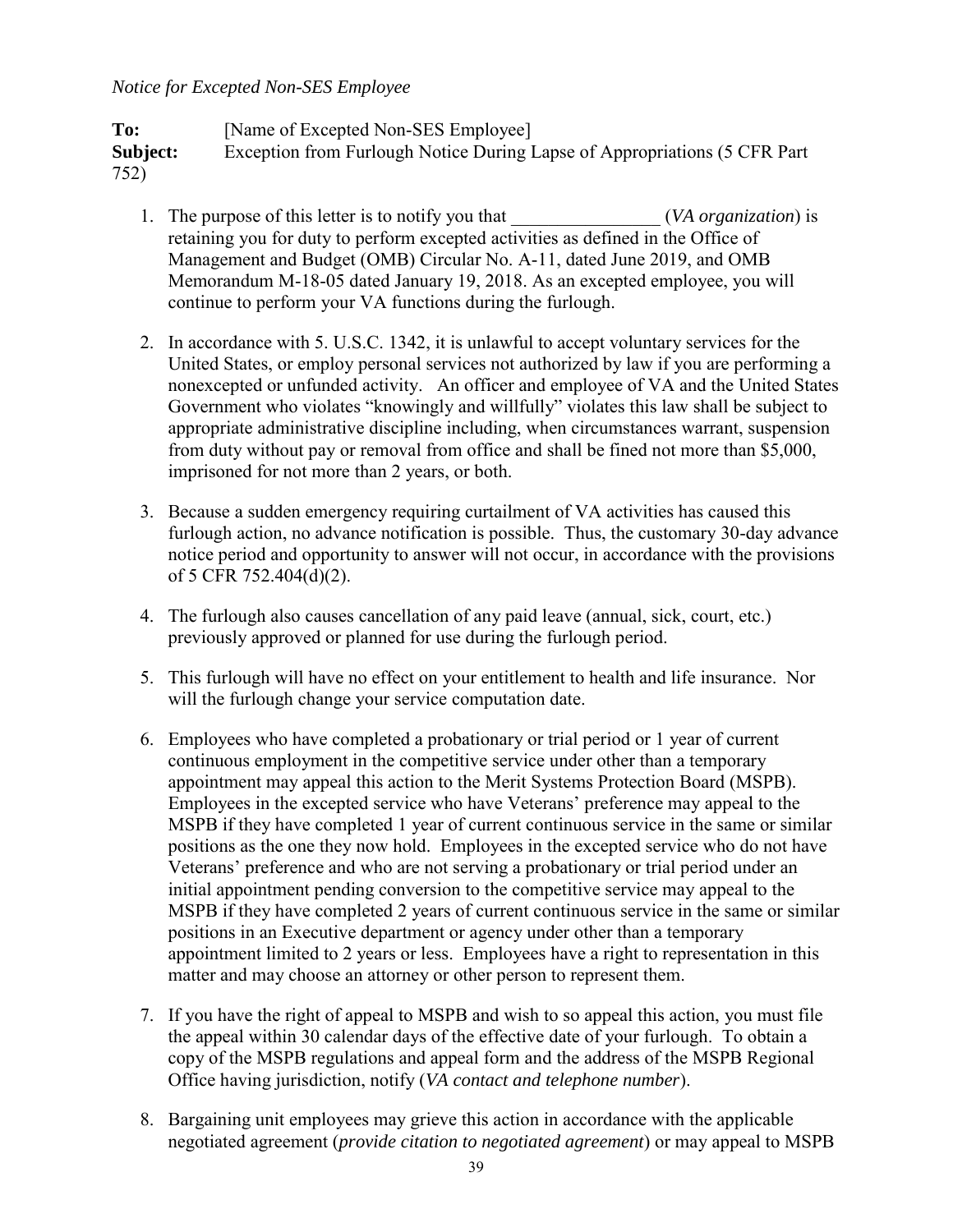in accordance with the procedures outlined above, but not both. To obtain information on filing a grievance under the negotiated grievance procedure, contact (*name of exclusive union representative*).

9. Attached is the SF-8, Notice to Federal Employee about Unemployment Insurance. Additional information about unemployment insurance is available at: [https://www.opm.gov/policy-data-oversight/pay-leave/furlough](https://www.opm.gov/policy-data-oversight/pay-leave/furlough-guidance/#url=Unemployment-Insurance-Resources)[guidance/#url=Unemployment-Insurance-Resources](https://www.opm.gov/policy-data-oversight/pay-leave/furlough-guidance/#url=Unemployment-Insurance-Resources)

We recognize the difficult financial implications of any furlough, no matter how limited its length. We will make every effort to keep you informed as additional information regarding the agency funding level becomes available. If you have questions, contact [*contact name, phone number, and email address*]

Deciding Official Date

I acknowledge receipt of this decision and notice to furlough.

\_\_\_\_\_\_\_\_\_\_\_\_\_\_\_\_\_\_\_\_\_\_\_\_\_\_\_\_\_\_\_\_\_ \_\_\_\_\_\_\_\_\_\_\_\_\_\_\_\_

\_\_\_\_\_\_\_\_\_\_\_\_\_\_\_\_\_\_\_\_\_\_\_\_\_\_\_\_\_\_\_\_\_\_ \_\_\_\_\_\_\_\_\_\_\_\_\_\_\_\_\_\_ Employee's Signature Date

Attachment: SF-8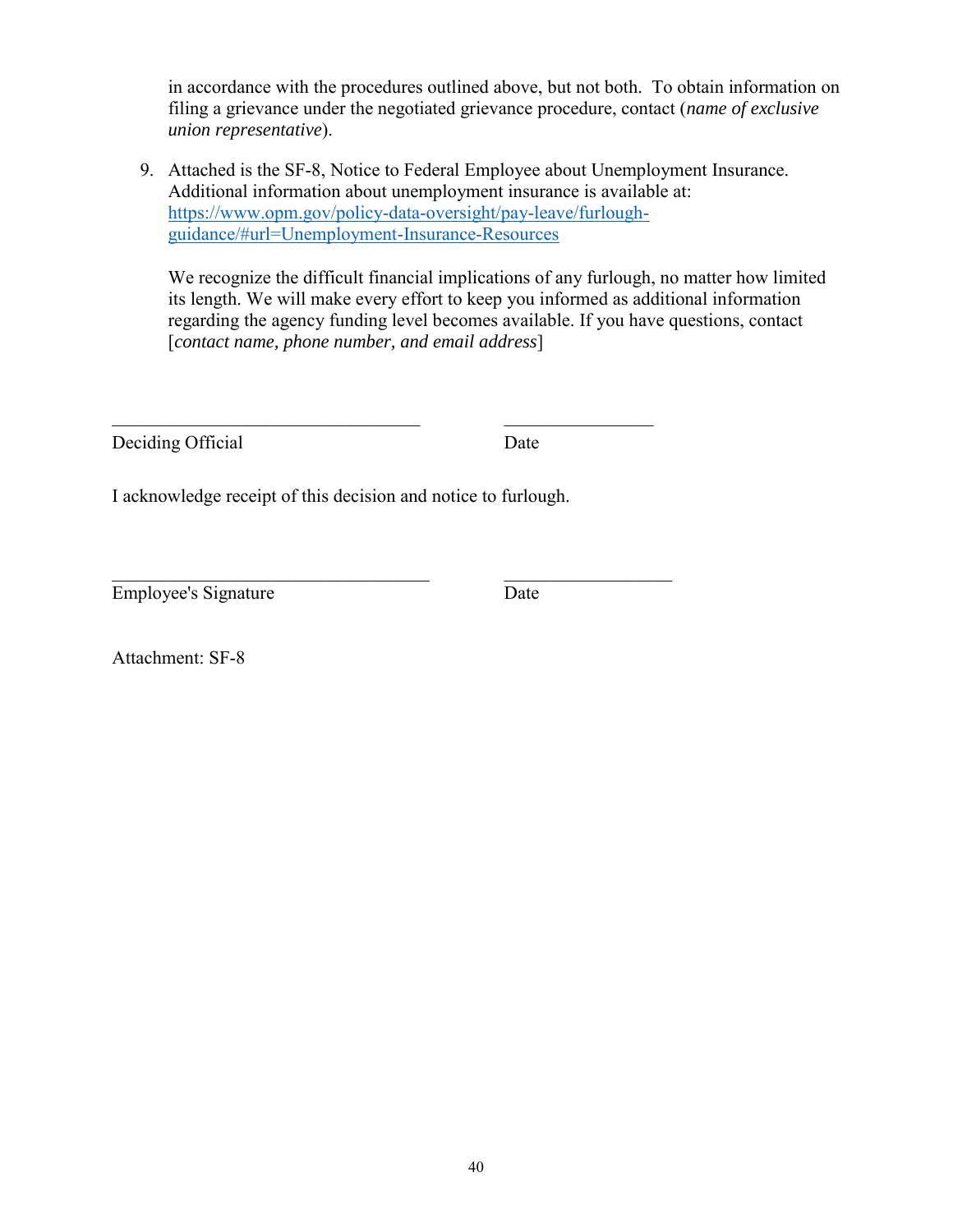#### *Notice for Essential Non-SES Employee*

**To:** [Name of Excepted Non-SES Employee] **Subject:** Retention and Conditional Furlough Decision Notice During Lapse of Appropriations (5 CFR Part 752)

- 1. The purpose of this letter is to notify you that \_\_\_\_\_\_\_\_\_\_\_\_\_\_\_\_ (*VA organization*) is temporarily retaining you for duty as an essential employee to assist in the orderly suspension of VA operations affected by the furlough that is effective *(enter month, day, and year)*. The Department of Veterans Affairs (VA) does not expect this furlough to exceed 30 calendar days (22 workdays), or *\_\_\_\_\_\_\_\_\_\_\_\_\_ (enter month, day, and year)*.
- 2. The reason for this furlough is that  $(VA organization)$  does not have funding through either a continuing Federal Government budget resolution or a Fiscal Year (FY) 2020 appropriation. Thus, VA may incur no further financial obligations except for those related to the orderly suspension of affected VA operations or performance of excepted activities as defined in the Office of Management and Budget (OMB) Circular No. A-11, dated June 2019, and OMB Memorandum M-18-05 dated January 19, 2018. Because the Veterans Health Administration (VHA) has received its FY 2020 appropriation, the furlough does not apply to VHA facilities or VHA employees except for those engaged in some VHA Research and Development activities whose funding expires. The furlough also does not apply to VA employees who are performing one of the excepted activities defined in the OMB circular and memorandum or to employees like you during the period/s that you must handle the orderly suspension of affected VA operations.
- 3. Because you will be engaged in the orderly suspension of affected VA operations, VA must retain you for part or all of 1 or more workdays, of which your supervisor will notify you. Though VA values the work that you perform, after you complete your duties on the assigned workdays assisting in the suspension of affected VA operations, VA must also then place you on furlough in a non-pay, nonduty status. You should access VA website (www. VA.gov), Office of Personnel Management's website [\(www.OPM.gov\)](http://www.opm.gov/) and, monitor public news broadcasts for notice that either a continuing Federal Government budget resolution or an FY 2020 appropriation for all of the Department of Veterans Affairs has taken effect. Once either of those events occurs, VA recalls you to return to work on your next regular duty day.
- 4. In accordance with 5. U.S.C. 1342, it is unlawful to accept voluntary services for the United States, or employ personal services not authorized by law if you are performing a nonexcepted or unfunded activity. An officer and employee of VA and the United States Government who violates "knowingly and willfully" violates this law shall be subject to appropriate administrative discipline including, when circumstances warrant, suspension from duty without pay or removal from office and shall be fined not more than \$5,000, imprisoned for not more than 2 years, or both.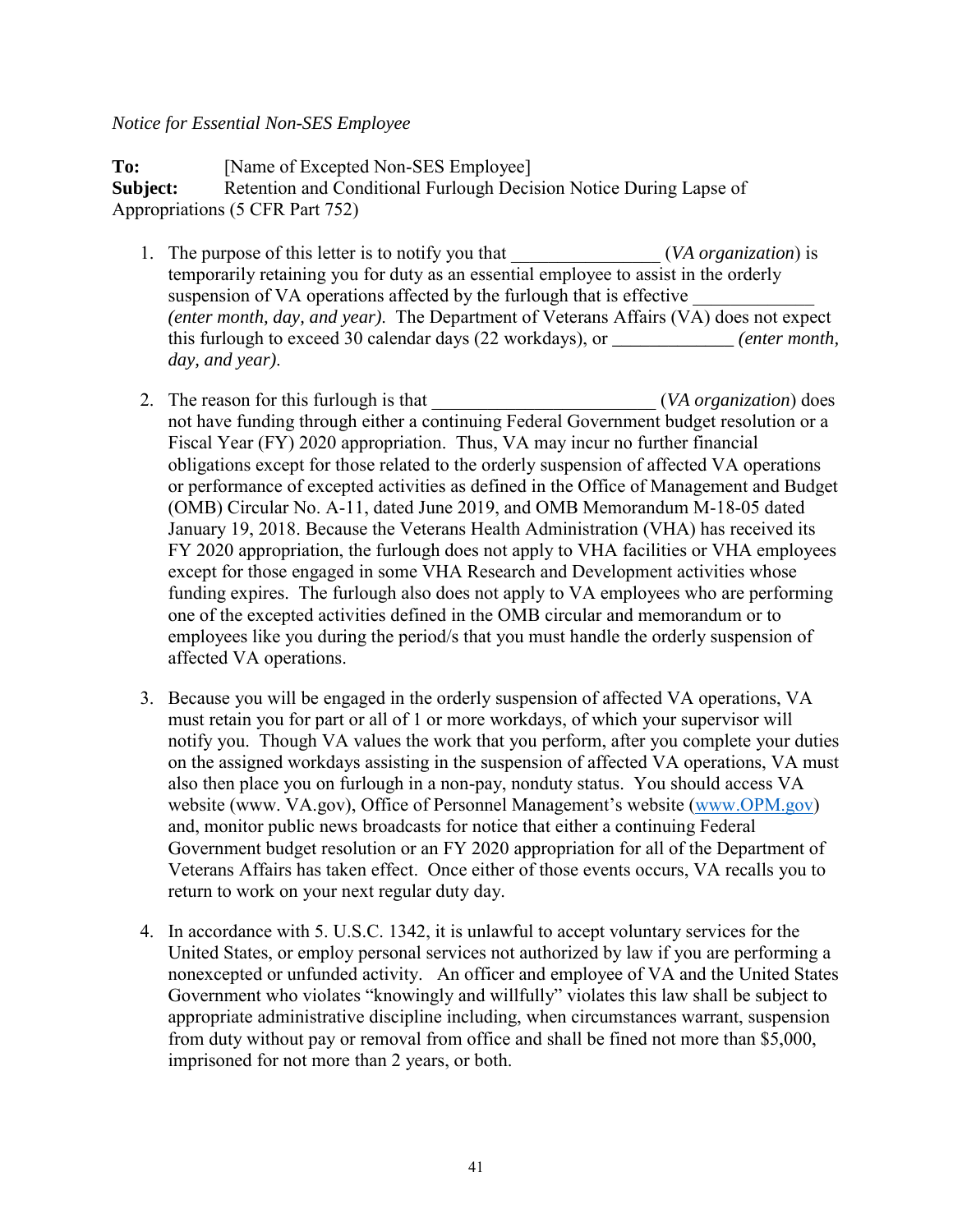- 5. Because a sudden emergency requiring curtailment of VA activities has caused this furlough action, no advance notification is possible. Thus, the customary 30-day advance notice period and opportunity to answer will not occur, in accordance with the provisions of 5 CFR 752.404(d)(2).
- 6. When not performing duties to assist in the suspension of affected VA operations, you will be on furlough and may not serve as an unpaid volunteer to perform your duties but must remain away from your work place unless and until recalled. The furlough also causes cancellation of any paid leave (annual, sick, court, etc.) previously approved or planned for use during the furlough period.
- 7. This furlough will have no effect on your entitlement to health and life insurance. Nor will the furlough change your service computation date.
- 8. Employees who have completed a probationary or trial period or 1 year of current continuous employment in the competitive service under other than a temporary appointment may appeal this action to the Merit Systems Protection Board (MSPB). Employees in the excepted service who have Veterans' preference may appeal to the MSPB if they have completed 1 year of current continuous service in the same or similar positions as the one they now hold. Employees in the excepted service who do not have Veterans' preference and who are not serving a probationary or trial period under an initial appointment pending conversion to the competitive service may appeal to the MSPB if they have completed 2 years of current continuous service in the same or similar positions in an Executive department or agency under other than a temporary appointment limited to 2 years or less. Employees have a right to representation in this matter and may choose an attorney or other person to represent them.
- 9. If you have the right of appeal to MSPB and wish to so appeal this action, you must file the appeal within 30 calendar days of the effective date of your furlough. To obtain a copy of the MSPB regulations and appeal form and the address of the MSPB Regional Office having jurisdiction, notify (*VA contact and telephone number*).
- 10. Bargaining unit employees may grieve this action in accordance with the applicable negotiated agreement (*provide citation to negotiated agreement*) or may appeal to MSPB in accordance with the procedures outlined above, but not both. To obtain information on filing a grievance under the negotiated grievance procedure, contact (*name of exclusive union representative*).
- 11. Attached is the SF-8, Notice to Federal Employee about Unemployment Insurance. Additional information about unemployment insurance is available at: [https://www.opm.gov/policy-data-oversight/pay-leave/furlough](https://www.opm.gov/policy-data-oversight/pay-leave/furlough-guidance/#url=Unemployment-Insurance-Resources)[guidance/#url=Unemployment-Insurance-Resources](https://www.opm.gov/policy-data-oversight/pay-leave/furlough-guidance/#url=Unemployment-Insurance-Resources)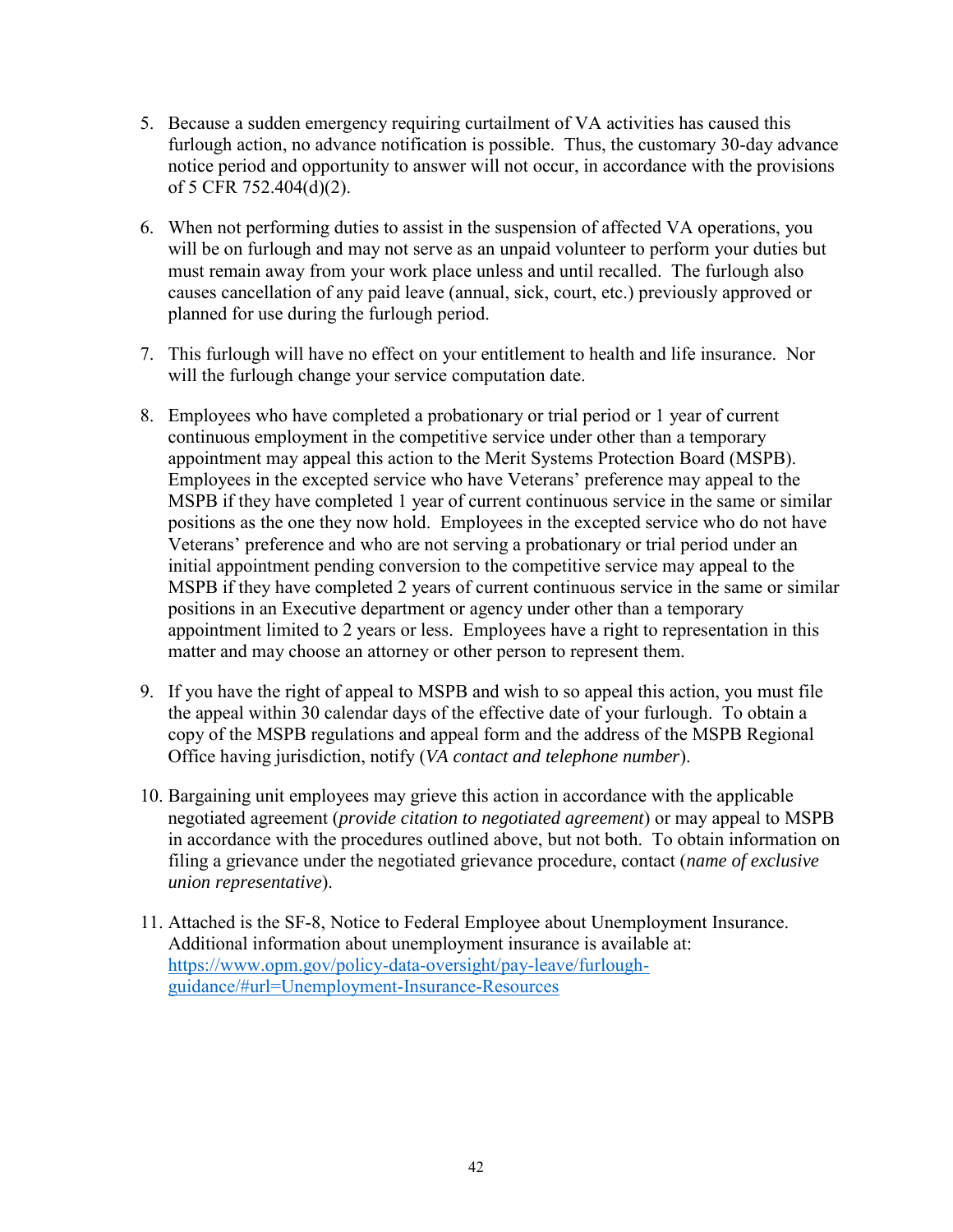We recognize the difficult financial implications of any furlough, no matter how limited its length. We will make every effort to keep you informed as additional information regarding the agency funding level becomes available. If you have questions, contact [*contact name, phone number, and email address*]

Deciding Official Date

I acknowledge receipt of this decision and notice to furlough.

 $\frac{1}{2}$  ,  $\frac{1}{2}$  ,  $\frac{1}{2}$  ,  $\frac{1}{2}$  ,  $\frac{1}{2}$  ,  $\frac{1}{2}$  ,  $\frac{1}{2}$  ,  $\frac{1}{2}$  ,  $\frac{1}{2}$  ,  $\frac{1}{2}$  ,  $\frac{1}{2}$  ,  $\frac{1}{2}$  ,  $\frac{1}{2}$  ,  $\frac{1}{2}$  ,  $\frac{1}{2}$  ,  $\frac{1}{2}$  ,  $\frac{1}{2}$  ,  $\frac{1}{2}$  ,  $\frac{1$ 

\_\_\_\_\_\_\_\_\_\_\_\_\_\_\_\_\_\_\_\_\_\_\_\_\_\_\_\_\_\_\_\_\_\_ \_\_\_\_\_\_\_\_\_\_\_\_\_\_\_\_\_\_ Employee's Signature Date

Attachment: SF-8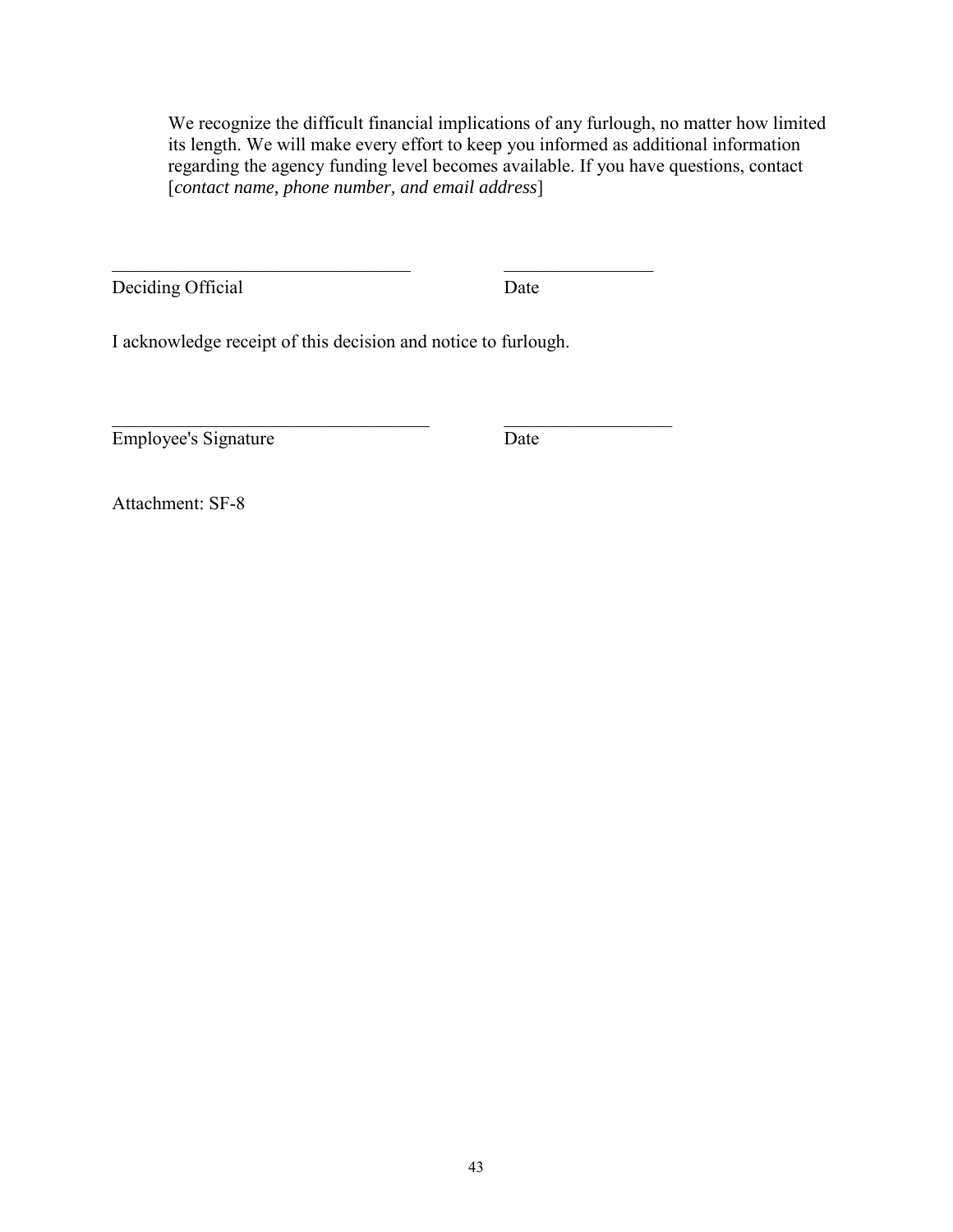#### *Notice for Essential SES Employee*

To: **IEssential SES Subject:** Retention and Conditional Furlough Decision Notice Due to Lapse of Appropriations (5 CFR Part 752)

- 1. The purpose of this letter is to notify you that (*this VA organization*) is temporarily retaining you for duty as an essential employee to assist in the orderly suspension of VA operations affected by the furlough that is effective \_\_\_\_\_\_\_\_\_\_\_\_\_ *(enter month, day, and year)*. The Department of Veterans Affairs (VA) does not expect this furlough to exceed 30 calendar days (22 workdays), or *<i>(enter month, day, and year).*
- 2. The reason for this furlough is that (*this VA organization*) does not have funding through either a continuing Federal Government budget resolution or a Fiscal Year (FY) 2020 appropriation. Thus, VA may incur no further financial obligations except for those related to the orderly suspension of affected VA operations or performance of excepted activities as defined in the Office of Management and Budget (OMB) Circular No. A-11, dated June 2019, and OMB Memorandum M-18-05 dated January 19, 2018. Because the Veterans Health Administration (VHA) has received its FY 2020 appropriation, the furlough does not apply to VHA facilities or VHA employees except for those engaged in some VHA Research and Development activities whose funding expires. The furlough also does not apply to VA employees who are performing one of the excepted activities defined in the OMB circular and memorandum or to employees like you during the period/s that you must handle the orderly suspension of affected VA operations.
- 3. Because you will be engaged in the orderly suspension of affected VA operations, VA must retain you for part or all of 1 or more workdays, of which your supervisor will notify you. Though VA values the work that you perform, after you complete your duties on the assigned workdays assisting in the suspension of affected VA operations, VA must also then place you on furlough in a non-pay, nonduty status. You should access VA website (www.xxxx.va.gov) or monitor public broadcasts for notice that either a continuing Federal Government budget resolution or an FY 2020 appropriation for all of the Department of Veterans Affairs has taken effect. Once either of those events occurs, VA recalls you to return to work on your next regular duty day.
- 4. Because a sudden emergency requiring curtailment of VA activities has caused this furlough action, no advance notification is possible. Thus, the customary 30-day advance notice period and opportunity to answer will not occur, in accordance with the provisions of 5 CFR 359.806(a) for Senior Executive Service (SES) career appointees.
- 5. When not performing duties to assist in the suspension of affected VA operations, you will be on furlough and may not serve as an unpaid volunteer to perform your duties but must remain away from your work place unless and until recalled. The furlough also causes cancellation of any paid leave (annual, sick, court, etc.) previously approved or planned for use during the furlough period.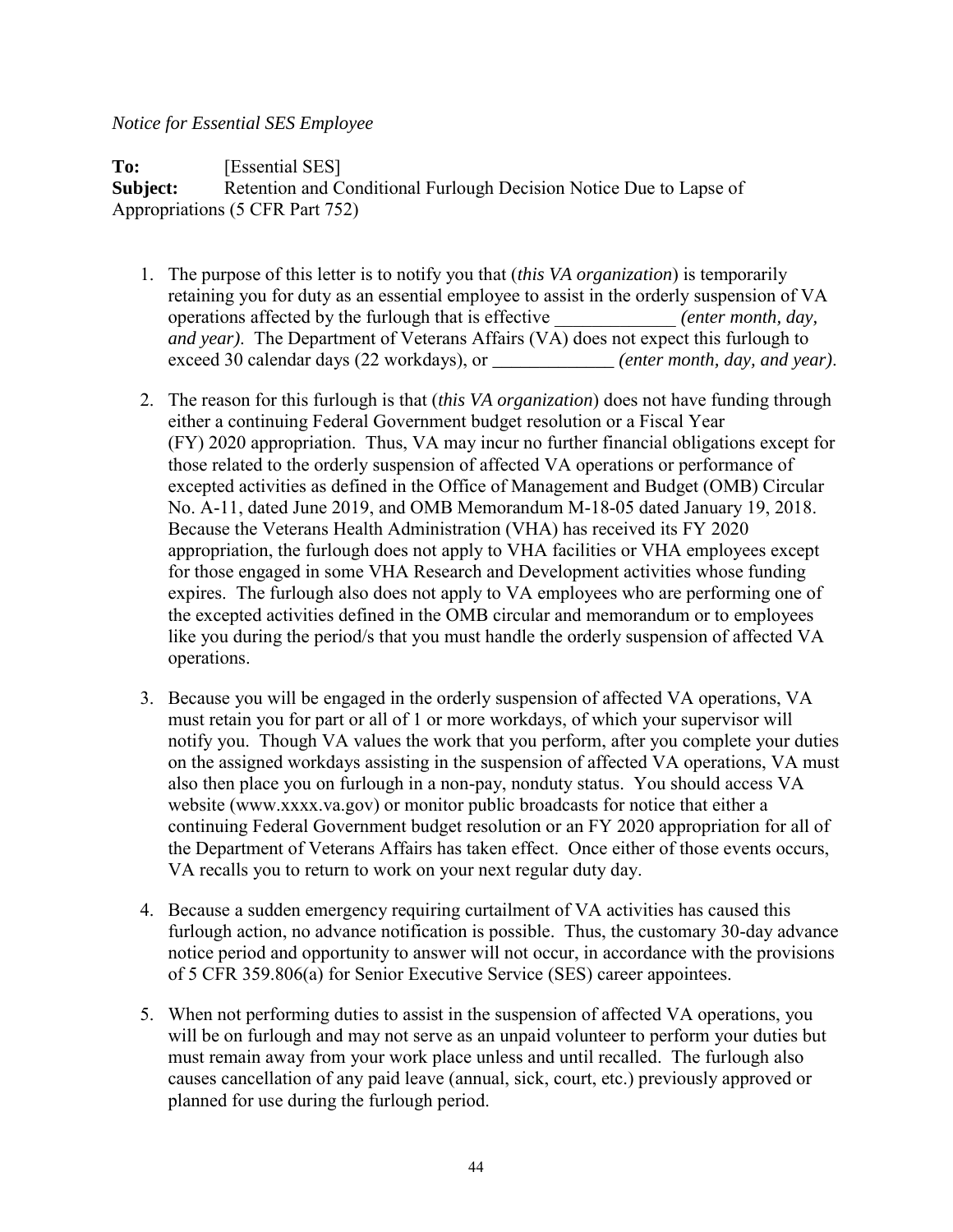- 6. This furlough will have no effect on your entitlement to health and life insurance. Nor will the furlough change your service computation date.
- 7. Furloughed SES noncareer or limited appointees, and reemployed annuitants holding career SES appointments, may not appeal this action to the Merit Systems Protection Board (MSPB). SES career appointees adversely affected may appeal this action to MSPB and have a right to representation in this matter and may choose an attorney or other person to represent them.
- 8. If you have the right of appeal to MSPB and wish to so appeal this action, you must file the appeal within 30 calendar days of the effective date of your furlough. To obtain a copy of the MSPB regulations and appeal form and the address of the MSPB Regional Office having jurisdiction, notify (*VA contact and telephone number*).
- 9. Attached is the SF-8, Notice to Federal Employee about Unemployment Insurance. Additional information about unemployment insurance is available at: [https://www.opm.gov/policy-data-oversight/pay-leave/furlough](https://www.opm.gov/policy-data-oversight/pay-leave/furlough-guidance/#url=Unemployment-Insurance-Resources)[guidance/#url=Unemployment-Insurance-Resources](https://www.opm.gov/policy-data-oversight/pay-leave/furlough-guidance/#url=Unemployment-Insurance-Resources)

We recognize the difficult financial implications of any furlough, no matter how limited its length. We will make every effort to keep you informed as additional information regarding the agency funding level becomes available. If you have questions, contact [*contact name, phone number, and email address*]

Deciding Official Date

I acknowledge receipt of this decision and notice to furlough.

\_\_\_\_\_\_\_\_\_\_\_\_\_\_\_\_\_\_\_\_\_\_\_\_\_\_\_\_\_\_\_\_\_ \_\_\_\_\_\_\_\_\_\_\_\_\_\_\_\_

 $\mathcal{L}_\text{max}$  , and the contribution of the contribution of  $\mathcal{L}_\text{max}$ 

Employee's Signature Date